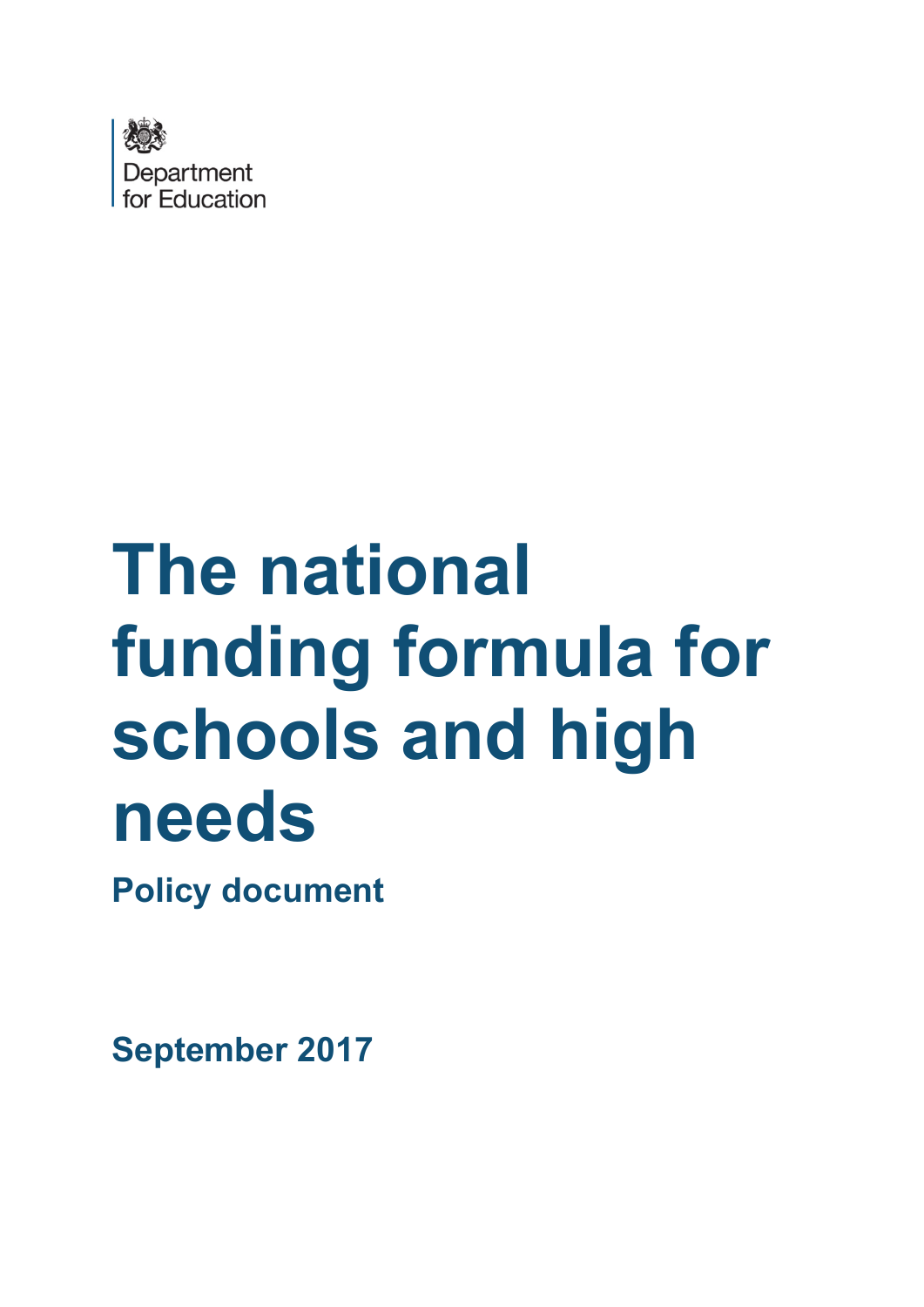# **Contents**

| Foreword                                                                 | 3              |
|--------------------------------------------------------------------------|----------------|
| Chapter 1: background and information                                    | 5              |
| Chapter 2: structure of the school funding system                        | $\overline{7}$ |
| A 'soft' schools formula                                                 | $\overline{7}$ |
| The pupil premium plus                                                   | 9              |
| Chapter 3: a national funding formula for schools                        | 10             |
| Introduction                                                             | 10             |
| The final national funding formula                                       | 11             |
| Pupil-led funding (basic per-pupil funding and additional needs funding) | 12             |
| School-led funding                                                       | 17             |
| Area cost adjustment                                                     | 20             |
| Transition to the formula in 2018-19 and 2019-20                         | 23             |
| Impact of the national funding formula                                   | 25             |
| Chapter 4: a national funding formula for high needs                     | 30             |
| Background                                                               | 30             |
| Additional high needs funding for 2018-19 and 2019-20                    | 30             |
| Final design of the high needs funding formula                           | 31             |
| Impact of the high needs funding formula                                 | 37             |
| Flexibility to move funding from schools into high needs                 | 38             |
| Chapter 5: a national funding formula for central school services        | 39             |
| Background                                                               | 39             |
| Chapter 6: implementation and next steps                                 | 41             |
| Arrangements for allocating funding in 2018-19                           | 41             |
| Arrangements for allocating funding in 2019-20                           | 45             |
| <b>Next steps</b>                                                        | 48             |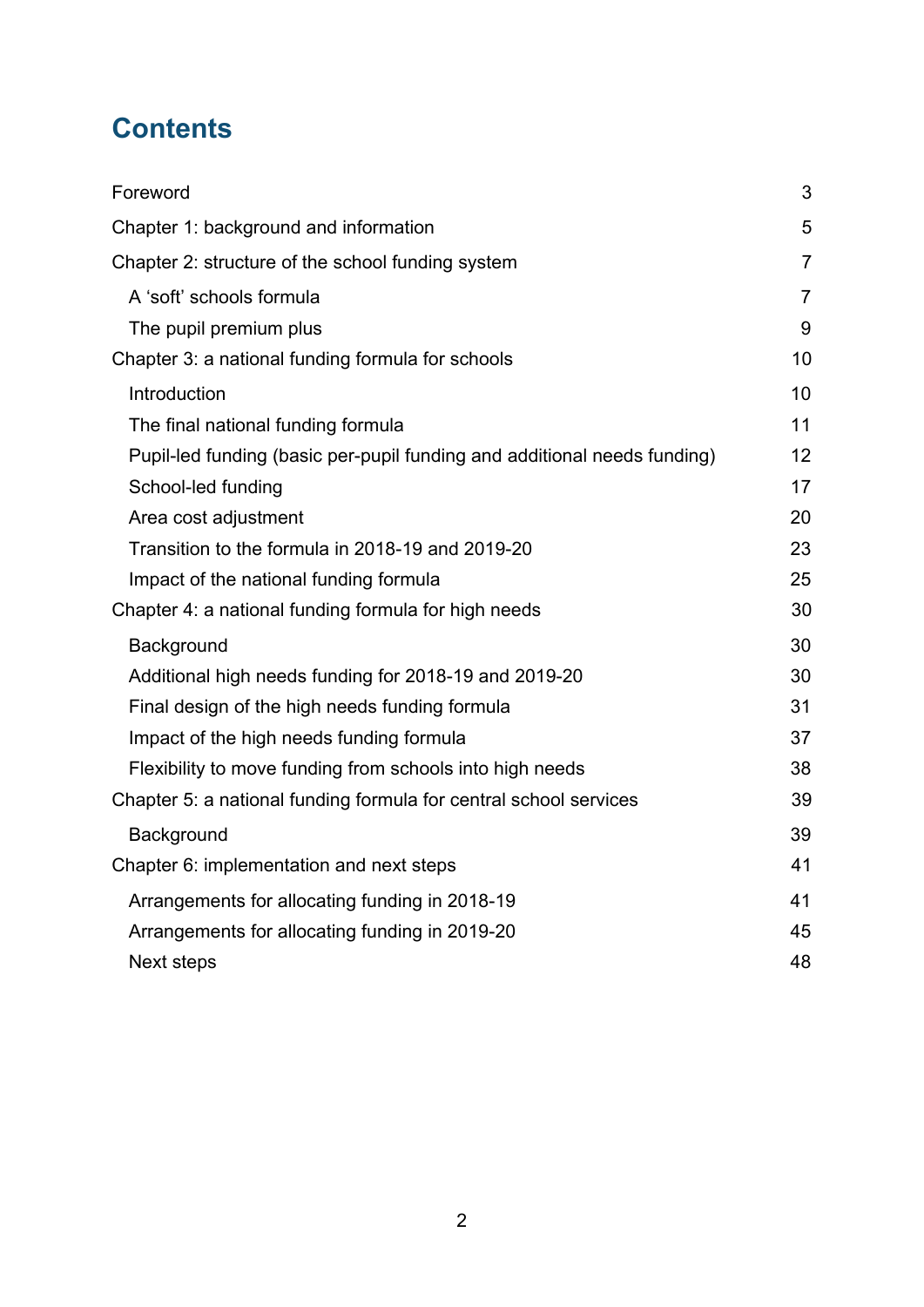# <span id="page-2-0"></span>**Foreword**



I want every child in England to have the opportunity to achieve their full potential for themselves and for our country. Too often it is someone's background that determines what they can achieve, rather than their talent or hard work. Children and young people from disadvantaged backgrounds remain far less likely to receive the support and opportunities that they need to set them on the path to success. Those

who are able but poor are often overtaken by children who had a more advantaged start in life. This is not a new problem, and we know that there is no quick fix for social mobility. But we will not shirk from addressing this generational challenge so that we can make Britain a country that truly works for everyone.

This government has already taken significant steps towards creating an education system that will help achieve this: more schools are currently judged as good or outstanding by Ofsted than ever before, and the attainment gap between disadvantaged pupils and their better-off counterparts is closing. However, the existing, unfair funding system undermines further progress. Schools serving pupils with similar characteristics are given significantly different levels of funding with little or no justification. It is right that we hold all our schools to the same standards; but it cannot be right that some schools have so much less to invest in teachers and resources than other schools with similar pupils and needs.

That is why our manifesto promised to make funding fairer, and we are delivering on that promise. The national funding formulae we are introducing for schools, and for pupils with high needs, will help to make sure that all of our children get the high quality education they deserve. It represents the biggest improvement in the approach to the school funding system for decades; and it is a step that previous governments have failed to take for far too long.

We have consulted widely and considered the impact of the formula on schools across the country, and have taken the views of schools and communities into account to make sure that funding will be distributed in the fairest and most effective way. Alongside this, we are investing an additional £1.3 billion for schools and high needs, on top of our previous spending plans, across the next two years to support transition to the formulae. In 2018-19 and 2019-20, this means that we can maintain real terms per pupil funding for schools and high needs. We are delivering on the Government's manifesto pledge to make school funding fairer and will ensure that all areas and schools benefit as a result of our formula. And we can set a formula that:

• maximises pupil-led funding, so that the lowest funded schools have their needs properly recognised;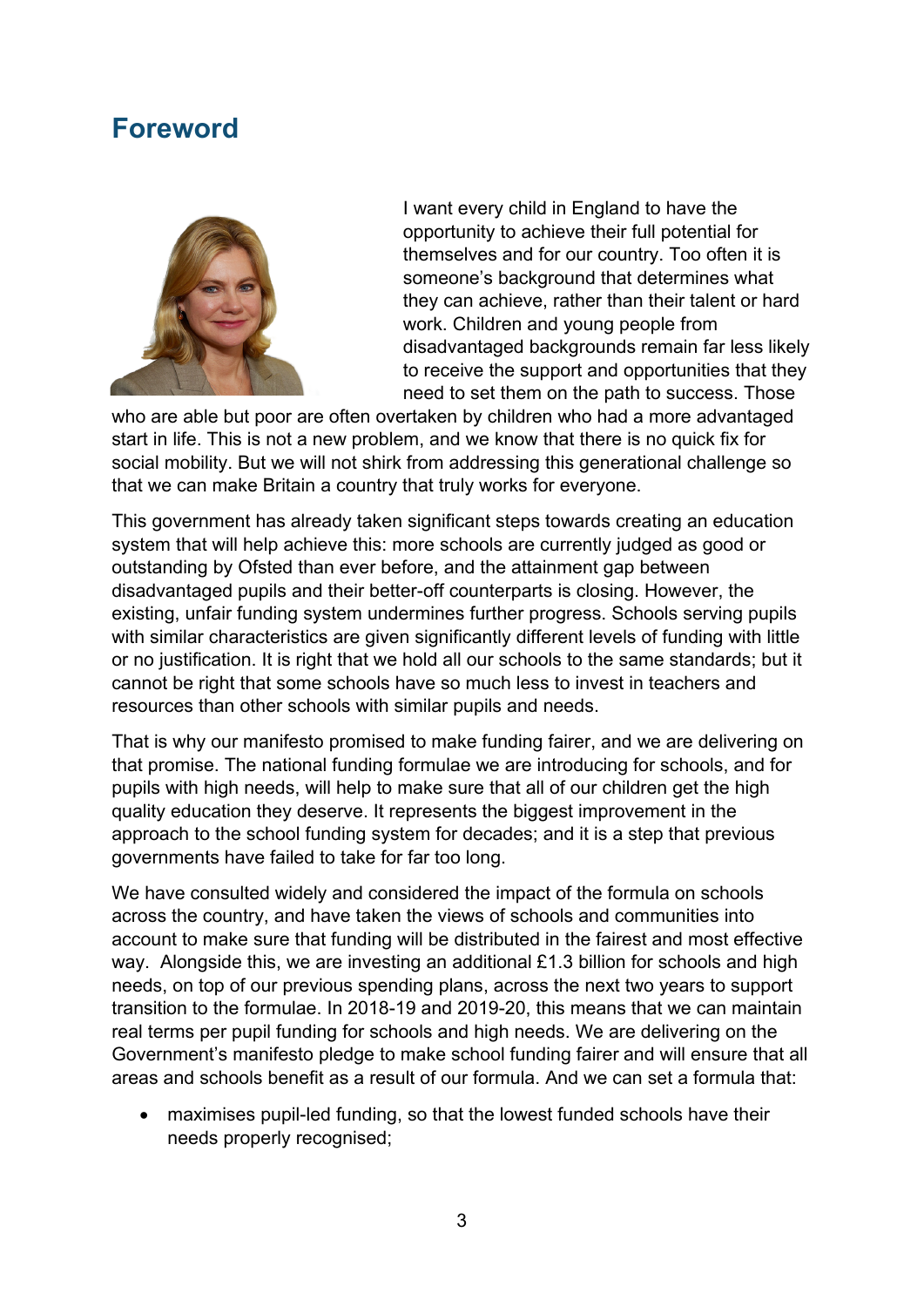- protects funding for disadvantaged pupils and those with additional needs; and,
- ensures stability by providing for some gains for all schools, alongside rapid gains for those that are underfunded.

The additional funding also means that we can make similar increases to high needs funding, and every local authority will receive more than they planned to spend on high needs from their 2017-18 dedicated schools grant.

The formula will rightly result in a significant boost directed towards the least wellfunded schools, rural schools, and those schools with high numbers of pupils starting with low attainment. The formula redresses the historic inequities in funding that have existed for too long, whilst maintaining stability so that schools are not disadvantaged in the process. After too many years in which the funding system has placed our schools on an unfair playing field, we are finally making a decisive move towards fair funding.

Of course, how schools spend their money is just as important as the fair allocation of funding. Parents and taxpayers expect schools to look carefully at how they can use their funding so that as much resource as possible is focused on enabling great teachers to improve outcomes for pupils. My department will continue to increase the support offered to schools to maximise their efficiency – both for individual schools and across the system as a whole.

The national funding formulae for schools and high needs and the increased investment we are making in schools will help us to continue improving standards and create a world-class education system. It sits alongside our reforms in early years and technical education and is a vital element of our commitment to social mobility. On this firm foundation, we will all – government and schools, teachers and parents – be able to build a schools system that finally allows every child to achieve their potential, no matter what their background.

Justin L

Rt Hon Justine Greening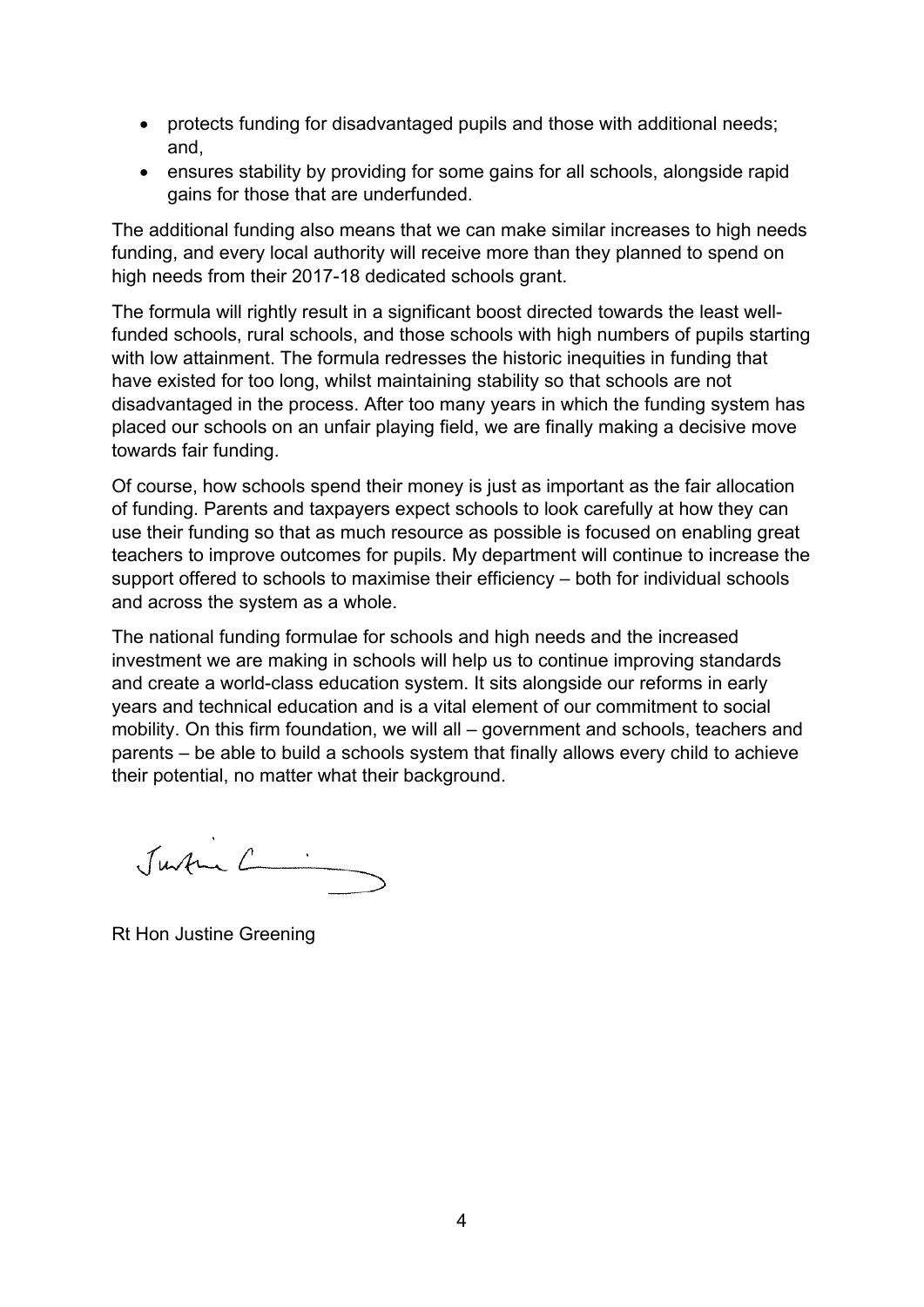# <span id="page-4-0"></span>**Chapter 1: background and information**

- 1. Since 2010, we have been reforming the school funding system so that it is fairer, simpler and more transparent. Our consistent aim has been a system that means schools and local authorities will be funded on an up-to-date assessment of need that reflects the characteristics of their pupils. In 2013-14, we took action to make the local funding system simpler and easier to understand and in 2015-16, we provided an ongoing £390 million boost to the least well-funded local areas. The national funding formulae for schools and pupils with high needs that we are introducing in 2018-19, alongside our additional investment in schools of £1.3 billion on top of the budget set at Spending Review 2015, represent the next and most significant step on this journey.
- 2. In spring 2016, we [consulted on the principles that should underpin the school](https://www.gov.uk/government/consultations/schools-national-funding-formula)  [and high needs funding system,](https://www.gov.uk/government/consultations/schools-national-funding-formula) and the factors that our new national funding formulae should contain. We then held an [extensive consultation –](https://www.gov.uk/government/consultations/schools-national-funding-formula-stage-2) launched in December 2016 – [on the details of the formulae,](https://www.gov.uk/government/consultations/schools-national-funding-formula-stage-2) setting out the relative weighting between the factors, the unit values for each and illustrating the impact the resulting formulae would have. Through these consultations, we have also gathered views on how the formulae should be implemented and how the funding system should operate.
- 3. The responses to our consultations have all been carefully considered and we have now made our final decisions on the funding system and the national funding formulae that will be introduced from April 2018. Our analysis of the responses to the schools and high needs consultations and the formal government response are published alongside this document.
- 4. The national funding formulae that we are putting in place will enable us to create a funding system that is:
	- a. **Fair and supports opportunity** so that it reflects current pupil characteristics and not historic allocations that are based on out-ofdate data. It will support schools and local authorities to extend opportunity to all pupils and to promote social mobility.
	- b. **Efficient** so that resources are matched to need.
	- c. **Getting more funding to the frontline** we want to empower school leaders to maximise the resources available for teaching.
	- d. **Transparent** we are publishing the full detail of how our national funding formulae have been calculated and illustrating the impact they will have on every school and local authority in the country.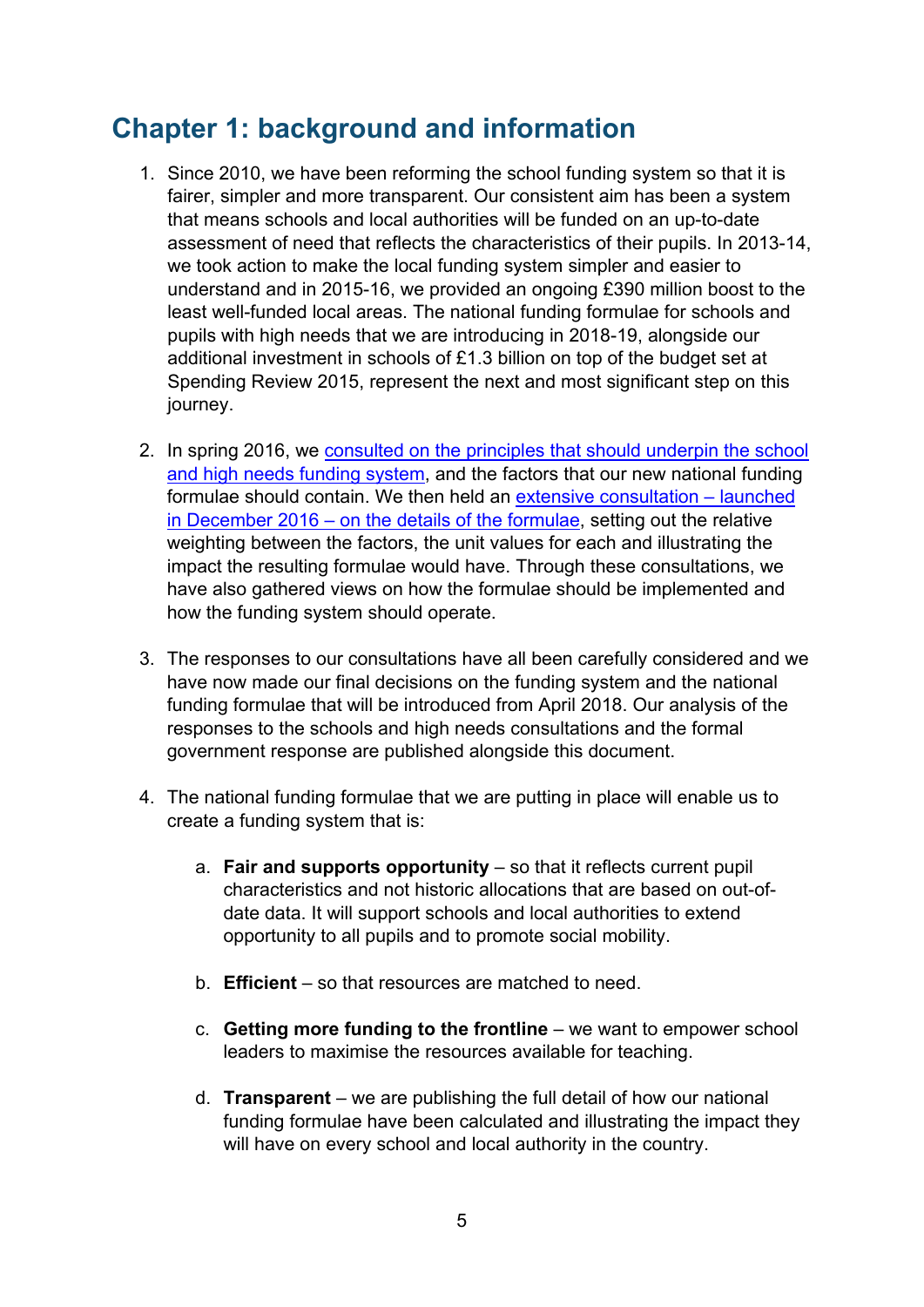- e. **Simple -** we have kept the national funding formulae as simple as possible, while ensuring we are striking the right balance between simplicity and accuracy to ensure funding is properly aligned to need.
- f. **Predictable** the national funding formulae have been set to the end of the current spending period. We are providing clarity over how funding will be allocated in 2018-19 and how we expect to transition towards the formula. We are also illustrating indicative allocations for 2019-20.
- 5. The national funding formulae will replace the current outdated postcode lottery with a system that will distribute funding fairly and consistently. They are transparent and based on up to date data. The funding illustrations we are publishing alongside this document will enable everyone to see how much funding each school attracts through the formula and how much each local area will receive.
- 6. This document explains the changes we are making to the school funding system to support the introduction of the national funding formulae. It sets out the detail of the final formulae, explains their impact, and how they will be implemented. For additional detail on the principles underpinning the formulae, or the rationale for specific factors, please refer to the first [stage](https://www.gov.uk/government/consultations/schools-national-funding-formula) and [second stage](https://www.gov.uk/government/consultations/schools-national-funding-formula-stage-2) consultations.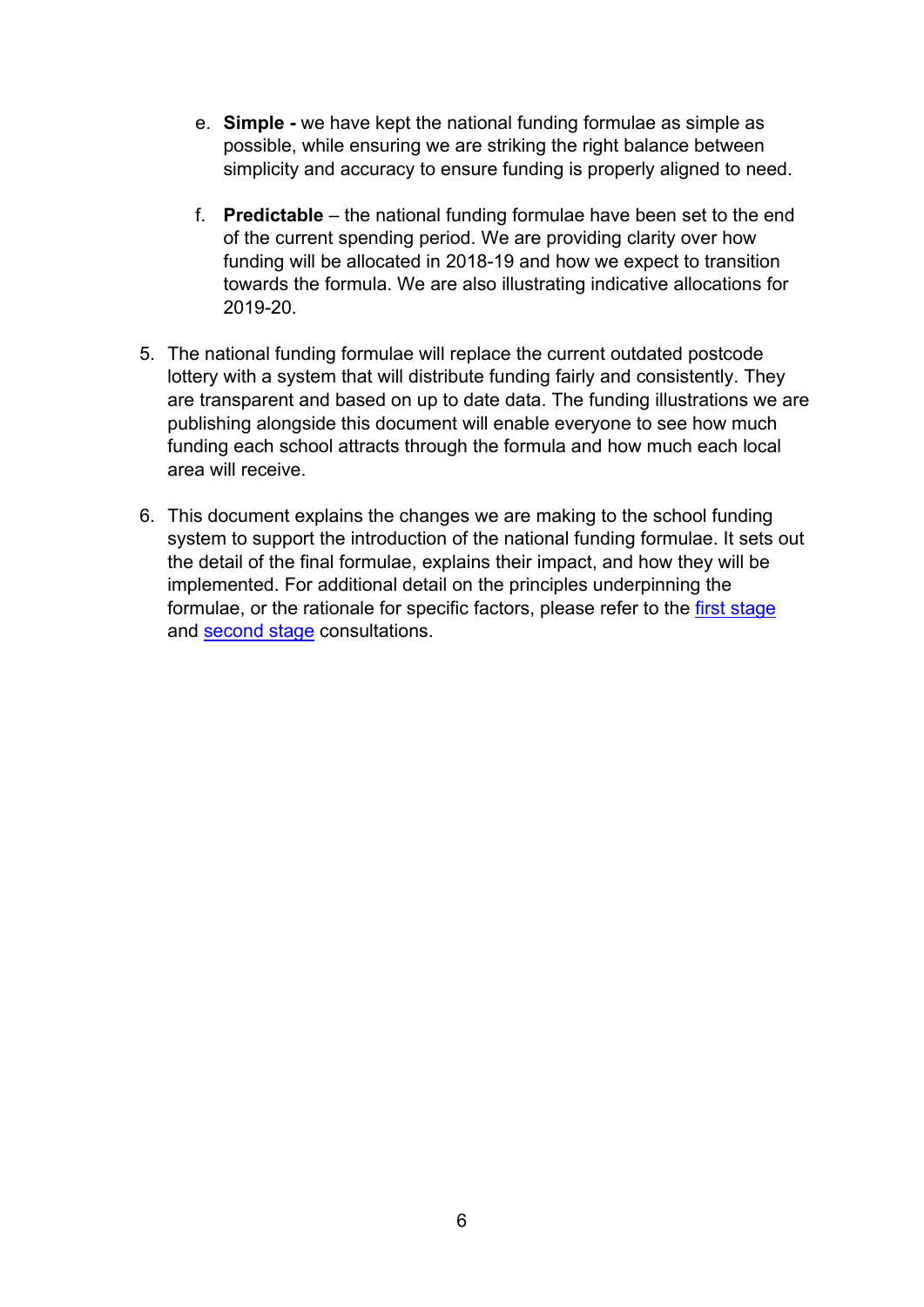# <span id="page-6-0"></span>**Chapter 2: structure of the school funding system**

- 7. As we set out in the [first stage of our consultation,](https://www.gov.uk/government/consultations/schools-national-funding-formula) and confirmed in the [operational guide](https://www.gov.uk/guidance/pre-16-schools-funding-guidance-for-2018-to-2019) to local authorities we published in August, we are changing the structure of the dedicated schools grant (DSG). The DSG is the main grant that the government allocates to local authorities for education provision in their areas. With the exception of the pupil premium plus grant for looked after children (see more information below), other grants outside the DSG such as the main pupil premium and universal infant free school meal funding are unaffected by these changes.
- 8. The DSG is currently divided into three notional blocks: schools, high needs and early years. From 2018-19 we are introducing a fourth block: the central school services block. The central school services block will fund local authorities for the statutory duties that they hold for both maintained schools and academies. It brings together:
	- a. funding for ongoing responsibilities, such as admissions, previously top-sliced by each local authority from its schools block allocation;
	- b. funding previously allocated through the retained duties element of the education services grant (ESG); and
	- c. Residual funding for historic commitments, previously top-sliced by the local authority from the schools block.
- 9. The funding local authorities receive in each block (schools, high needs, early years and central school services) will be determined by a specific national funding formula. National funding formulae will be used to allocate local authorities' schools, high needs and central school services blocks for the first time in 2018-19. The detail on each of these formulae are set out in the relevant chapters of this document. Funding for early years has been allocated through a national funding formula since 2017-18. This document does not cover the early years formula.

## <span id="page-6-1"></span>**A 'soft' schools formula**

- 10.It remains our long-term intention that schools' budgets should be set on the basis of a single, national formula (a 'hard' national funding formula). But we recognise that this represents a significant change, and the importance of stability for schools was a consistent theme during both stages of the consultation. So, as confirmed to parliament in July, in 2018-19 and 2019-20 the schools formula will be a so called 'soft' approach.
- 11.Under a 'soft' system, we use the national funding formula to set notional budgets for each school. These are aggregated to give the total schools block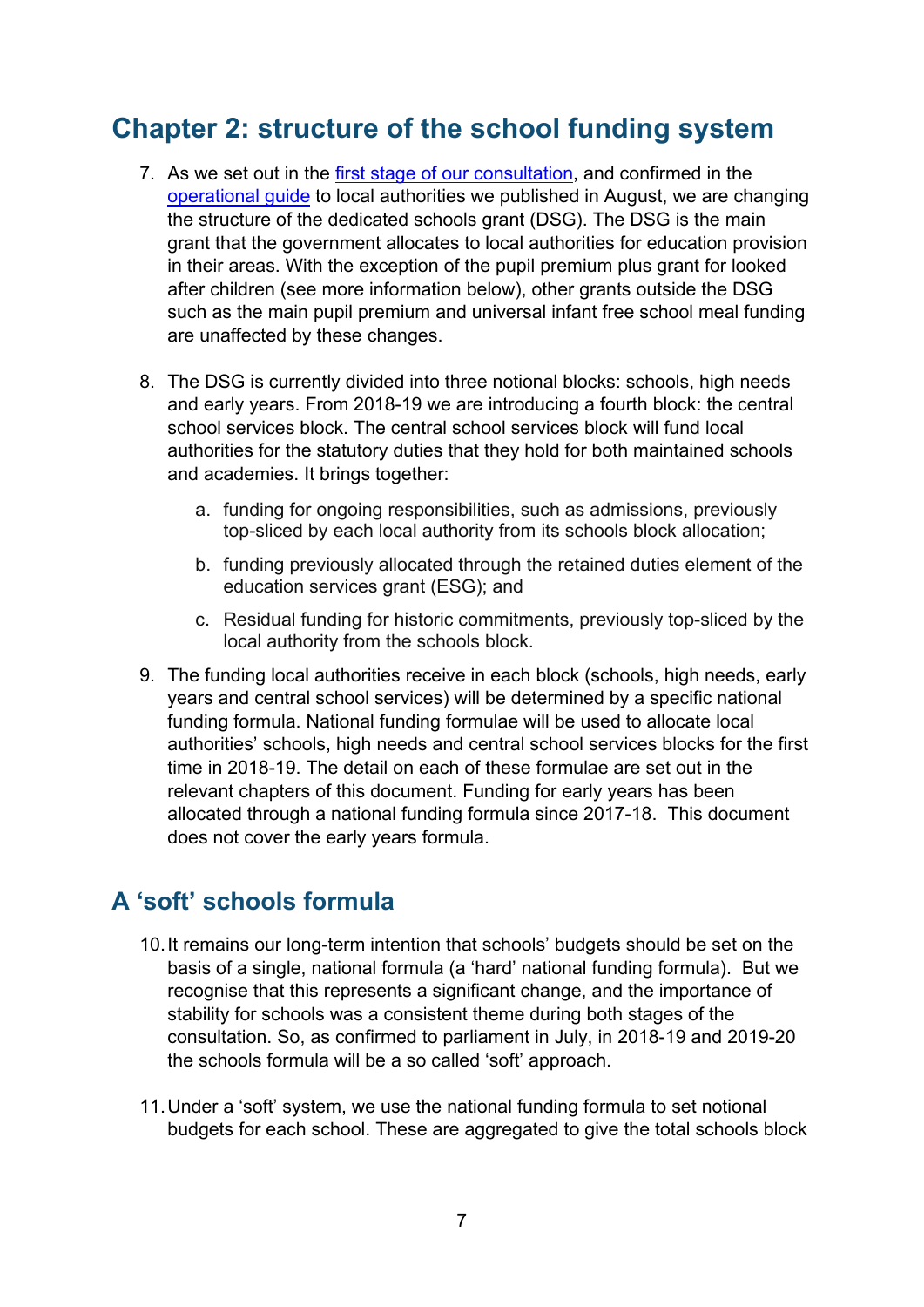budget for each local authority<sup>1</sup>. You can see the notional budget for each school, and the aggregated schools block funding for each local authority, published alongside this document. For the next two years, local authorities will continue to set a local formula to distribute their schools block funding, in consultation with their local schools and their schools forum. Each local area will therefore be funded on a fair and equitable basis, according to the national funding formula.

12.Local authorities will then distribute their block allocation between maintained schools and academies and, although it will be a local decision, we are adjusting the rules governing the setting of local formulae so that the national formula can be more closely mirrored. Changes to those arrangements are set out in the schools revenue funding operational quide. Further details on how funding allocations will operate in 2018-19 and 2019-20, and next steps beyond that, can be found in chapter 6.

#### **Moving funding between the blocks**

**.** 

- 13.We confirmed in our response to the first stage consultation that the schools block will be ring-fenced from 2018-19. This means that the vast majority of schools block funding allocated to local authorities must be passed directly to schools. But as outlined to parliament in July, local authorities will have limited flexibility to transfer funding to other areas, such as high needs, where this best matches local circumstances. Such transfers are limited to 0.5% of authorities' total schools block, and can only be made with the agreement of the schools forum.
- 14.When seeking agreement to transfer any funding out of their schools block, local authorities will be expected to demonstrate to their schools forum that they have consulted locally with all maintained schools and academies. Local authorities should set out clearly the reasons for the transfer and, if the transfer is to their high needs budget, how it sits with the local authority's longterm planning for provision for children and young people with SEN and disabilities. There will be a process for considering any reasonable requests for exceptions to these rules. Further detail on transfers of funding from the schools block can be found in the schools schools revenue funding [operational guide.](https://www.gov.uk/guidance/pre-16-schools-funding-guidance-for-2018-to-2019)
- 15.Whilst the other blocks are not subject to limits on transfers (other than the early years pass-through requirement), local authorities are strongly

<span id="page-7-0"></span><sup>&</sup>lt;sup>1</sup> Published notional school budgets for local authority maintained schools are based on 2017-18 Authority Proforma Tool data. Published notional school budgets for academies and free schools are based on 2017/18 General Annual Grant data. Published local authority budgets are based on 2017- 18 Authority Proforma Tool data for all schools. Local authority schools block budgets for 2018-19 will be finalised in December using updated pupil numbers.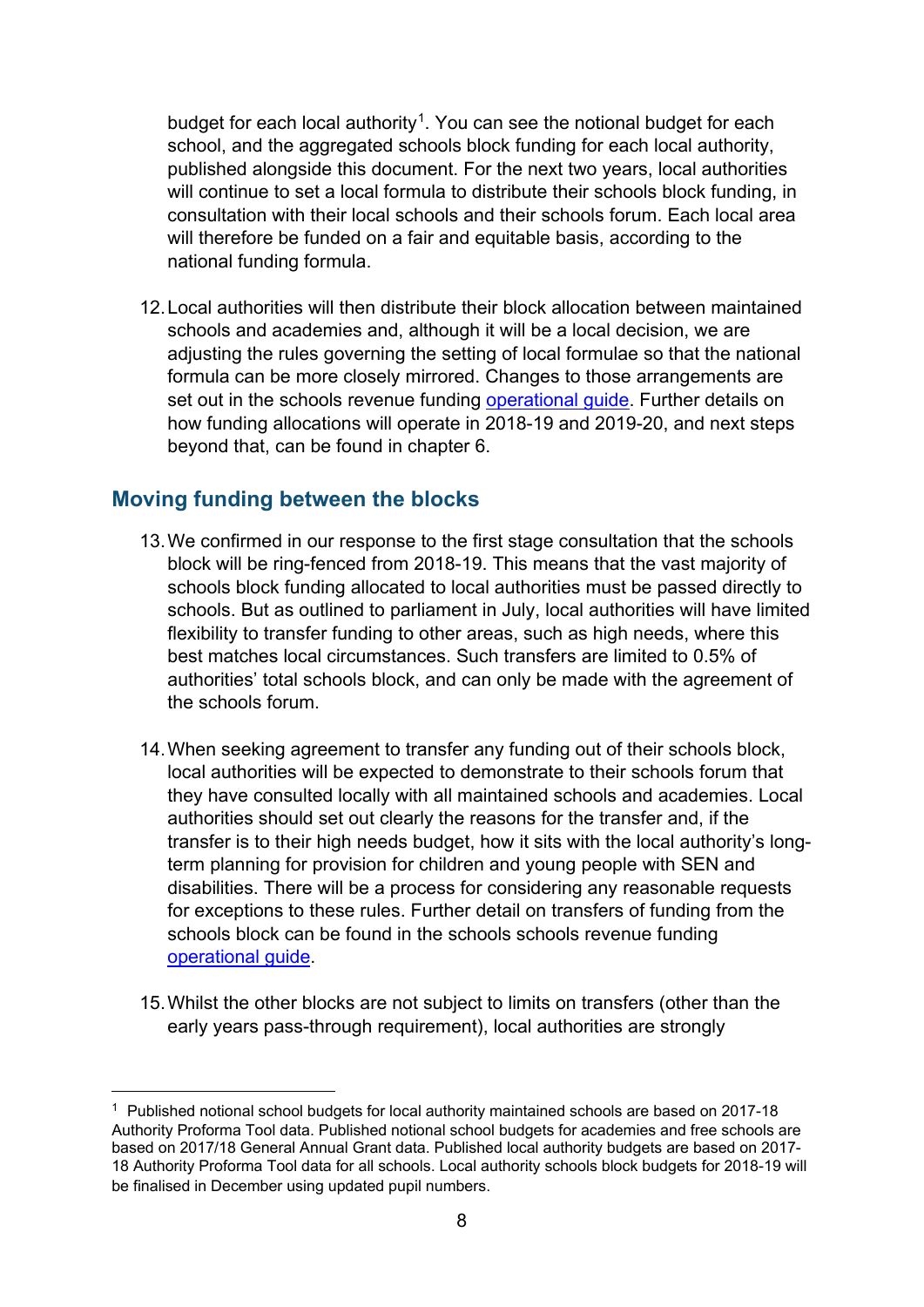encouraged to consult their schools and agree with their schools forum any other proposal to move funding between blocks.

16.We intend to update the School and Early Years Finance (England) Regulations and conditions of grant associated with the DSG to reflect the new system for 2018-19.

## <span id="page-8-0"></span>**The pupil premium plus**

- 17.In the stage one national funding formula consultation response we confirmed that we would target support for looked-after children and children who were previously looked after through the pupil premium plus, rather than include a looked-after children factor in the national funding formula. This was welcomed by respondents.
- 18.We have transferred the total amount spent through looked-after children (LAC) factors in local formulae in 2017-18 from the DSG to the pupil premium plus budget. As a result of this transfer, the 2018-19 pupil premium plus rate will be £2,300.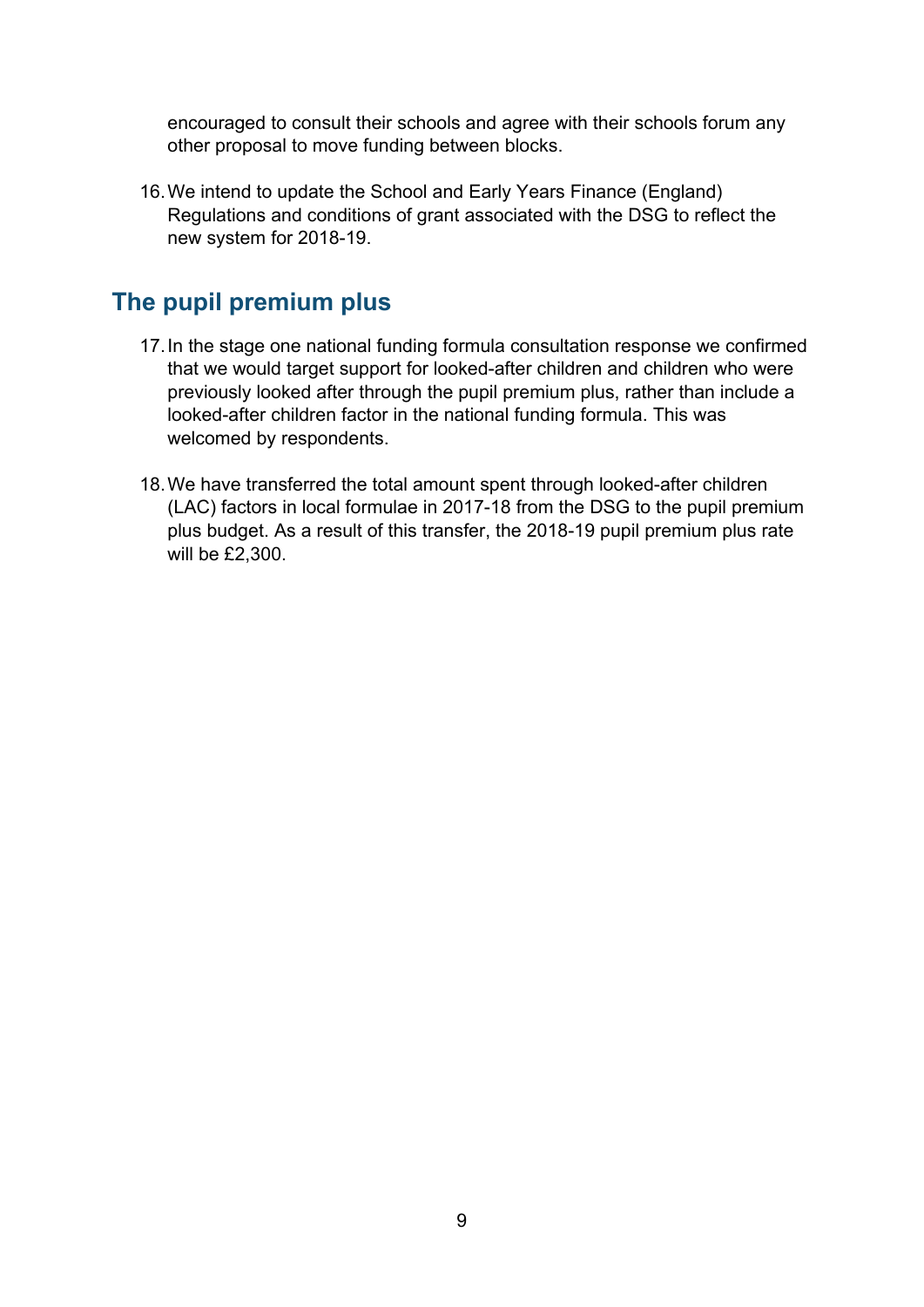# <span id="page-9-0"></span>**Chapter 3: a national funding formula for schools**

## <span id="page-9-1"></span>**Introduction**

- 19.In July 2017, we confirmed that the introduction of the national funding formula would be supported by significant additional investment in 2018-19 and 2019-20. An additional £1.3 billion for schools and high needs (£416 million in 2018-19, and £884 million in 2019-20) will be provided, over and above the schools budget set at Spending Review 2015. Over the next two years, this will enable us to maintain per-pupil spending on the schools and high needs blocks, in real terms.
- 20.The additional investment allows us to make changes that benefit all areas and schools, compared to the formula we consulted on. We are increasing the basic amount of funding that each pupil will attract through the formula, and in 2019-20 the formula will provide for a minimum per-pupil funding level of £4,800 for every secondary school and £3,500 for every primary school. In 2018-19, as a step towards these minimum funding levels, secondary schools will attract at least £4,600 and primary schools £3,300. In 2018-19, the formula will provide as a minimum, a 0.5% per pupil cash increase in respect of every school; and in 2019-20, an increase of 1%, compared to baselines (see below for an explanation of the baseline calculation).
- 21.The schools national funding formula will therefore provide higher funding in every local area, compared to 2017-18. These changes, building on the proposals that we set out in December 2016, give us confidence that our historic reforms to the funding system will strike the right balance between fairness and stability for schools.
- 22.This chapter describes the final design, transition and impact of the national funding formula for schools in financial years 2018-19 and 2019-20. For more information on the rationale for the inclusion of specific factors, please refer to the consultation material.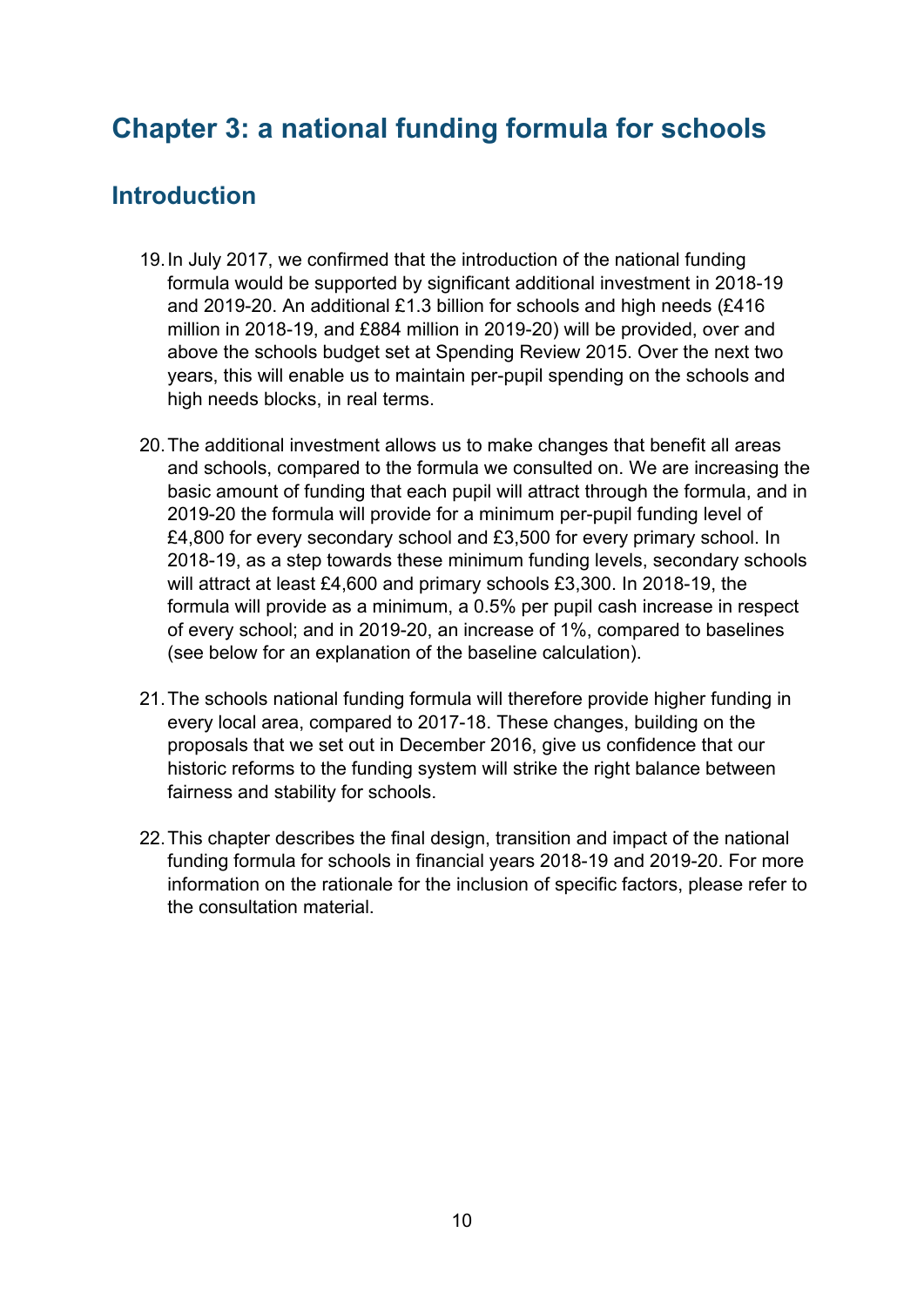# <span id="page-10-0"></span>**The final national funding formula**

23.Figure 1 shows the 14 factors that will comprise the national funding formula for schools. The minimum per-pupil level is an additional factor to the 13 included in our original proposals. Figure 3 (at the end of this section) shows the unit values, total funding and proportion of funding for each factor in the formula. This section considers each factor in turn and how we have reached final decisions.



#### **Figure 1: Factors in the schools national funding formula**

**Figure 1: This illustrates the factors that will be taken into account when calculating schools block DSG funding allocations through the national funding formula. It is not designed to scale. Funding for factors in italics will be allocated to local authorities in 2018-19 on the basis of historic spend.**

#### **Primary to secondary funding ratio**

- 24.A key consideration in the formula is the ratio of funding between the primary and secondary phases. Since 2013-14, this ratio has remained relatively stable in local authority formulae at an average of around 1:1.29. This means that funding per pupil is on average 29% higher overall in the secondary phase than in the primary phase, and we proposed to reflect that average in the national funding formula.
- 25.We received various representations throughout the consultation about the ratio, but there is no compelling evidence or consensus at present that suggests the overall balance should be shifted towards primary or secondary. We have therefore decided to use the national average ratio in setting the unit values in the national funding formula. This proposal had the greatest support from those who responded to the relevant question in the consultation, compared to shifting the ratio in either direction.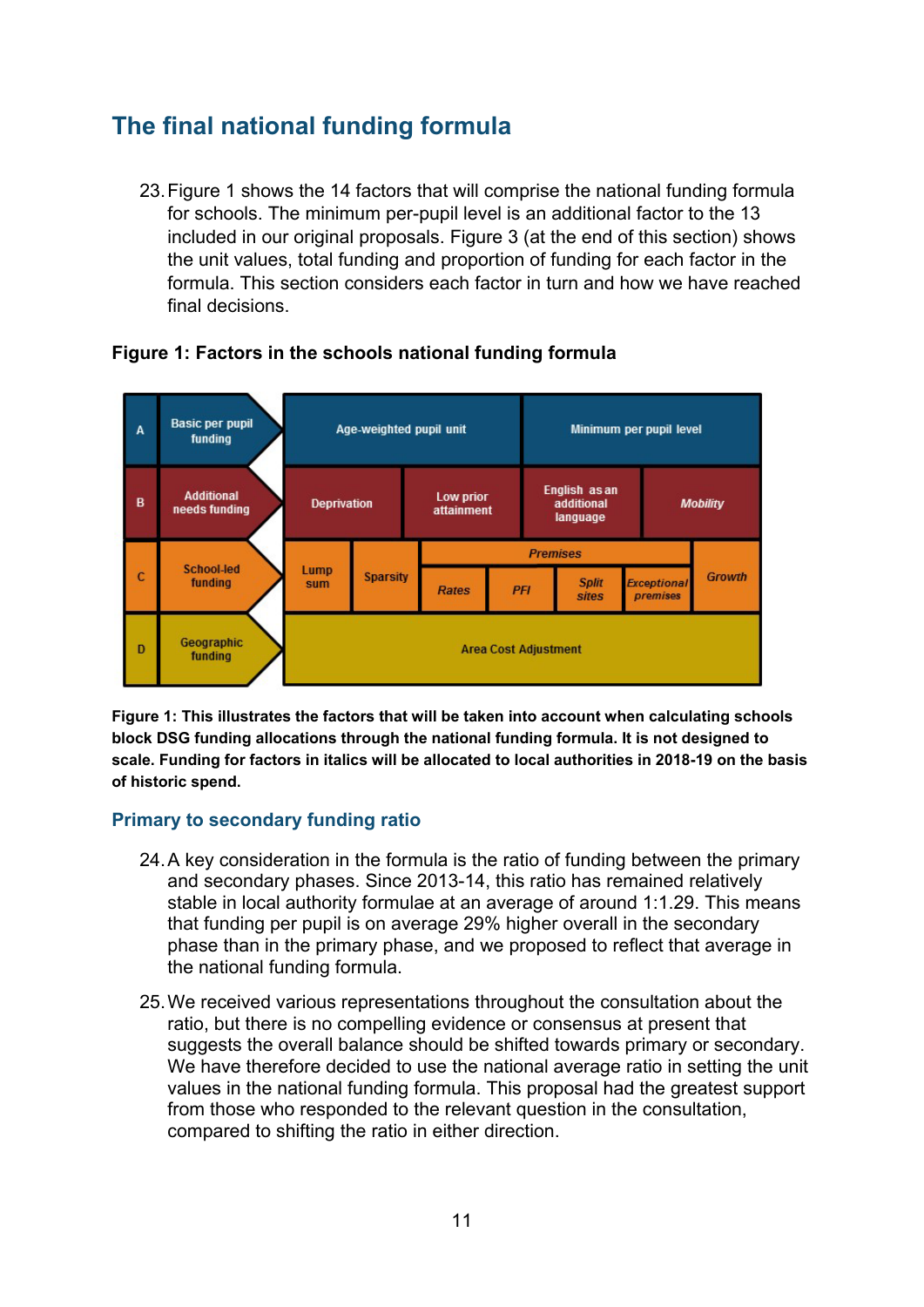26.It is important to be clear that this is a national weighting used to determine the unit values in the formula overall. The actual ratio observed in the funding each individual local authority is allocated through the formula will depend on the characteristics of the pupils in that area, for example the proportion of primary to secondary pupils. The choices made locally about the structure of education provision will also make a difference, for example an area with a high proportion of small primary schools may have a ratio that is more generous to primary schools than an area with the same population split, but fewer, larger primary schools. As a result, it is not the case that a uniform 1:1.29 ratio will be seen nationwide.

## <span id="page-11-0"></span>**Pupil-led funding (basic per-pupil funding and additional needs funding)**

- 27.A key design principle of our formula is that we are maximising the proportion of funding allocated to pupil-led factors (rows A and B of Figure 1) compared to the current funding system. This is so that as much funding as possible is distributed in relation to pupils and their characteristics. In 2017-18, local authorities plan to allocate 89.6% of their funding through pupil-led factors. In the national funding formula, this will be 90.7%.
- 28.The great majority of pupil-led funding is used to provide a basic amount for every pupil, including securing a minimum per-pupil level for every school. The rest provides funding for pupils with additional needs. Whilst some respondents to the consultation suggested the amount for additional needs should be reduced, we believe it is important and right to protect the funding actually directed towards pupils with additional needs by local authorities. To ensure we are doing this, the national funding formula allocates a greater proportion for additional needs than is explicitly allocated by local authorities currently. This is because in areas of high deprivation, some local authorities choose to set high basic per-pupil funding and relatively low deprivation funding, because all their schools typically have a high proportion of disadvantaged pupils.
- 29.We have listened to concerns raised through the consultation about the impact of maximising pupil-led funding and allocating a greater proportion for additional needs than is explicitly allocated by local authorities currently. In particular, many respondents raised concerns about the implications of these proposals for small schools and those with lower levels of additional need. We have used the additional £1.3 billion investment over the next two years to make changes that will benefit all schools, in particular by increasing basic per-pupil funding. Further information on these changes and the balance between basic per-pupil and additional needs funding is set out in more detail in the section below.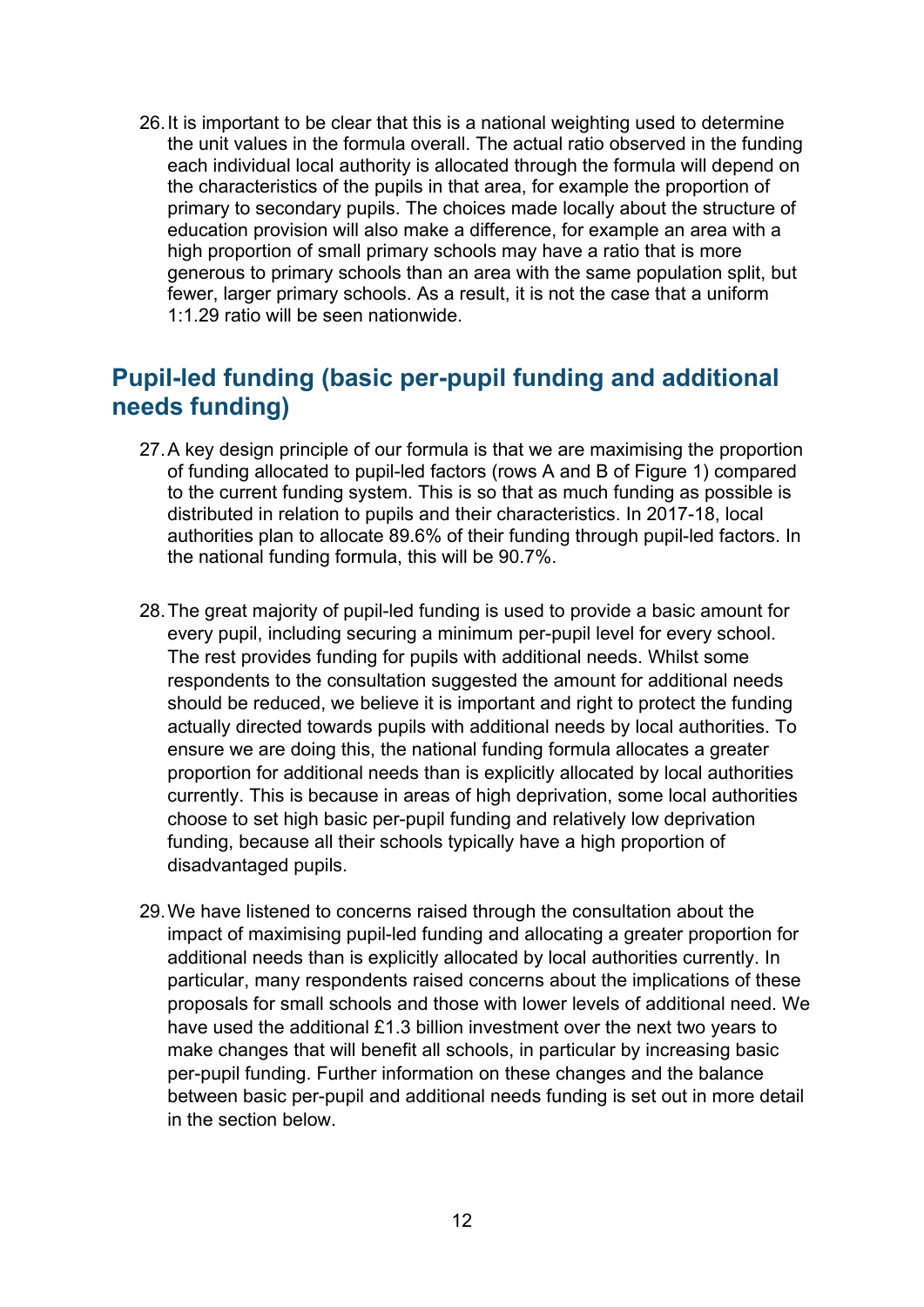## **Basic per-pupil funding**

- 30.The age-weighted pupil unit (AWPU) is the fundamental building block of the national funding formula. This is the basic funding that all pupils attract. We have set different units for primary, key stage 3 and key stage 4 pupils: £2,747, £3,863 and £4,386 respectively, reflecting the higher costs that arise in educating older pupils (for example, due to the need for more specialist teaching and facilities).
- 31.Basic per-pupil funding is the largest factor in the formula, allocating 72.9% of the total schools block. As a key part of the additional £1.3 billion investment, we have been able to increase the primary, key stage 3 and key stage 4 per pupil rates above our previous proposals by £35, £66 and £74 respectively.
- 32.We have listened carefully to what we heard through the consultation about the importance of basic per-pupil funding, particularly for those schools where few pupils attract funding through the additional needs factors. That is why in addition to increasing the value of the basic amounts, we have introduced an additional factor in the formula, which will provide a minimum per-pupil funding level over the next two years.
- 33.For secondary schools this will be £4,800 in 2019-20 with a transitional amount of £4,600 in 2018-19; and for primary schools this will be £3,500 in 2019-20 with a transitional amount of £3,300 in 2018-19. Minimum per-pupil funding levels will also be set for middle schools and all-through schools, based on the specific year groups that they educate. For middle schools that do not include key stage 4 pupils, the minimum per-pupil level for key stage 3 pupils will be £4,200 in 2019-20 with a transitional amount of £4,000 in 2018- 19. Through this targeted boost, schools that attract little additional needs funding through the formula – and are therefore the lowest funded – will be better placed to support the individual needs of all their pupils.
- 34.The total sum allocated through basic per-pupil funding will be £24.2 billion. This represents an increase in the total spend on basic per-pupil funding of over £900 million over our original proposals, reflecting both the additional investment we have provided, and the increase in pupil numbers in 2017-18[2](#page-12-0).
- 35.As well as increasing the AWPUs and providing a minimum per-pupil funding level, the additional investment we are making allows us to improve the funding floor for all schools in 2018-19 and 2019-20. We have made this change in response to concerns raised during the consultation process about sufficiency of funding for all schools. The formula provides for a cash increase of at least 0.5% per pupil for all schools in 2018-19, and at least 1% per pupil

<span id="page-12-0"></span><sup>&</sup>lt;u>.</u>  $2$  The original proposals were illustrated based on 2016-17 pupil numbers, while the final formula is illustrated on the basis of 2017-18 pupil numbers. The increase in pupils between the two years is therefore partly responsible for the increase in the allocation since our original proposals.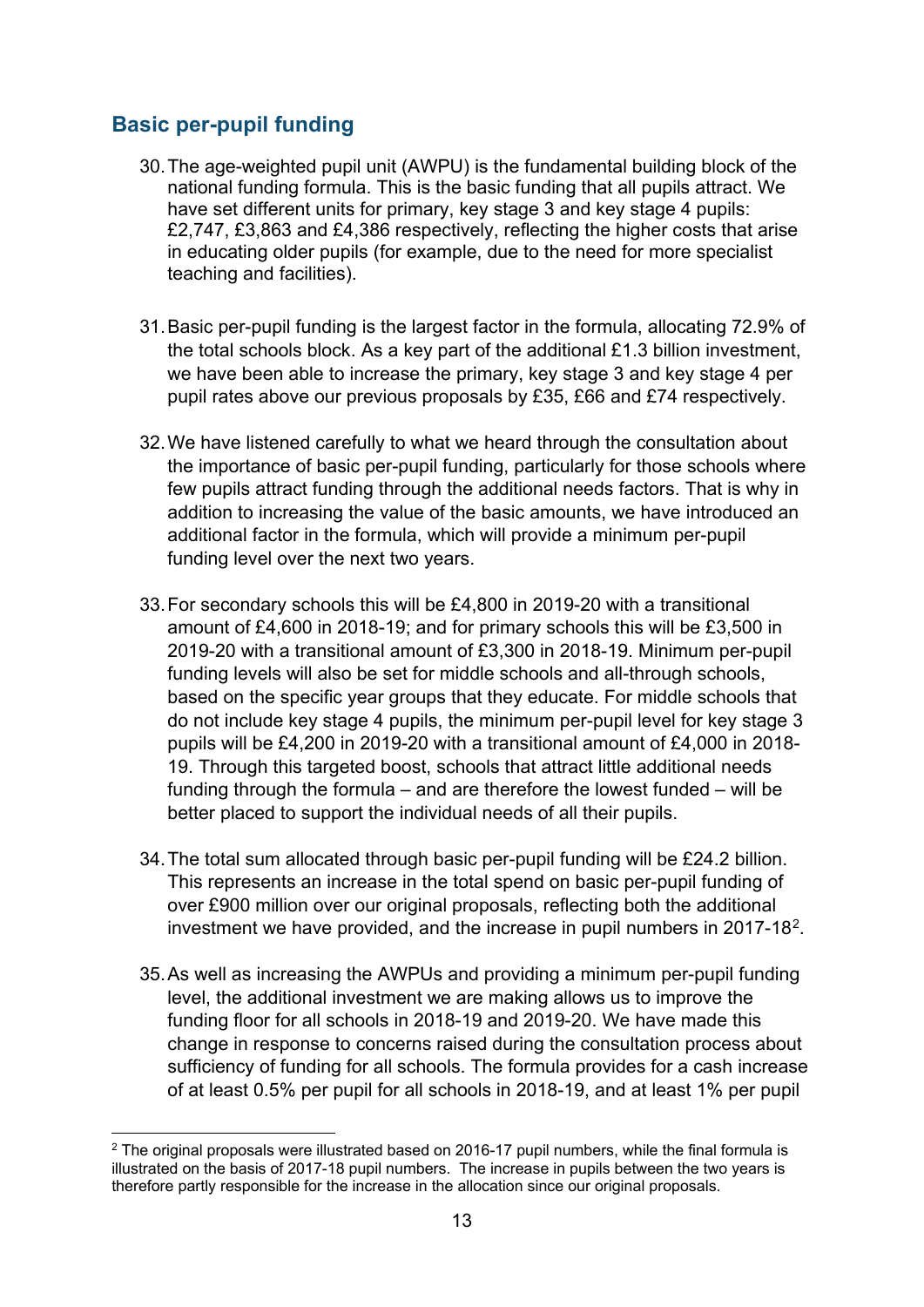by 2019-20, compared to 2017-18 baselines (with the exception of new and growing schools, for which we use 'if full' baselines, as explained below). This replaces the floor we originally proposed in the formula, which would have allowed schools to see a reduction in funding of up to 3% per pupil. This is the minimum extra amount that the formula will allocate to each school – the majority of schools will attract greater per pupil gains in each of these years.

- 36.For all schools except those that are new and growing, the 2017-18 baselines for the purposes of the gains cap and funding floor are calculated by reference to the school's pupil led funding, and any difference between the school's historic lump sum and sparsity funding and national funding formula lump sum and sparsity funding. A more detailed explanation is set out in the national funding formula technical note, which will be published alongside this document shortly.
- 37.For new and growing schools we will calculate the 1% cash increase compared to the baseline funding they would have received in 2017-18 if they were full. Schools that are new attract high per-pupil funding while they are growing, because the lump sum they attract is initially a larger proportion of their budget than it would be if they were full. As these schools grow to their full pupil complement, their per-pupil funding will naturally fall (although their total funding will rise). In line with the approach proposed in the second stage consultation, we have therefore used an 'if full' baseline to calculate whether such schools need protection, in recognition of this effect.

## **Funding for pupils with additional needs**

- 38.The consultation responses confirmed the importance of funding for pupils with additional needs – deprivation, low prior attainment, English as an additional language and mobility. Evidence shows that pupils with these characteristics are more likely to fall behind, and to need extra support to reach their full potential. It is vital that schools are supported to tackle these issues, if we are to improve social mobility. We have accordingly set values and weightings for these that:
	- a. Protect the actual funding directed towards pupils with additional needs by local authorities, taking appropriate account of some local authorities' decisions to set high basic per-pupil funding and relatively low deprivation funding, because all their schools typically have a high proportion of disadvantaged pupils; and
	- b. Distribute that funding more fairly than currently and in line with the evidence on attainment.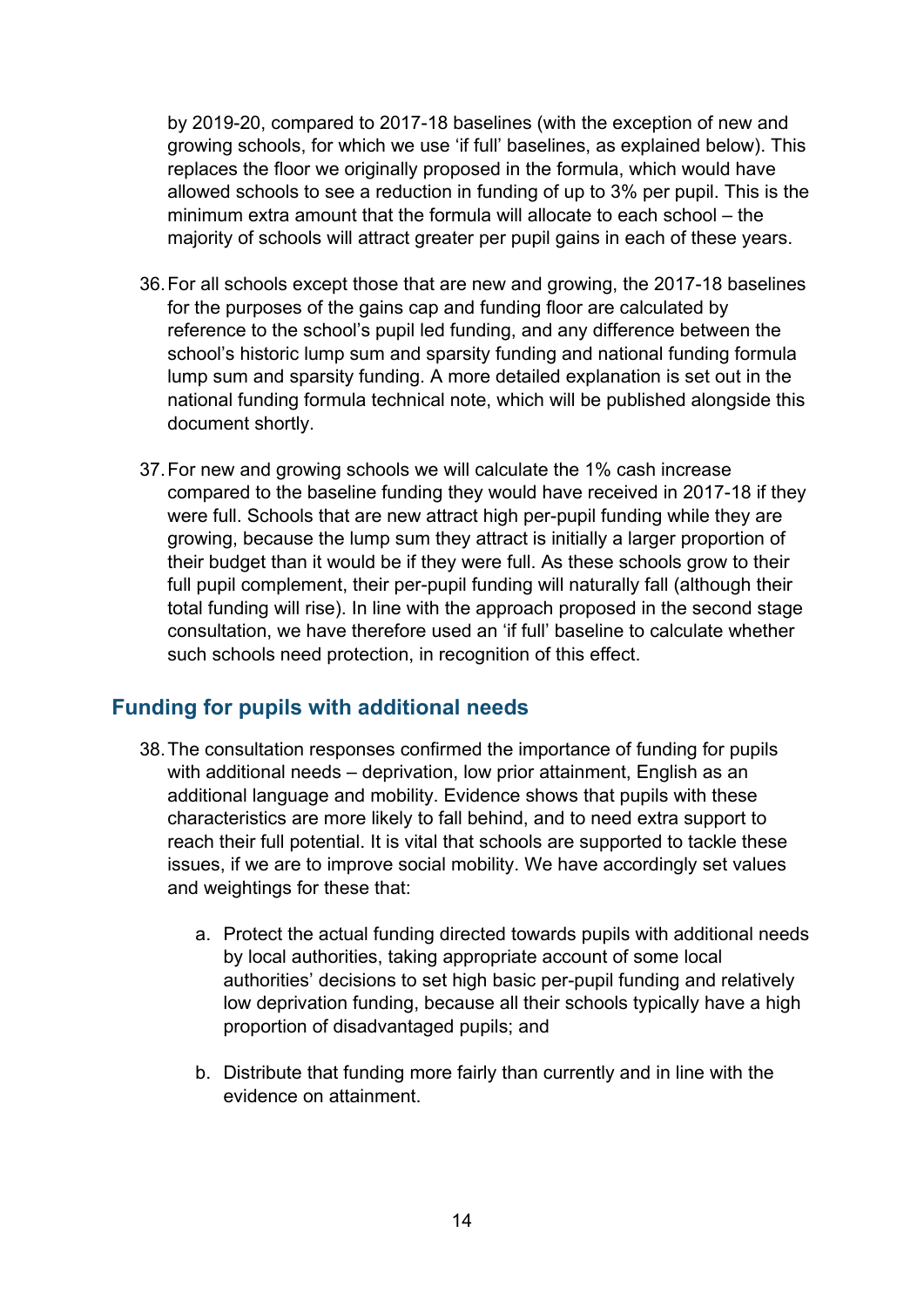#### **Deprivation**

- 39.The formula allocates £3.0 billion for deprived pupils this represents 9.1% of total funding[3](#page-14-0). As we set out in our consultation, pupil deprivation will be identified through two indicators: eligibility for free school meals (FSM) (where this will be current eligibility and historic eligibility through the Ever6 measure), and the level of deprivation in the postcode where the pupil lives (measured using IDACI[4\)](#page-14-1). In the consultation, both measures received some support, but there were also concerns raised about the accuracy of both FSM and IDACI in measuring deprivation. No single deprivation measure will adequately fund deprivation, which is why we continue to believe we should use a basket of indicators in order to ensure that schools attract adequate funding for deprivation. By using both income and area based measures we are able to reach a broad range of pupils (more than 44%) including those further up the income scale in ordinary working families. This compares with 26.6% that would be reached using FSM eligibility alone.
- 40.The final formula protects the values of deprivation factors at the levels we proposed originally. Pupils attracting funding through the IDACI factor are divided into 6 bands, reflecting the relative levels of deprivation of the areas they live in (bands A to F, with band A representing the most deprived areas). In our original proposals, we set the IDACI band C and D values the same, because the steps between the bands were based on local authority formulae from 2016-17 which did not differentiate between bands C and D.
- 41.We have reflected on the IDACI banding following our analysis of the consultation responses and stakeholder engagement, and in particular on the concerns raised about the accuracy of the measure in capturing deprivation. We have therefore made a sensible minor technical adjustment to increase the band C unit value slightly, so that it sits halfway between bands B and D. This will better reflect the higher levels of deprivation faced by children living in band C areas, compared to those in band D areas. Unit values for all the deprivation indicators can be seen in Figure 3.

#### **Low prior attainment**

 $\overline{a}$ 

42.Prior attainment data is an important tool for schools to identify pupils who are likely to need extra support. Research has shown that a pupil's prior attainment is the strongest predictor of their likely later attainment.[5](#page-14-2)

<span id="page-14-0"></span><sup>&</sup>lt;sup>3</sup> We have protected spending on additional needs from the December consultation. The percentage of spend on additional needs is therefore lower than in December because we have increased the overall budget.

<span id="page-14-1"></span><sup>4</sup> Income deprivation affecting children index (IDACI) measures the proportion of children in an area living in income-deprived families, including those in receipt of Working Tax Credit or Child Tax Credit with an equalised income below 60 per cent of the national median before housing costs. This measure is used to provide funding for schools based on the relative socio-economic deprivation of the areas in which their pupils live.

<span id="page-14-2"></span><sup>5</sup> Taggert B and others, UCL Institute of of Education, University College London, Birkbeck, University of London, University of Oxford, 'Effective pre-school, primary and secondary education (EPPSE 3-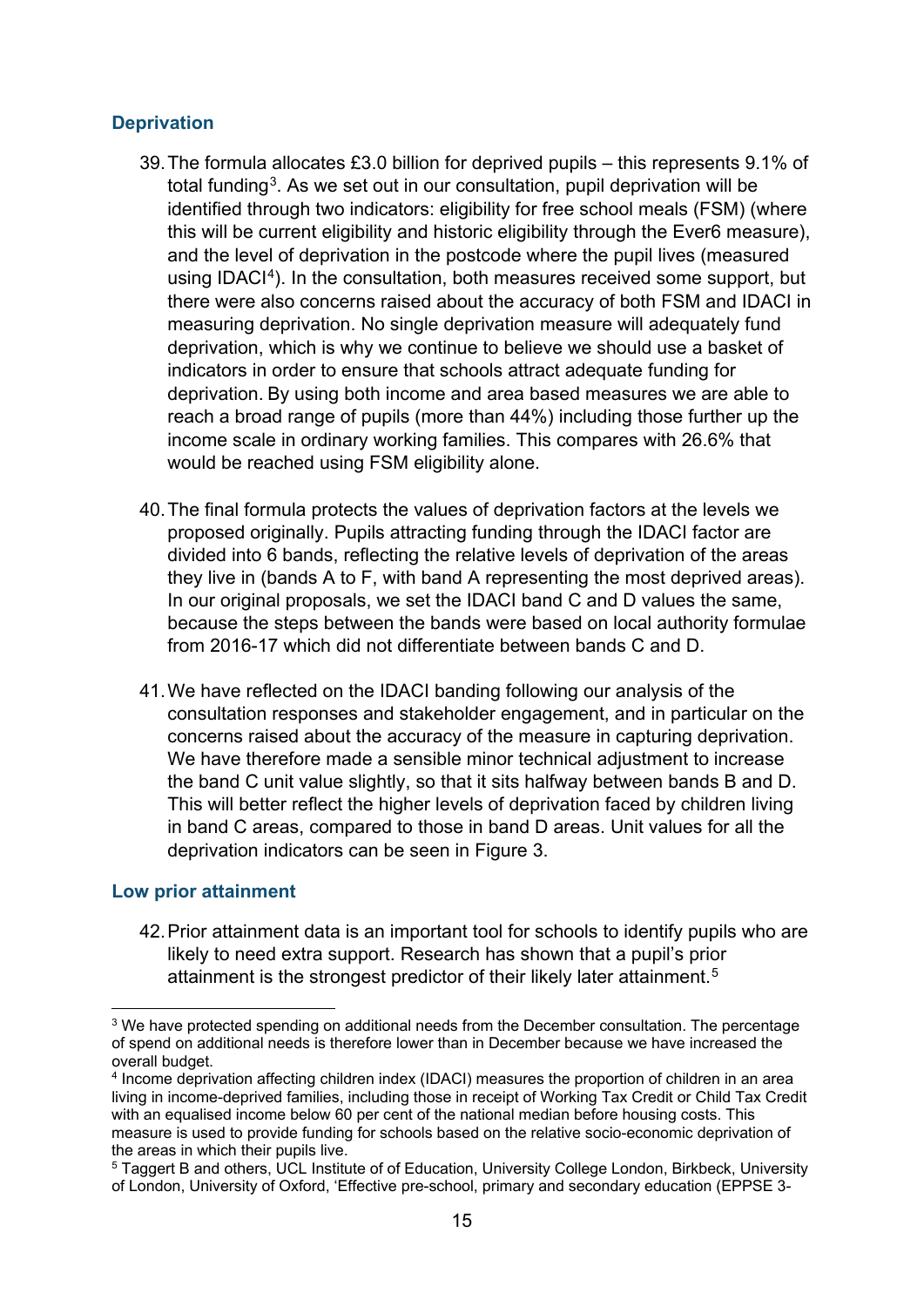- 43.We are allocating 7.4% of the total national funding formula (£2.5 billion) in respect of pupils with low prior attainment. Within additional needs funding, the national funding formula places a heavier emphasis on low prior attainment than current local authority allocations of £1.4 billion (4.3%) while keeping the overall level of investment in additional needs consistent with the average of current local authority practice. Some respondents raised concerns about the risk of adverse incentives related to this factor; however we think that this risk is very small and mitigated by the robust accountability system. We believe it is right that pupils with low prior attainment attract more funding through the national funding formula because of the strength of evidence of its value as an indicator of educational need, above and beyond deprivation.
- 44.A pupil who does not achieve the expected level in the Early Years Foundation Stage Profile on entry to primary school will attract an additional £1,050 a year through the formula, throughout their time in primary school. A pupil who does not achieve the expected level at key stage 2 will attract an additional £1,550 a year while in secondary education. These are the same unit values as those proposed in our original formula.
- 45.The low prior attainment funding unit value is currently the same for all pupils, whether they narrrowly missed the standard or were at the bottom of their cohort. As proposed in the second stage consultation, we will consider whether tiering this factor in the longer term might improve our targeting of funding to those with the highest level of need.

#### **English as an additional language**

<u>.</u>

- 46.Pupils who speak English as an additional language (EAL) will also attract additional funding through the national funding formula. It is important that pupils with EAL attract additional funding because of the costs that can be associated with providing them with support at school. A pupil with EAL will attract funding if they have entered the state education system during the last three years.
- 47.The national funding formula will allocate £404 million through the EAL factor – this represents 1.2% of the total formula spend.
- 48.Not all local authorities currently use an EAL factor in local formulae, or apply it in the same way. In 2017-18, £296 million (0.9%) was allocated by 139 local authorities through EAL factors. Because we are extending the coverage of the factor across the country and applying it consistently without reducing the average per pupil spend, the overall allocation and proportion of additional needs funding directed towards EAL is slightly higher.

<sup>16+)&#</sup>x27;, 2008; Sutherland A, Ilie S, Vignoles A, RAND Europe and the University of Cambridge 'Factors associated with achievement: key stages 2 and 4', November 2015 <https://www.gov.uk/government/publications/factors-associated-with-achievement-key-stages-2-and-4>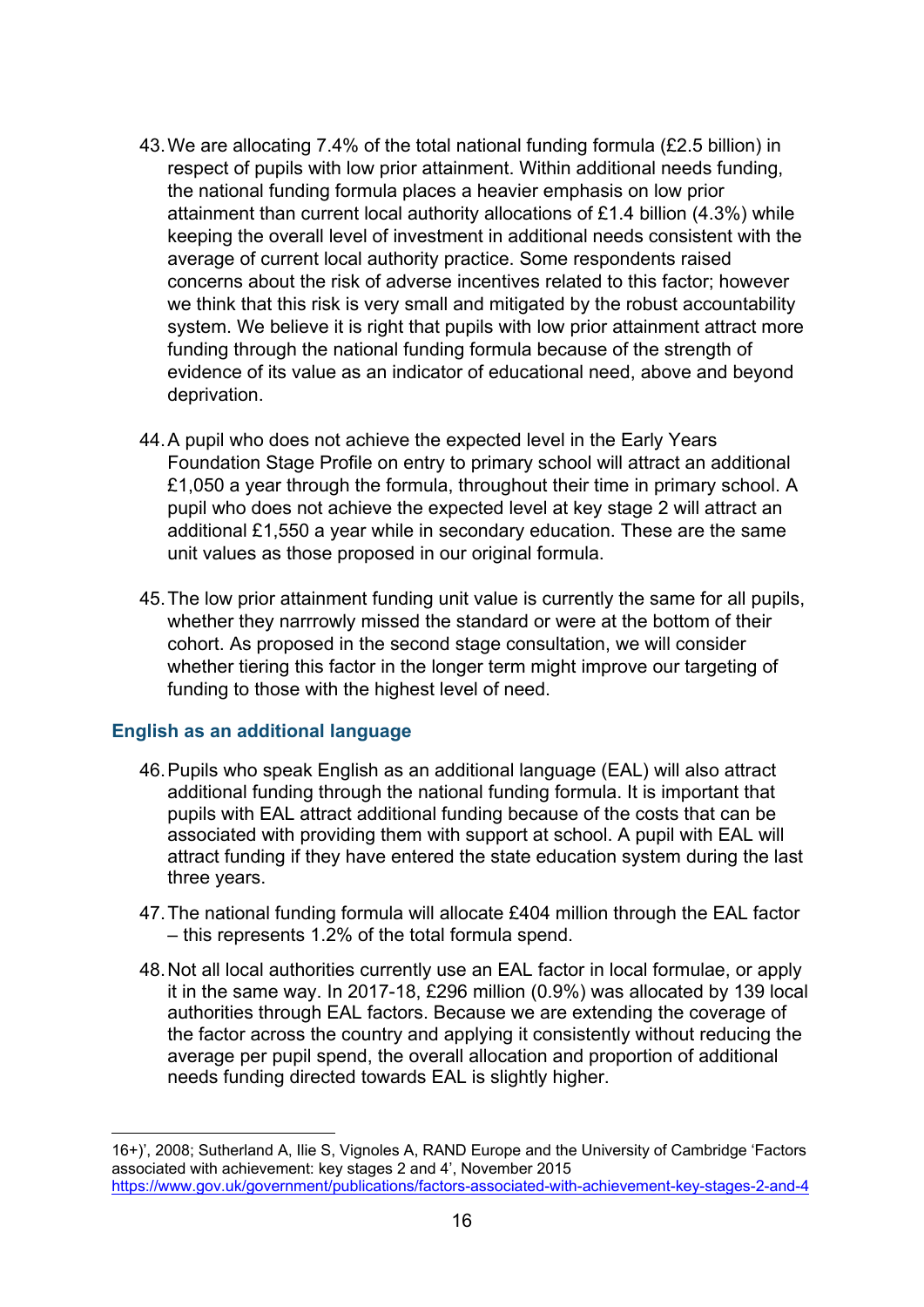- 49.A primary school pupil will attract an additional £515 and a secondary school pupil will attract an additional £1,385. These are the same values we proposed in the original formula.
- 50.The school census now requires schools to report annually on the written and spoken English language proficiency of their individual EAL pupils, using a five-point scale that ranges from "new to English" to "fluent". This census data may allow us to identify pupils who are in the early stages of English proficiency, and who therefore need more support, more accurately than the current EAL measure. We will keep the data under review and assess its appropriateness for inclusion in the funding system in future.

#### **Mobility**

- 51.The mobility factor in the national funding formula is intended to support schools that have a high proportion of pupils joining the school mid-way through the academic year. Where there is a high proportion of mobile pupils, costs can be significant for schools.
- 52.As we explained in our consultation, national data on mobility is not yet sufficiently robust to be used to allocate funding on a formulaic basis. We will instead allocate funding to local authorities on a historic spend basis. In 2018- 19, the formula will provide local authorities with a cash sum that reflects the amount they distributed through their mobility factor in 2017-18.
- 53.In 2018-19, the formula allocates around £22 million for mobility. As proposed in the second stage consultation, we will continue to work on developing an accurate and robust indictor of mobility, in consultation with key stakeholders, to replace the use of historic spending patterns for this factor in future.

## <span id="page-16-0"></span>**School-led funding**

#### **Lump sum**

- 54.Every school will attract a lump sum of £110,000 through the formula. The total spend on the lump sum is £2.3 billion and represents 6.8% of the total schools block. The purpose of the lump sum is to make a contribution to the costs that do not vary with pupil numbers, and to give schools (especially small schools) certainty that they will attract a fixed amount each year in addition to their pupil-led funding.
- 55.We have considered the level of the lump sum carefully, particularly in the context of maximising pupil-led funding and encouraging efficiency. We have also looked closely at the evidence for varying the level of the lump sum for primary and secondary schools. In 2017-18, the majority of local authorities apply the same lump sum for primary and secondary schools. Among the local authorities that do vary the lump sum by phase, there is not a clear pattern to the variation or indeed which phase attracts the higher sum.
- 56.The majority of respondents to this consultation question supported a higher value for the lump sum for both primary schools and secondary schools,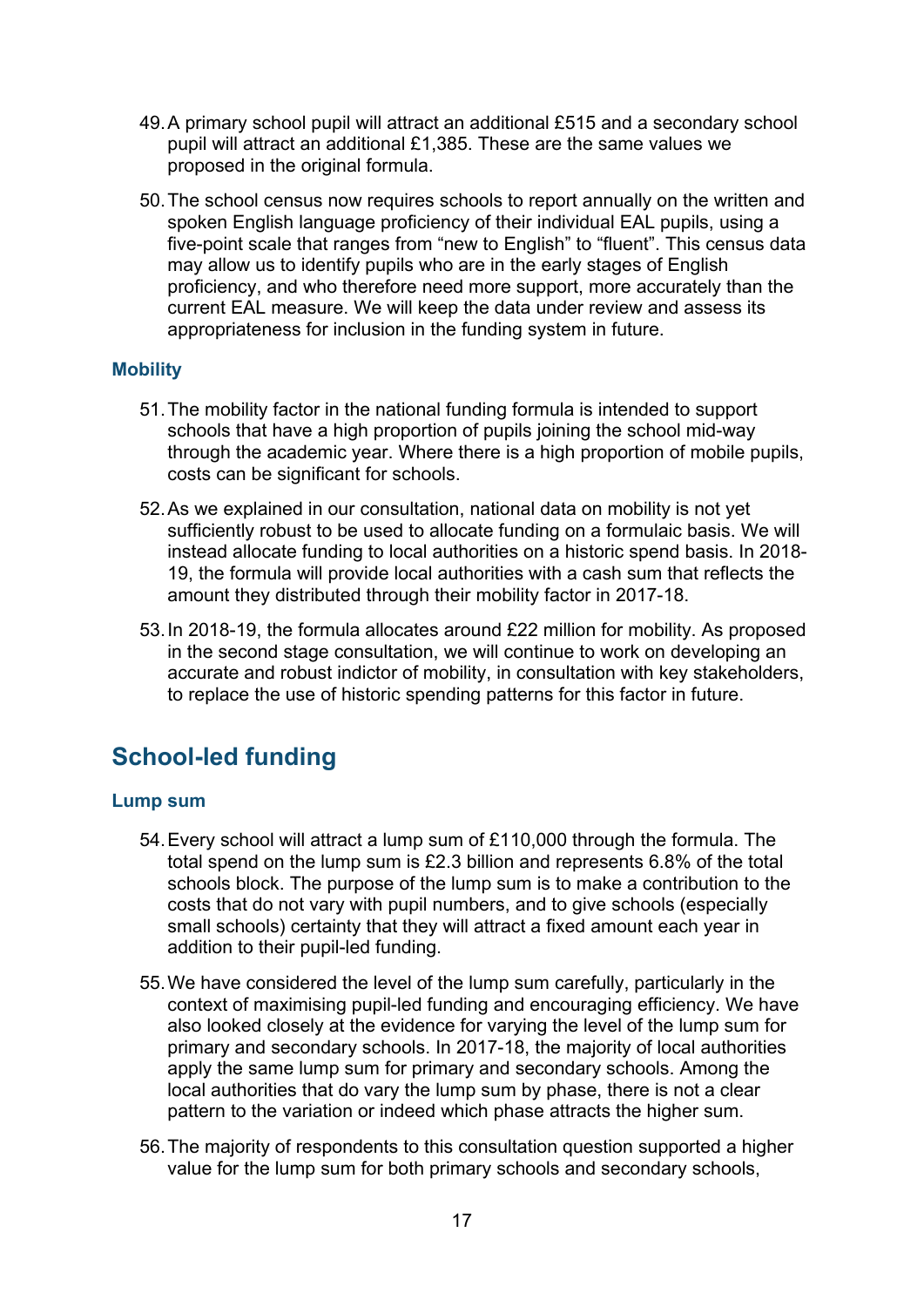primarily because of concerns about the viability of small schools and those schools that do not attract sufficient funding through the additional needs factors. We have responded to the concerns raised about these schools through the wider changes we have set out in this document (such as the minimum per-pupil funding levels).

57.We therefore believe that £110,000 for both primary and secondary schools strikes the right balance in the formula. Additionally, when the lump sum is coupled with the sparsity factor, detailed below, we are confident that this provides sufficient support for the small and remote schools that play an essential role in rural communities. A small, rural primary school will attract up to £135,000, in total, through the lump sum and sparsity factors. The average gain for primary schools in rural areas is 3.8% and the average gain for primary schools in sparse rural areas is 6.7%. Furthermore, the decision to introduce a positive funding floor will protect schools whose historical lump sum payments were higher than £110,000, as the difference in their lump sum will be included in their baselines

#### **Sparsity**

- 58.We recognise that some schools are necessarily small because they are remote and do not have the same opportunities to grow or make efficiency savings as other schools. These schools can be especially important to their local communities and ensure children do not have to travel long distances to school. Together with the lump sum, the sparsity factor in the formula is designed to provide important support for these schools.
- 59.Eligibility for sparsity funding depends on the distance the pupils in the school would have to travel to their next nearest school and the average number of pupils per year group.
- 60.The formula allocates £26 million through the sparsity factor. Primary schools qualifying will attract up to £25,000 and secondary schools (including middle and all-through schools) up to £65,000. The funding is tapered to avoid cliff edges, where small pupil number changes would otherwise result in schools moving from significant additional funding to no sparsity funding. The funding taper is illustrated in Figure 2 below. There is also a floor in the sparsity factor so that the smallest remote schools attract the full sparsity sum.
- 61.As noted above, we have set the level of sparsity funding in the national funding formula with reference to the lump sum. This means that, overall, while we reduce reliance on funding that is not pupil-led and encourage efficiency, we continue to target significant additional resources to small schools in remote areas.
- 62.We recognise the concerns raised through the consultation on the use of 'asthe-crow-flies' distances in calculating eligibility for the sparsity funding, and are mindful that this measure could be improved. We will work with local authorities and schools to explore how this methodology can be refined in future. We want to be sure that any changes to the definitions or measurements will improve how well the sparsity factor targets need. In the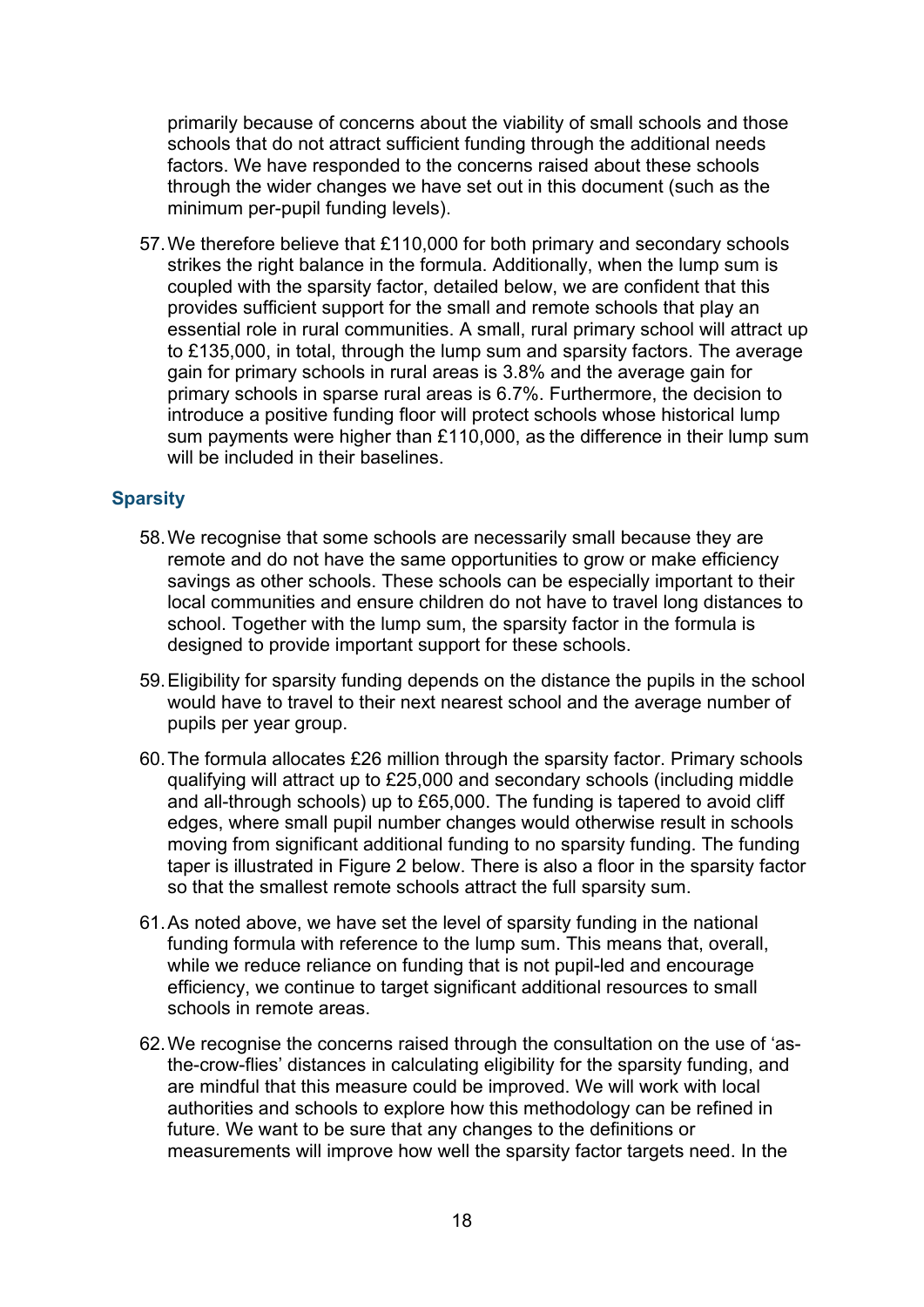meantime, local authorities will continue to have some flexibility over how the sparsity factor works in local formulae.

63.More detail on the operation of the sparsity factor in the national funding formula is set out in the schools national funding formula technical note, which will be published alongside this document shortly.



**Figure 2: The sparsity sum taper for each phase**

**Figure 2: This graph shows the proportion of the sparsity sum a school will receive, by school type.**

#### **Premises**

 $\overline{a}$ 

- 64.The national funding formula will allocate funding to reflect some of the costs associated with a school's premises and overheads, as well as their pupils' characteristics. Premises-related funding will be allocated through four factors: rates, split-sites, private finance initiative (PFI) and exceptional circumstances.
- 65.In 2018-19, the formula will allocate what local authorities plan to spend on rates, split-sites and exceptional circumstances in their local formulae in 2017- 18. Funding for PFI will be allocated on the same basis, but uprated annually in line with  $RPIX<sup>6</sup>$  $RPIX<sup>6</sup>$  $RPIX<sup>6</sup>$  – reflecting the indexation of PFI contracts and evidence received through the consultations. The total planned spend on these premises factors in 2017-18 is £610 million. This represents 1.8% of the total national funding formula.

<span id="page-18-0"></span><sup>&</sup>lt;sup>6</sup> RPIX is the retail price index all items excluding mortgage interest. For more information, please see https://www.ons.gov.uk/economy/inflationandpriceindices/timeseries/chmk/mm23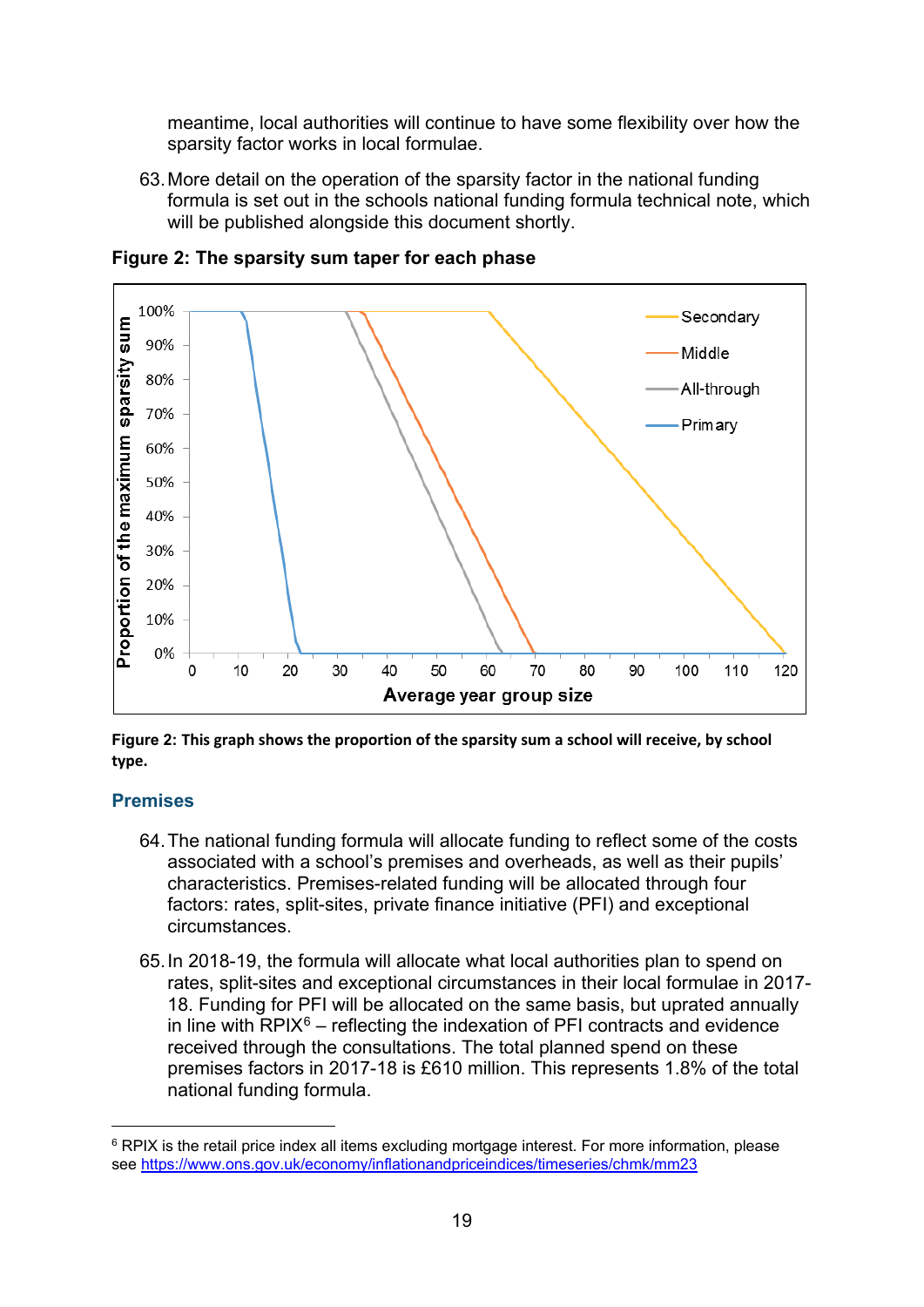66.We will say more in due course about how we will fund the premises factors in 2019-20 and what our options are for funding them through a 'hard' formula in the longer term. We will need to work with local authorities and schools to consider options in detail and consider any interim improvements.

#### **Growth**

- 67.The national funding formula will also allocate funding to enable local authorities to respond where significant growth in pupil numbers occurs inyear and is not immediately recognised by the lagged funding system. This is important because local authorities need to ensure every child has access to a high quality school place.
- 68.Local authorities currently handle in-year growth in two different ways. They can create a growth fund by top-slicing DSG for allocation in-year; or they can adjust the pupil numbers used to calculate growing schools' local formula allocations. They may also retain some funding to create a budget for good and outstanding schools with temporary falling rolls.
- 69.In 2018-19, the growth factor will be allocated on the basis of what each local authority plans to spend, in total, on growth in 2017-18 – this totals £174 million and represents 0.5% of the total formula spend. This total is the sum of the total local growth fund, funding allocated through pupil number adjustments, and the falling rolls fund.
- 70.As part of our consultation, we asked for views on funding in-year pupil growth by using lagged pupil growth data. We are mindful that whilst funding on the basis of historic planned spend is an improvement on the current system (which gives no recognition to growing areas), it is not a long-term solution, because it assumes future growth will follow the same pattern as historic growth.
- 71.There was not a strong consensus in the consultation about the most effective approach. We will continue to look at the options for funding growth in 2019- 20 and beyond. We continue to believe there is merit in the use of lagged growth data, as it would provide early certainty in allocation and, over time, ensure every local authority is funded on the basis of the actual growth they experience. We will also explore further the options of using projections and in-year adjustments, or funding growth directly in real time.

## <span id="page-19-0"></span>**Area cost adjustment**

- 72.The national funding formula will reflect the variation in labour market costs across the country. We will apply a hybrid area cost adjustment (ACA) which takes into account the general labour market trends and the particular salary variations in the teaching workforce.
- 73.The ACA is applied to qualifying schools' allocations once the rest of the formula has been run – it inflates the allocation using a multiplier. Funding distributed according to historic funding levels, the minimum per-pupil funding, the 1% per pupil floor and premises funding are excluded from the ACA.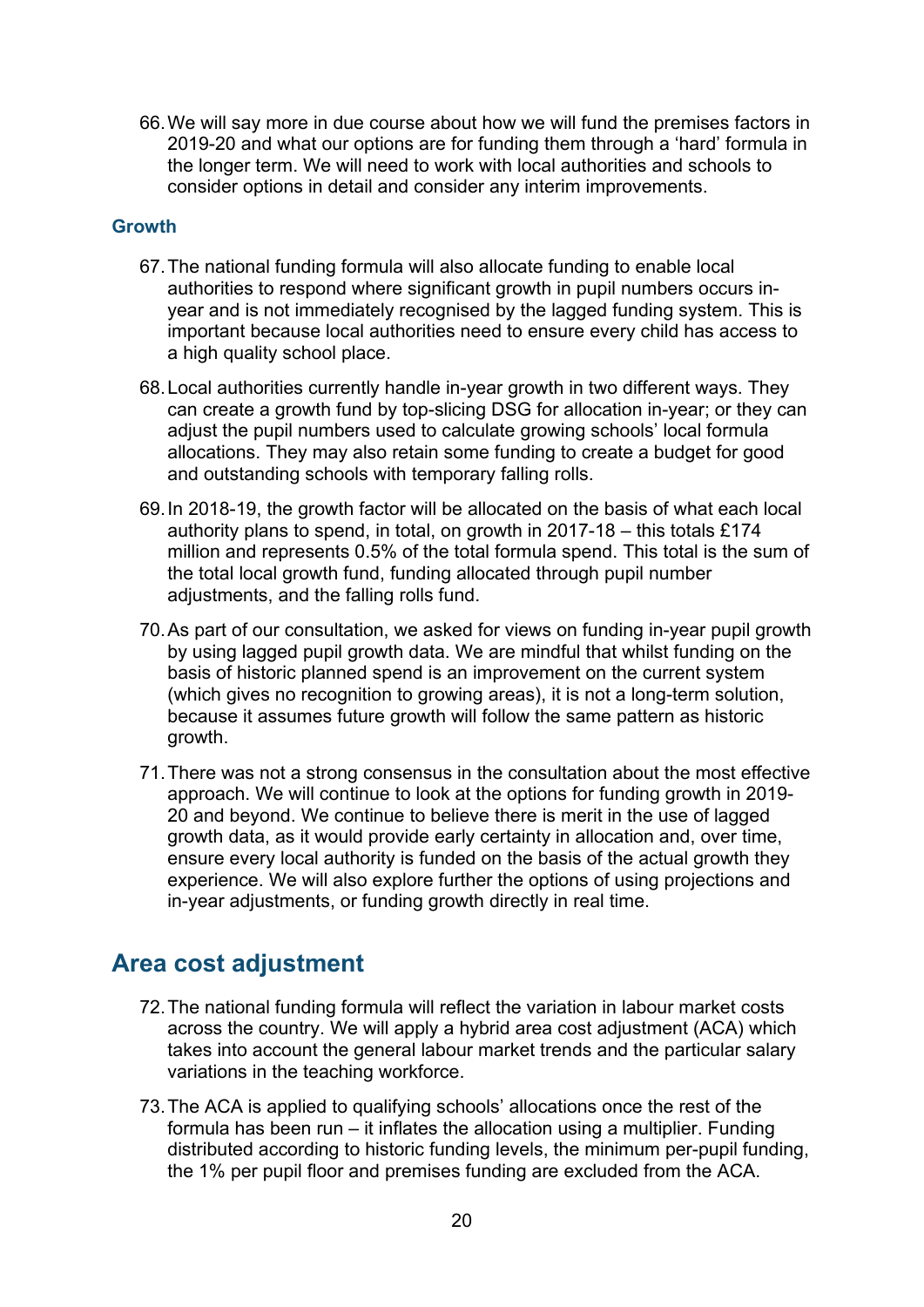Nationally the ACA ranges between 1.00 and 1.18. For some schools, how much their allocation is adjusted depends on the local district area in which the school is located. Some local authorities – in 'London Fringe' areas – contain both districts that receive an ACA, and districts that do not. Whether schools in these local authorities receive an uplift will depend on their specific location.

74.Since we consulted on the proposed national funding formula in December 2016, we have updated the data we use to calculate the ACA to reflect the latest workforce census data (which affects the teachers' pay element of the adjustment) and the latest published data on schools' spending on pay and non-pay, which sets the balance between the teachers' pay and general labour market elements of the ACA. This data update means that some schools and local areas will see a slightly different ACA multiplier applied to their funding allocation. The technical detail on how the ACA applies to individual notional allocations for schools is set out in the schools national funding formula technical note, which will be published alongside this document shortly.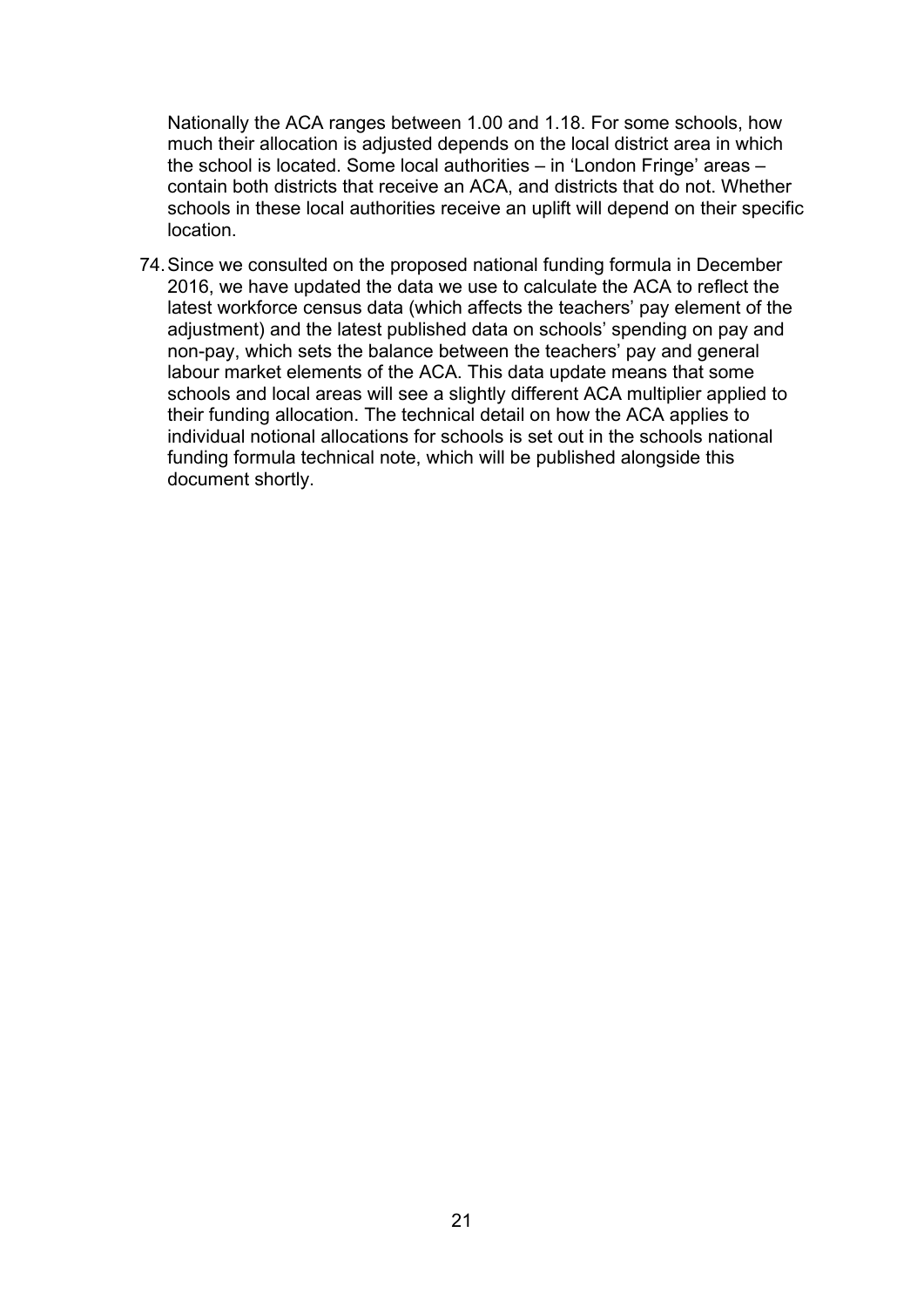#### **Figure 3 - The Final National Funding Formula**

| <b>Funding Factors</b>                                                                                                                                                         | <b>Unit</b><br>values | <b>Total Funding</b><br>(including ACA) | <b>Proportion</b><br>of core total |
|--------------------------------------------------------------------------------------------------------------------------------------------------------------------------------|-----------------------|-----------------------------------------|------------------------------------|
| <b>Basic per-pupil funding</b>                                                                                                                                                 |                       | £24,183m                                | 72.9%                              |
| Age Weighted Pupil Unit (AWPU): Primary                                                                                                                                        | £2,747                | £12,595m                                | 38.0%                              |
| Age Weighted Pupil Unit (AWPU): Secondary - KS3                                                                                                                                | £3,863                | £6,668m                                 | 20.1%                              |
| Age Weighted Pupil Unit (AWPU): Secondary - KS4                                                                                                                                | £4,386                | £4,734m                                 | 14.3%                              |
| Minimum per pupil funding level                                                                                                                                                | ΝA                    | £185m                                   | 0.6%                               |
| <b>Additional needs funding</b>                                                                                                                                                |                       | £5,906m                                 | 17.8%                              |
| <b>Deprivation</b>                                                                                                                                                             |                       | £3,022m                                 | 9.1%                               |
| Current FSM top up (Pupils currently claiming FSM at the last census): Primary                                                                                                 | £440                  | £291m                                   | 0.9%                               |
| Current FSM top up (Pupils currently claiming FSM at the last census):<br>Secondary                                                                                            | £440                  | £173m                                   | 0.5%                               |
| FSM6 (Any pupil that has ever claimed FSM in the past 6 years): Primary                                                                                                        | £540                  | £626m                                   | 1.9%                               |
| FSM6 (Any pupil that has ever claimed FSM in the past 6 years): Secondary                                                                                                      | £785                  | £641m                                   | 1.9%                               |
| <b>IDACI band F: Primary</b>                                                                                                                                                   | £200                  | £94m                                    | 0.3%                               |
| IDACI band F: Secondary                                                                                                                                                        | £290                  | £80m                                    | 0.2%                               |
| <b>IDACI band E: Primary</b>                                                                                                                                                   | £240                  | £101m                                   | 0.3%                               |
| <b>IDACI band E: Secondary</b>                                                                                                                                                 | £390                  | £95m                                    | 0.3%                               |
| IDACI band D: Primary                                                                                                                                                          | £360                  | £131m                                   | 0.4%                               |
| <b>IDACI band D: Secondary</b>                                                                                                                                                 | £515                  | £108m                                   | 0.3%                               |
| <b>IDACI band C: Primary</b>                                                                                                                                                   | £390                  | £123m                                   | 0.4%                               |
| IDACI band C: Secondary                                                                                                                                                        | £560                  | £102m                                   | 0.3%                               |
| IDACI band B: Primary                                                                                                                                                          | £420                  | £165m                                   | 0.5%                               |
| IDACI band B: Secondary                                                                                                                                                        | £600                  | £135m                                   | 0.4%                               |
| IDACI band A: Primary                                                                                                                                                          | £575                  | £88m                                    | 0.3%                               |
| <b>IDACI band A: Secondary</b>                                                                                                                                                 | £810                  | £69m                                    | 0.2%                               |
| Low prior attainment                                                                                                                                                           |                       | £2,458m                                 | 7.4%                               |
| Low prior attainment: Primary                                                                                                                                                  | £1,050                | £1,531m                                 | 4.6%                               |
| Low prior attainment: Secondary                                                                                                                                                | £1,550                | £928m                                   | 2.8%                               |
| English as an additional language                                                                                                                                              |                       | £404m                                   | 1.2%                               |
| English as an additional language: Primary                                                                                                                                     | £515                  | £299m                                   | 0.9%                               |
| English as an additional language: Secondary                                                                                                                                   | £1,385                | £106m                                   | 0.3%                               |
| <b>Mobility</b>                                                                                                                                                                |                       | £22m                                    | 0.1%                               |
| <b>School led funding</b>                                                                                                                                                      |                       | £3,077m                                 | 9.3%                               |
| Lump sum                                                                                                                                                                       |                       | £2,267m                                 | 6.8%                               |
| Lump sum: Primary                                                                                                                                                              | £110,000              | £1,892m                                 | 5.7%                               |
| Lump sum: Secondary                                                                                                                                                            | £110,000              | £375m                                   | 1.1%                               |
| <b>Sparsity</b>                                                                                                                                                                |                       | £26m                                    | 0.1%                               |
| Sparsity: Primary                                                                                                                                                              | £25,000               | £21m                                    | 0.1%                               |
| Sparsity: Secondary                                                                                                                                                            | £65,000               | £5m                                     | $0.0\%$                            |
| <b>Premises</b>                                                                                                                                                                |                       | £610m                                   | 1.8%                               |
| <b>Explicit Growth</b>                                                                                                                                                         |                       | £174m                                   | 0.5%                               |
| Area Cost Adjustment: A multiplier that is applied to basic per pupil,<br>additional needs and school led funding (ACA is already included in each of<br>the factor subtotals) |                       | £824m                                   |                                    |
| <b>Core Total (Excluding funding floor)</b>                                                                                                                                    |                       | £33,166m                                |                                    |
| <b>Funding Floor</b>                                                                                                                                                           |                       | £624m                                   |                                    |
| <b>Total (including funding floor)</b>                                                                                                                                         |                       | £33,790m                                |                                    |

**Figure 3: This table shows the unit values, total funding and proportion of funding for each factor in the formula. To note, total funding is rounded to the nearest £1m. Proportion of core total funding is rounded to the nearest 0.1%. The total funding and proportion of core total funding columns are based on implementing the formula in full, without transition, using 2017-18 authority proforma tool data and 2017/18 general annual grant data.**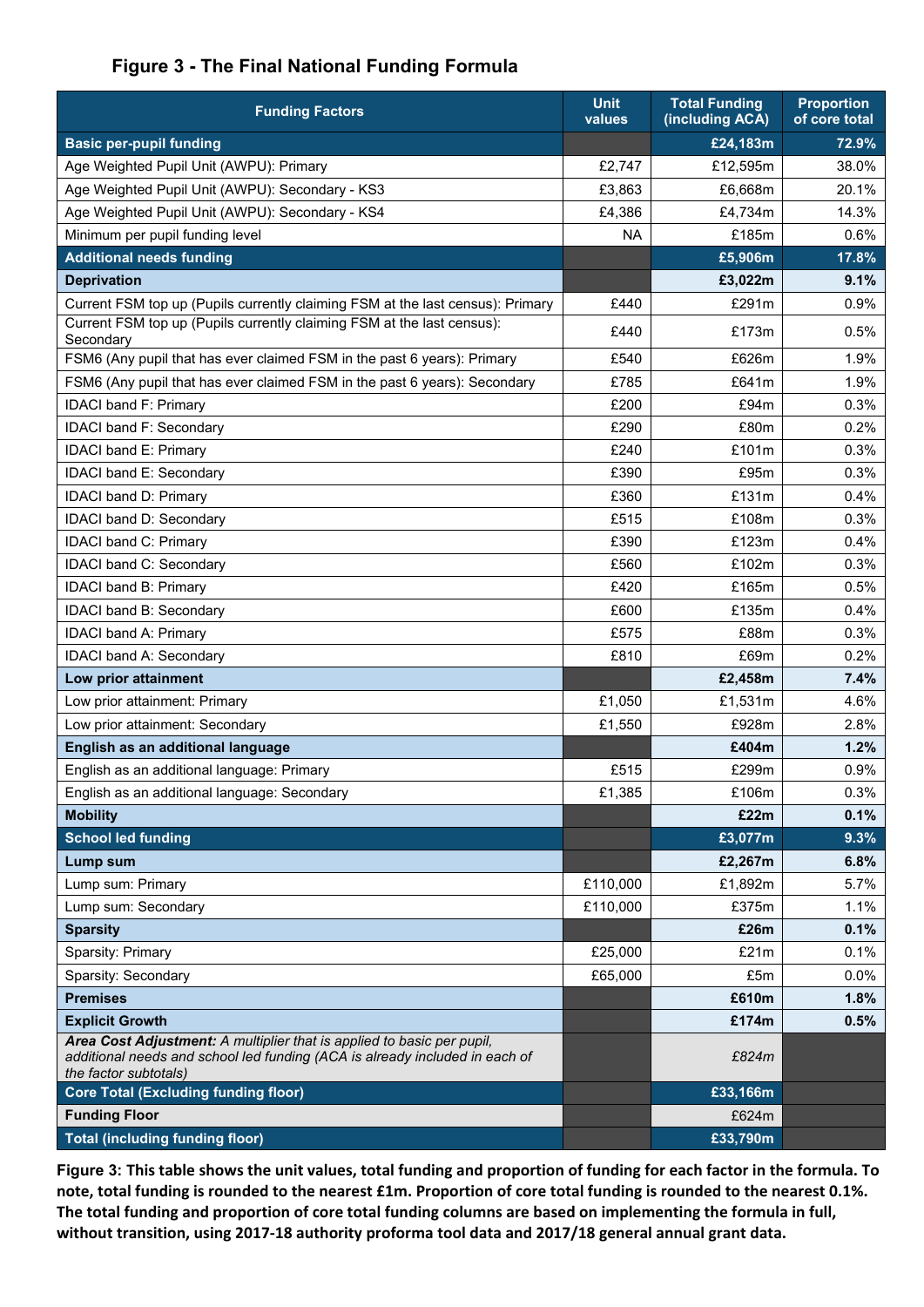## <span id="page-22-0"></span>**Transition to the formula in 2018-19 and 2019-20**

## **Delivering gains**

- 75.The national funding formula, the unit values and resulting weightings we have set out in this chapter will apply in 2018-19 and 2019-20.
- 76.As set out in the second stage consultation, there will be a maximum level of gain for most schools through the formula each year. The gains cap will be 3% per pupil in 2018-19 and a further 3% per pupil in 2019-20. For 2019-20, this is an increase over the 2.5% set out in our December 2016 proposals. Spending plans beyond 2019-20 will be set in a future Spending Review.
- 77.There are a small number of schools for which the baseline used for calulating the gains cap (as explained above is very low. These are typically very small schools that are receiving low lump sums through their local formula. These schools would be disadvantaged through the 3% gains cap methodology we are applying. These schools' pupil-led baselines are so low that a 3% gains cap would result in very small cash increases<sup>[7](#page-22-1)</sup>. We have reflected on this, particularly for small schools. We will therefore limit gains to the greater of 3% of a school's baseline or 20% of their remaining formula cash gains. This variation to the gains cap methodology will provide for more reasonable yearon-year increases for 3.6% of schools in 2018-19. More information about how the gains cap methodology is applied is set out in the technical notes published alongside this policy document.

## **The minimum per-pupil level**

**.** 

- 78.While we are confident that this approach to gains is right for schools, we received many representations through the consultation that faster increases are required in respect of the lowest funded schools. We are committed to ensuring that the lowest funded schools attract the minimum per pupil funding levels we have set in the formula (£4,800 for secondary schools and £3,500 for primary schools) in 2019-20. As a transition to those amounts, secondary schools will attract a transitional minimum of £4,600 in 2018-19, and primary schools a transitional minimum of £3,300.
- 79.The minimum per-pupil levels and transitional amounts will therefore not be subject to the gains cap methodology we have outlined above. This is so that the lowest funded schools will attract a rapid boost in funding. These schools could therefore be allocated more than 3% per pupil in a year through the formula, in order to ensure that they attract the minimum per pupil level in 2019-20 (or the transitional amount in 2018-19). More detail on how we calculate the minimum per pupil level for each school is set out in the technical note to be published alongside this document.
- 80.Schools can see an illustration of how much they would attract to their local authority through the formula in 2018-19 with the gains cap, 0.5% floor and

<span id="page-22-1"></span> $7$  For example, a small-baseline school with a small pupil count could be limited to total gains above their baseline of less than £500 per year under the 3% gains cap alone.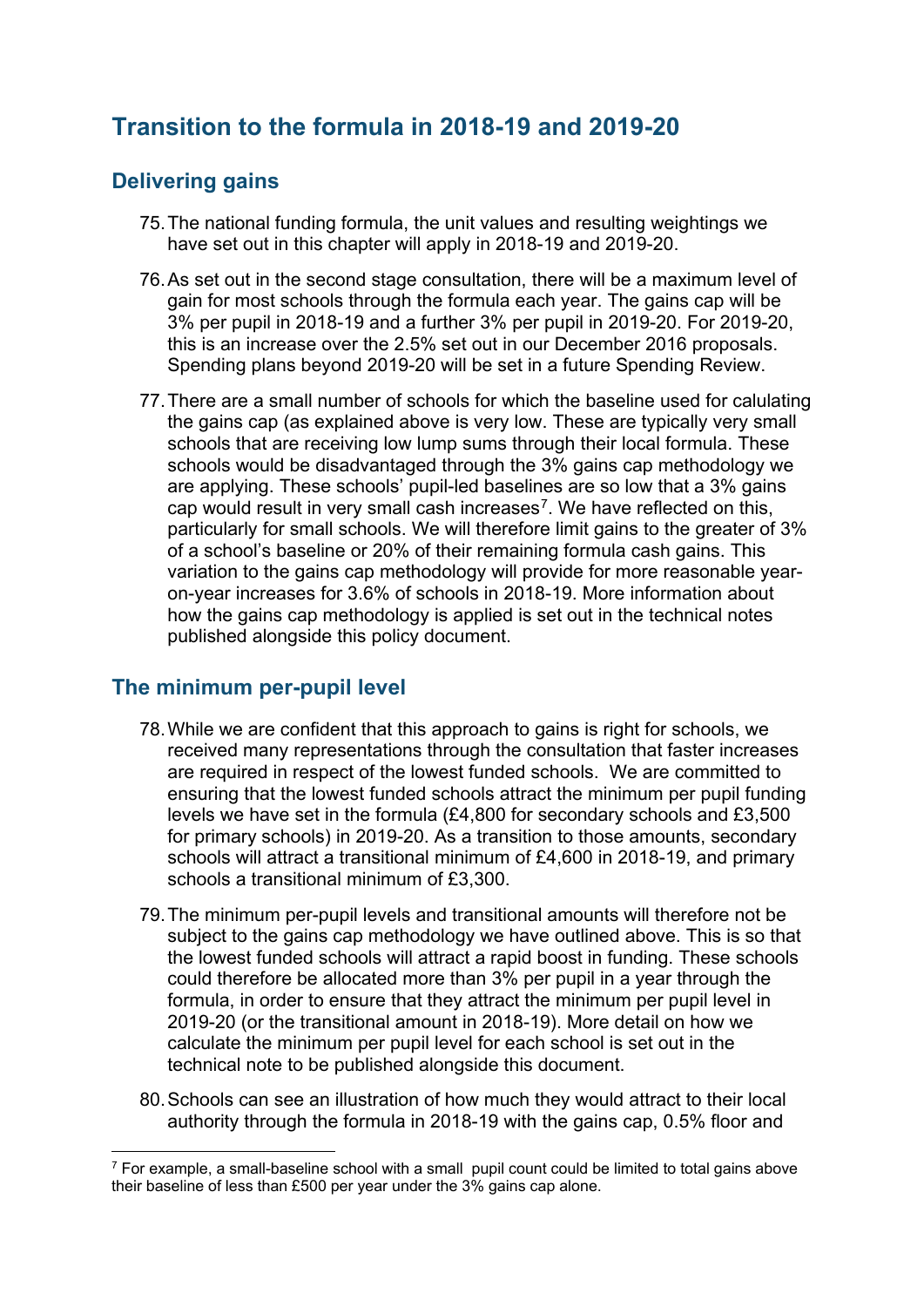transitional funding applied, in the tables that we are publishing alongside this policy document.

## **The funding floor**

81.The formula will provide for an increase of at least 0.5% per pupil in 2018-19 and at least 1% per pupil by 2019-20 in respect of all schools compared to their baselines. As we explained earlier in this chapter the baseline used will for most schools be their 2017-18 per-pupil funding, and for new and growing schools it will be their per-pupil funding if they were full.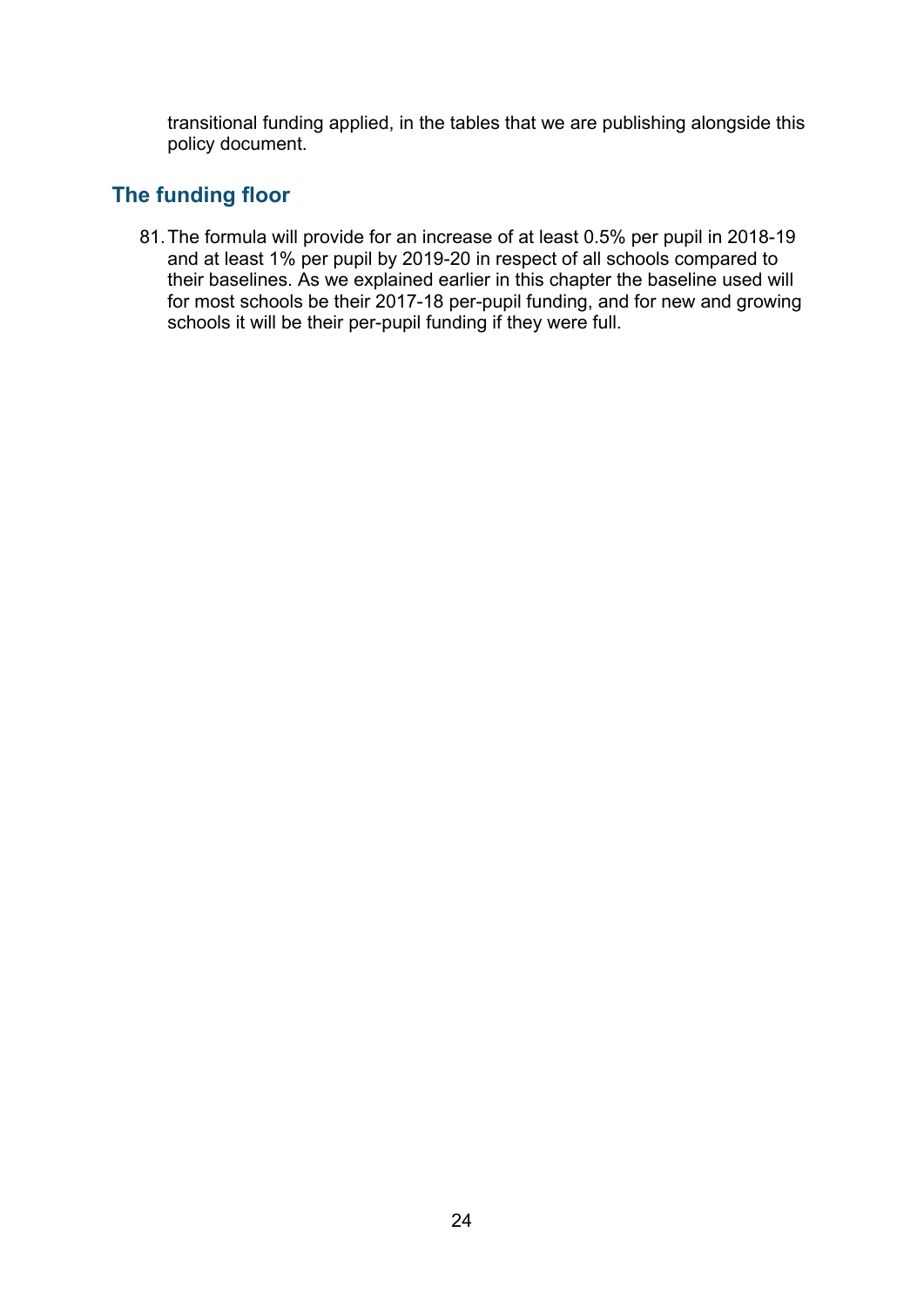## <span id="page-24-0"></span>**Impact of the national funding formula**

- 82.In 2018-19 and 2019-20, the schools block funding for each local authority will be set by calculating notional allocations for each school according to the national funding formula. These will then be aggregated and used to calculate a total allocation for each local authority. Actual individual school budgets in 2018-19 and 2019-20 will be determined by the local formulae set by local authorities in consultation with schools and the schools forum. As we describe in chapter 2, this is a 'soft' funding formula. It means that the school-level data we are publishing in the tables and quoting in this section is illustrative and will not directly determine what individual schools will receive in their budgets in 2018-19 and 2019-20, which will be set by local authorities.
- 83.The section below assesses the impact of the national funding formula if fully implemented without transition, based on 2017-18 data.

## **Comparison with December 2016 proposals**

- 84.As set out above, compared to our proposals in December 2016 and in the light of consultation responses, we have made the following changes to the formula:
	- a. Age-weighted pupil units are £35 higher for primary pupils, £66 higher for key stage 3 pupils and £74 higher for key stage 4 pupils;
	- b. There will be a minimum per-pupil funding level of £4,800 for secondary schools and £3,500 for primary schools in 2019-20 with transitional levels of £4,600 and £3,300 in 2018-19. These levels are not subject to the gains cap;
	- c. All schools will be allocated an increase of at least 0.5% per pupil in 2018-19, and at least 1% per pupil by 2019-20, compared to their baselines. This replaces the minus 3% per pupil floor originally proposed;
	- d. IDACI band C has been slightly increased so that it provides a higher funding rate than band D, with increases of £30 per eligible primary pupil and £45 per eligible secondary pupil;
	- e. We have updated the area cost adjustment to take account of more recent data; and
	- f. The gains cap has been raised to 3% in 2019-20.
- 85.We have also updated all school and local authority level illustrations to take account of 2017-18 pupil numbers and characteristics (the illustrations published in December 2016 were based on 2016-17 data). Consequently, the impact of the final formula on schools and local areas is inevitably different from our original illustrative proposals.
- 86.All schools will attract higher levels of funding under the national funding formula with 8,405 or 42.3% of all schools set to gain over 3% and 4,240 or 21.4% over 6%.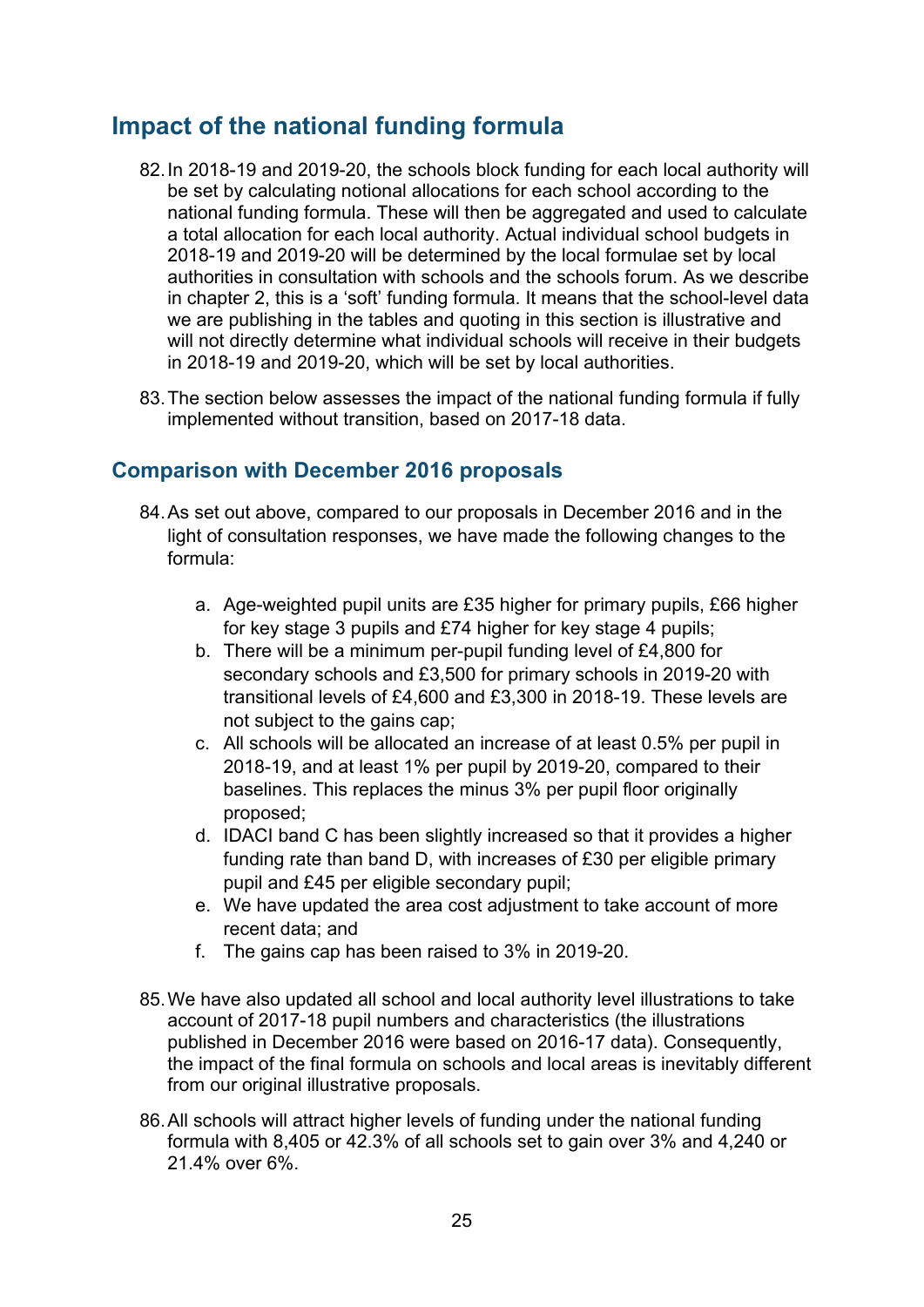- 87.Under the formula originally proposed, 9,128 or 46% of all schools would have seen reductions in funding (limited to 3% per pupil through the funding floor), with 7,603 schools seeing reductions between 1% and 3% per pupil.
- 88.41.3% of schools will attract protection through the more generous floor in the formula. 2,06[8](#page-25-0) or 10.4% of schools will attract the minimum per-pupil levels $^{\rm 8}.$ Schools that benefit from the floor in their NFF allocations are those that would otherwise have seen losses, or gains below 1% per pupil. Schools that attract the minimum per-pupil level are the lowest funded.
- 89.There is no change in the overall national distribution of funding between primary and secondary schools, because we have kept the same national average primary to secondary ratio (1:1.29) in the final formula. In individual local areas, as set out above, the national funding formula will not necessarily deliver a 1:1.29 ratio; the precise ratio that the national funding formula provides locally will depend on particular local circumstances. If a local authority's primary to secondary ratio is significantly different to the ratio in the national funding formula, one phase is likely to gain more than the other.

#### **Impact on funding attracted by individual pupils**

- 90.The introduction of a national funding formula will result in pupils attracting funding on a comparable basis wherever they are in the country. The formula is designed to ensure that the level of funding that schools attract will reflect the degree to which their pupils are likely to need extra help to overcome barriers to their success. Evidence shows that particular characteristics are strong predictors of later outcomes and schools with high proportions of children with additional needs face the greatest challenges in enabling every pupil to leave the school system equipped with the knowledge they need to succeed in adult life. However, we have recognised the concerns raised through the consultation process about the overall sufficiency of funding for all schools. That is why we have increased the basic per pupil funding that all pupils will attract through the national funding formula, compared to our consultation proposals, through increasing the values of the AWPUs; and why we have introduced an additional factor in the formula, which will provide a minimum per pupil funding level.
- 91.Figure 3 shows the amounts that different types of pupil will attract through the national funding formula. Note that pupils who qualify for more than one factor attract the relevant sum for each individual factor to their school's notional allocation: thus a primary pupil eligible for FSM and with EAL attracts a total of £4,242: the basic per pupil amount (£2,747) the FSM 6 amount and current FSM top up (£980) and the EAL amount (£515).

**.** 

<span id="page-25-0"></span><sup>&</sup>lt;sup>8</sup> Note that there is an interaction between the floor and the minimum per pupil levels. For eligible schools we apply the per pupil minimum first and only then apply the funding floor if the minimum per pupil level does not result in an increase of at least 1% per pupil on 2017-18 baselines by 2019-20. Please see the technical note which will be published shortly for a detailed description of the calculation.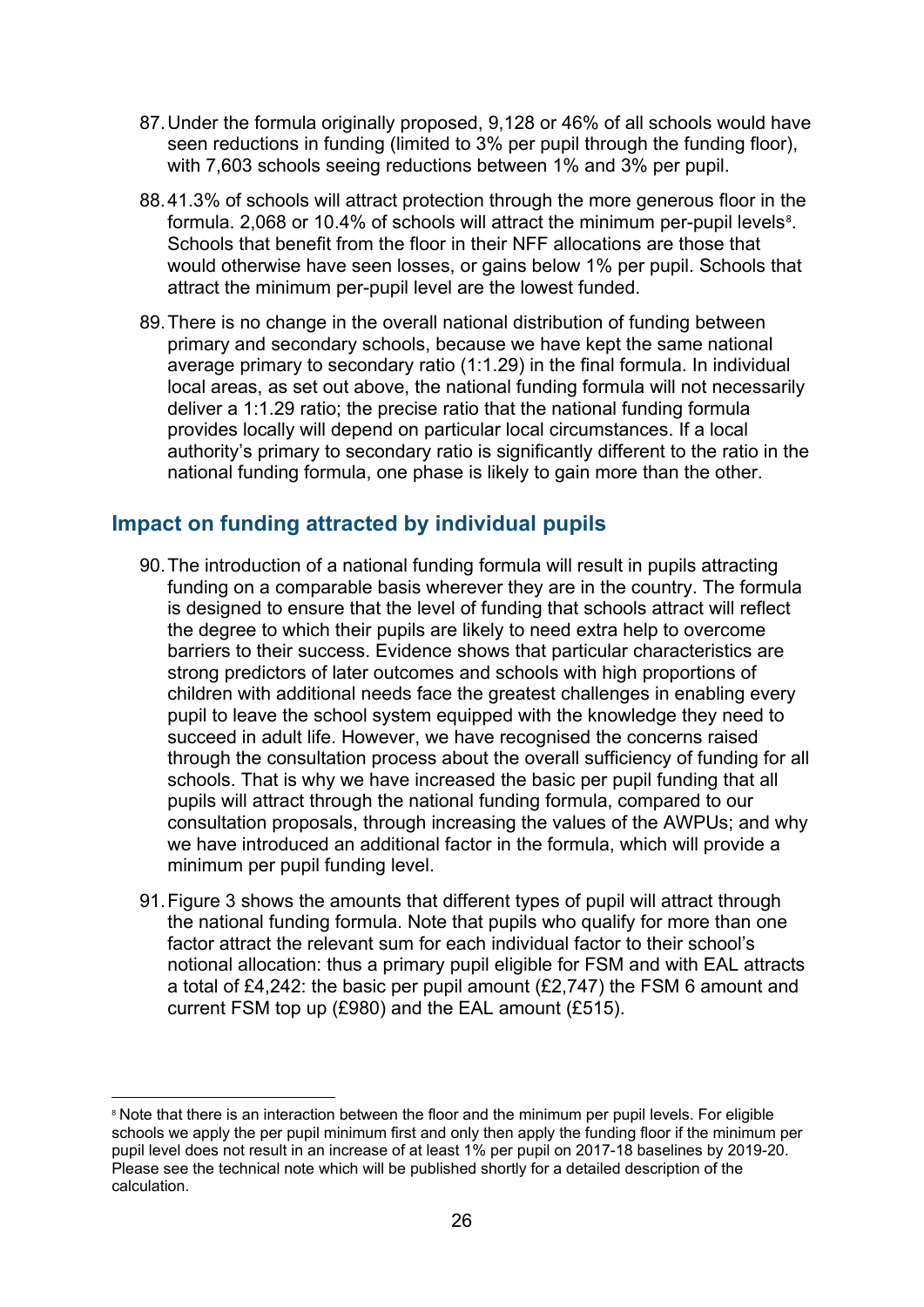#### **Schools that are likely to see the greatest gains under the formula**

- 92.Schools that attract the greatest percentage gains in funding are spread around the country, reflecting that in all areas there are schools that are particularly disadvantaged by the historical succession of funding decisions. However, certain types of schools are more likely to attract more funding as a result of the proposed formula. These include:
	- **The lowest funded schools.** The increase in basic per-pupil funding will ensure that schools that have historically received the lowest funding will attract significant gains. Schools that currently have the lowest levels of funding overall will gain on average 6.0%. Secondary schools which would have been lowest funded under our December proposals will gain on average 4.7%.
	- **Schools with a high number of pupils with low prior attainment**. The formula allocates more funding through this factor than local authorities collectively do now, so schools with high levels of low prior attainment are more likely to attract relatively greater gains. Schools with the highest levels of low prior attainment will gain on average 3.8% in total. The schools with the highest levels of pupils with low prior attainment, but not in areas of high deprivation, gain on average 4.4%.
	- **Schools with pupils who live in areas with above average levels of deprivation but who have not been heavily targeted through historic funding decisions.** The inclusion of a wide definition of deprivation through the IDACI area-level deprivation data allows us to target funding more widely, to those who are more likely to have additional needs. Combined with the increased emphasis on low prior attainment, this means the formula has a broader definition of additional need than the average of current local authority formulae. Outside London, these schools gain 3.2% through the formula on average.
	- **Rural schools**. Schools in districts identified as rural by the Department for Environment, Food and Rural Affairs will gain on average 3.9% under the formula through our combined proposals on the lump sum and sparsity. Of these, schools meeting the criteria for the sparsity factor will gain on average 5.0%, which ensures that the higher costs of these schools are recognised.

## **Schools that are likely to see lower gains under the formula**

93.While all schools will attract more funding, some schools will attract relatively lower percentage gains than others. These schools are likely to be those in Inner London and some other urban areas that have particularly benefited from historic funding decisions and where the fall in the underlying levels of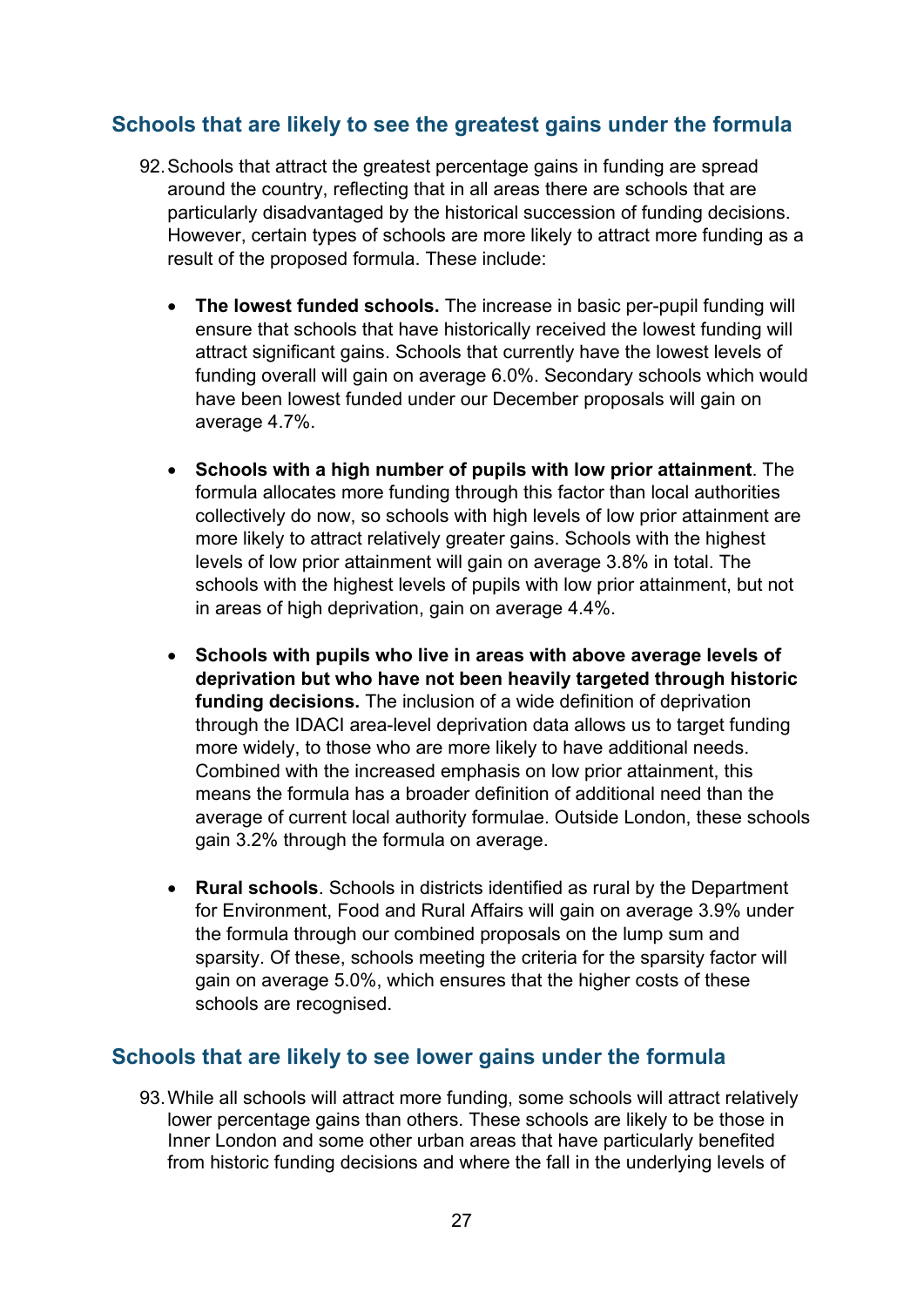deprivation over recent years has not previously been reflected by the funding system.

- 94.However, these schools will still attract the highest funding levels of all schools, and will continue to receive the greatest share of pupil premium funding of any region relative to their size. Inner London schools will attract £6,126 per-pupil funding on average, in contrast to the national average of £4,662. Manchester, Knowsley, Nottingham, Liverpool and Birmingham will be the highest funded local authority areas outside of London.
- 95.Another factor explaining relatively lower percentage gains for London is the calculation of area costs. Historically this used a general labour market (GLM) approach, assuming that the additional costs of recruiting teachers across the capital would parallel the additional costs of recruiting general workers. However, we know the differentials on teachers' pay between London and the rest of the country are smaller than general labour market differentials and thus the historical GLM ACA gave higher levels of funding to London than could be justified by the actual costs faced by schools. Moving to the hybrid approach better reflects actual costs, slightly reducing the level of additional funding provided to London.

#### **Impact at local authority level**

96.All local authorities will receive a higher level of funding per-pupil than they did in 2017-18. The local authorities that will see the highest percentage gain will be those that have a high proportion of the types of schools outlined above. The level of funding that each local authority will attract under the national funding formula is set out in tables that will be published alongside this document shortly.

| <b>Number of local</b><br>Percentage increase in per<br>pupil funding under the NFF<br>authorities |    |
|----------------------------------------------------------------------------------------------------|----|
| $0 - 1%$                                                                                           | 12 |
| $1 - 2%$                                                                                           | 29 |
| $2 - 3%$                                                                                           | 24 |
| $3 - 4%$                                                                                           | 27 |
| $4 - 5%$                                                                                           | 26 |
| $5 - 6%$                                                                                           | 9  |
| $6 - 7%$                                                                                           | 11 |
| $7 + \%$                                                                                           | 12 |

**Figure 4: Impact of the national funding formula at local authority level**

**Figure 4: This table shows the percentage change in schools block funding per pupil for local authorities as a result of the national funding formula if fully implemented without transition. All local authorities will see some increase in funding.**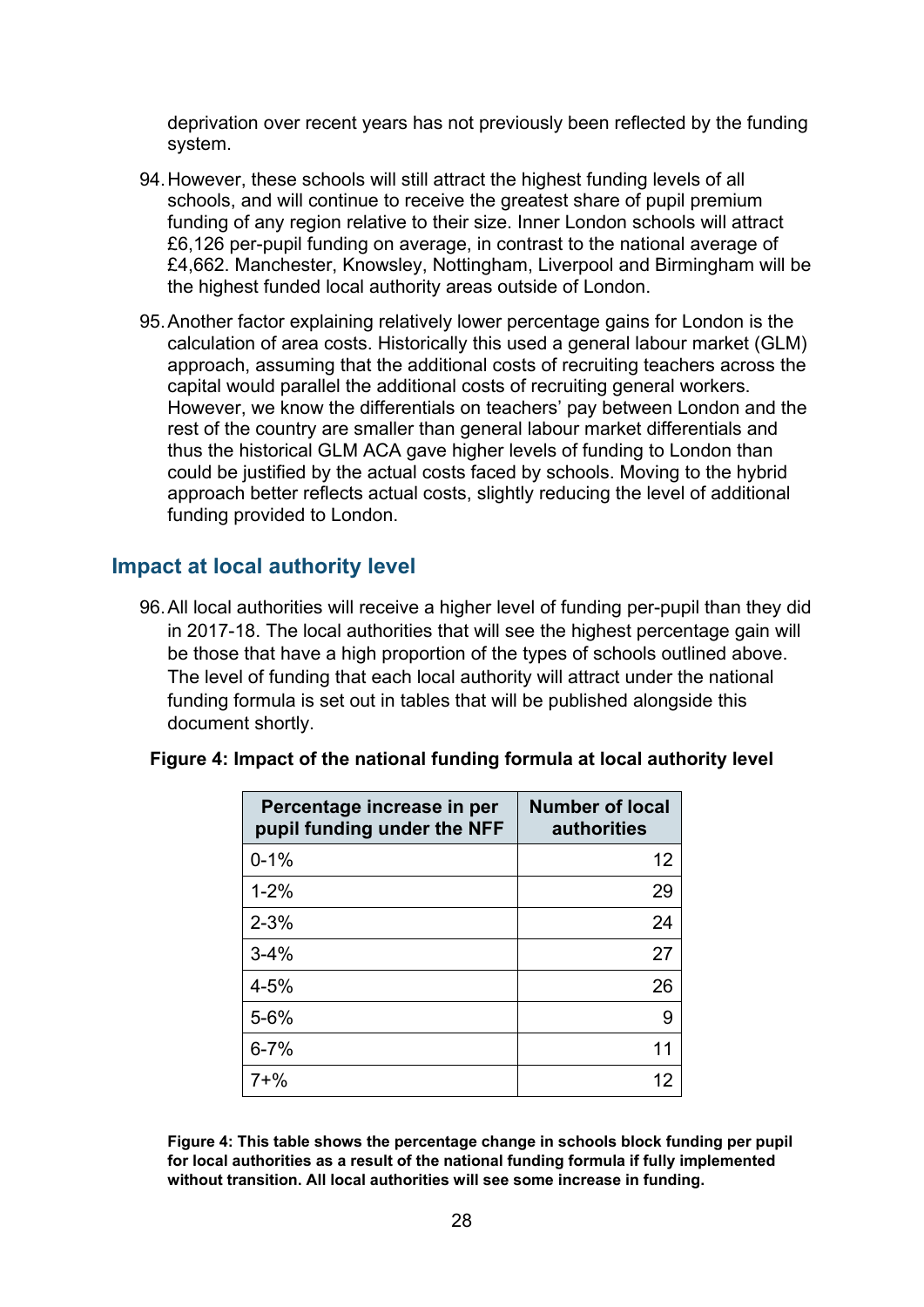#### **Impact on protected characteristics**

97.We have published an updated equalities impact assessment to reflect the final decisions on the national funding formulae, and the latest data and allocations, which will be published alongside this document. This considers the impact of the national funding formulae on people with protected characteristics and sets out our response to the relevant points raised during both stages of consultation.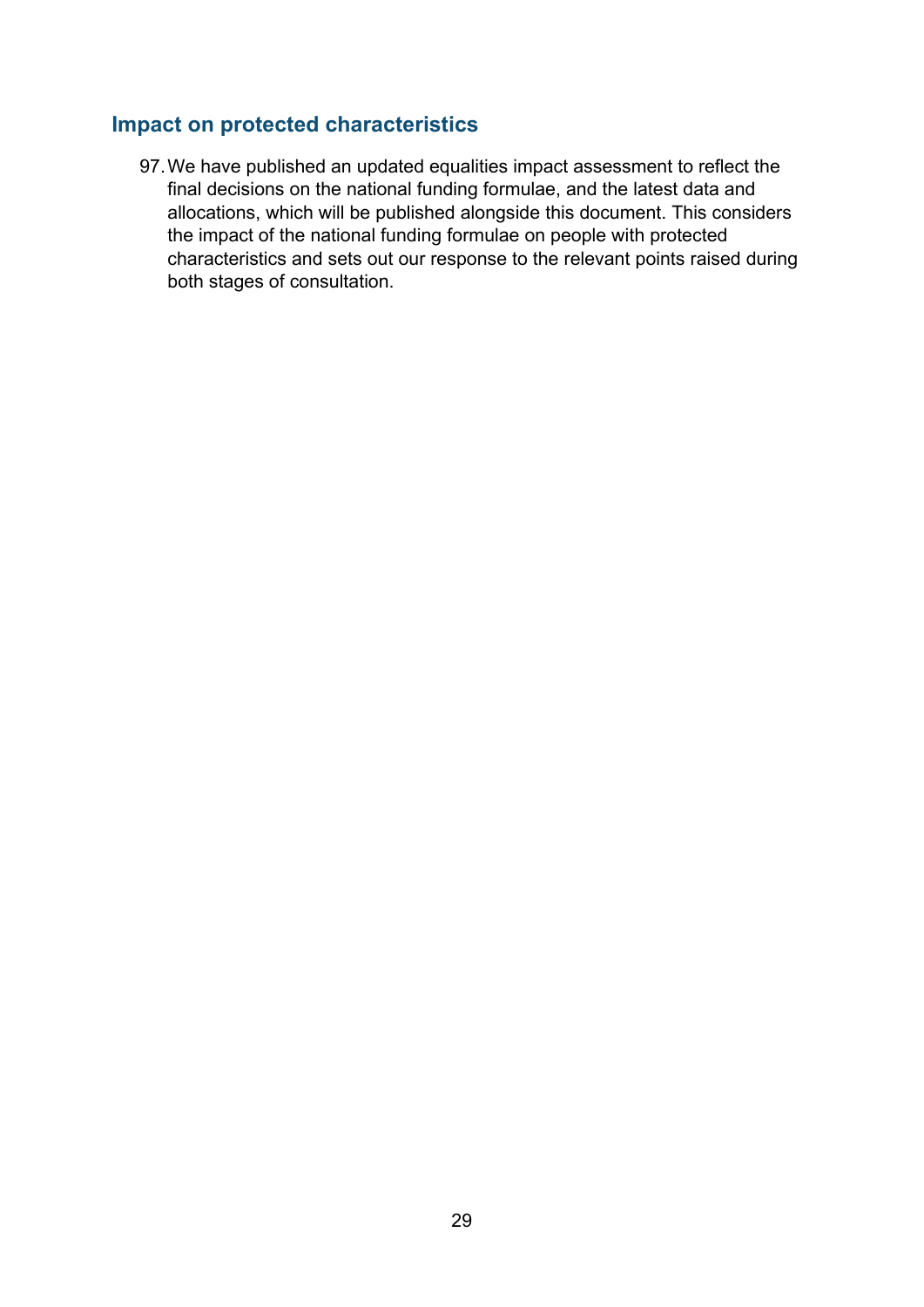# <span id="page-29-0"></span>**Chapter 4: a national funding formula for high needs**

## <span id="page-29-1"></span>**Background**

- 98.The government provides over £5.8 billion per annum to local authorities to support children and young people with high needs. Currently we allocate the vast majority of this funding on the basis of what local authorities were spending in 2012-13, which in turn is derived from local authority decisions and spending patterns in 2005-06. This money is spent on special provision for children and young people with special educational needs (SEN) and disabilities in schools and other institutions, and on alternative provision; and on specialist support and other services provided directly by local authorities. We updated the distribution for 2017-18 to reflect 2016-17 spending levels, but this remains directly linked to spending levels rather than to any estimate of levels of need.
- 99.We are committed to moving to a more rational basis for distributing funding for children and young people with high needs, taking into account an up-todate assessment of the level of need in each area. In the first stage consultation, we asked which factors should be included within the high needs national funding formula, and in December, we launched the second stage of our consultation on a national funding formula, in which we:
	- a. proposed the weightings of the high needs funding formula factors;
	- b. proposed a funding floor to protect local authorities from reductions in high needs funding; and
	- c. discussed what level of local flexibility we should allow local authorities to transfer funding into their high needs budgets.
- 100. This chapter outlines our decisions on the final design of the high needs national funding formula, following the responses we received on these proposals; how the formula will be implemented over the next two years; and the overall impact on local authorities. Our analysis of the responses to the high needs consultation and the formal government response is published alongside this document.
- 101. Separately we will shortly be publishing a technical note showing how each local authority's 2018-19 allocation of high needs funding has been calculated. The high needs revenue funding operational guide will also be published alongside this document.

## <span id="page-29-2"></span>**Additional high needs funding for 2018-19 and 2019-20**

102. We set out in chapter 1 the additional funding of £1.3 billion that we are making available for schools and high needs across 2018-19 and 2019-20. Funding for both schools and high needs will now be maintained in real terms per-pupil over the next two years. This will enable us to implement the high needs national funding formula such that: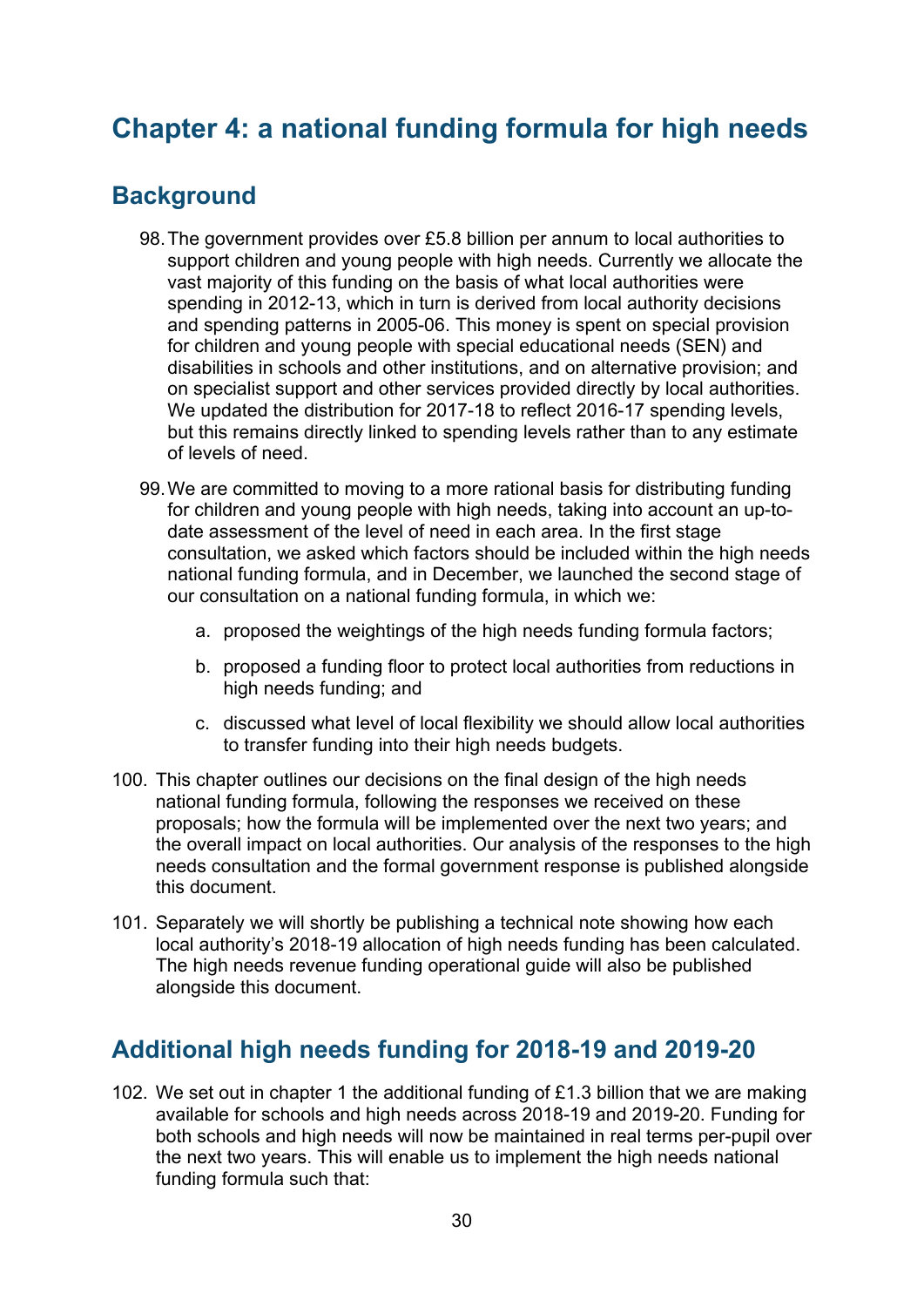- a. Local authorities that are under-funded will see gains of up to 3% per year in each of 2018-19 and 2019-20, and,
- b. Local authorities will be protected from losing funding under the formula and will instead see minimum increases of 0.5% per head in 2018-19 and 1% per head in 2019-20, on their planned high needs spending levels from 2017-18 DSG, through the operation of a more generous funding floor than was proposed in December.
- 103. Overall, on top of the 2017-18 spending levels, we are providing an extra £124 million in the 2018-19 allocations. As set out in the consultation, we are also making a transfer of £91 million from the high needs block to the schools block as core per-pupil funding for pupils in special units and resourced provision in mainstream schools will be funded from the schools block (rather than the high needs block) from 2018-19. In addition to the allocations published alongside this document, we also will take account of any changes in the numbers of pupils in special schools in the autumn term of 2017, when we provide final allocations for local authorities in December 2017.
- 104. By giving local authorities information about their allocations of high needs funding at this stage, they can plan with more confidence, knowing how much the great majority of their high needs funding will be. Two smaller elements of the formula - the basic entitlement factor, and import/export adjustment, both of which are determined by pupil numbers – will be updated later so that allocations can be based on the latest available data. For these parts of the formula, we are publishing firm per pupil rates now, so that local authorities can use their own estimates to calculate for themselves their likely final allocations.

## <span id="page-30-0"></span>**Final design of the high needs funding formula**

105. Figure 5 sets out the basic design of the high needs funding formula, the factors we have decided to include and the calculation steps in producing allocations for each local authority. Figure 6 shows the weightings and data inputs for each formula factor. Further detail on the formula is being published in the technical note, to be published shortly. Further information is also available in the impact of the high needs NFF table, which is published alongside this document, so each local authority can understand how their allocation is calculated.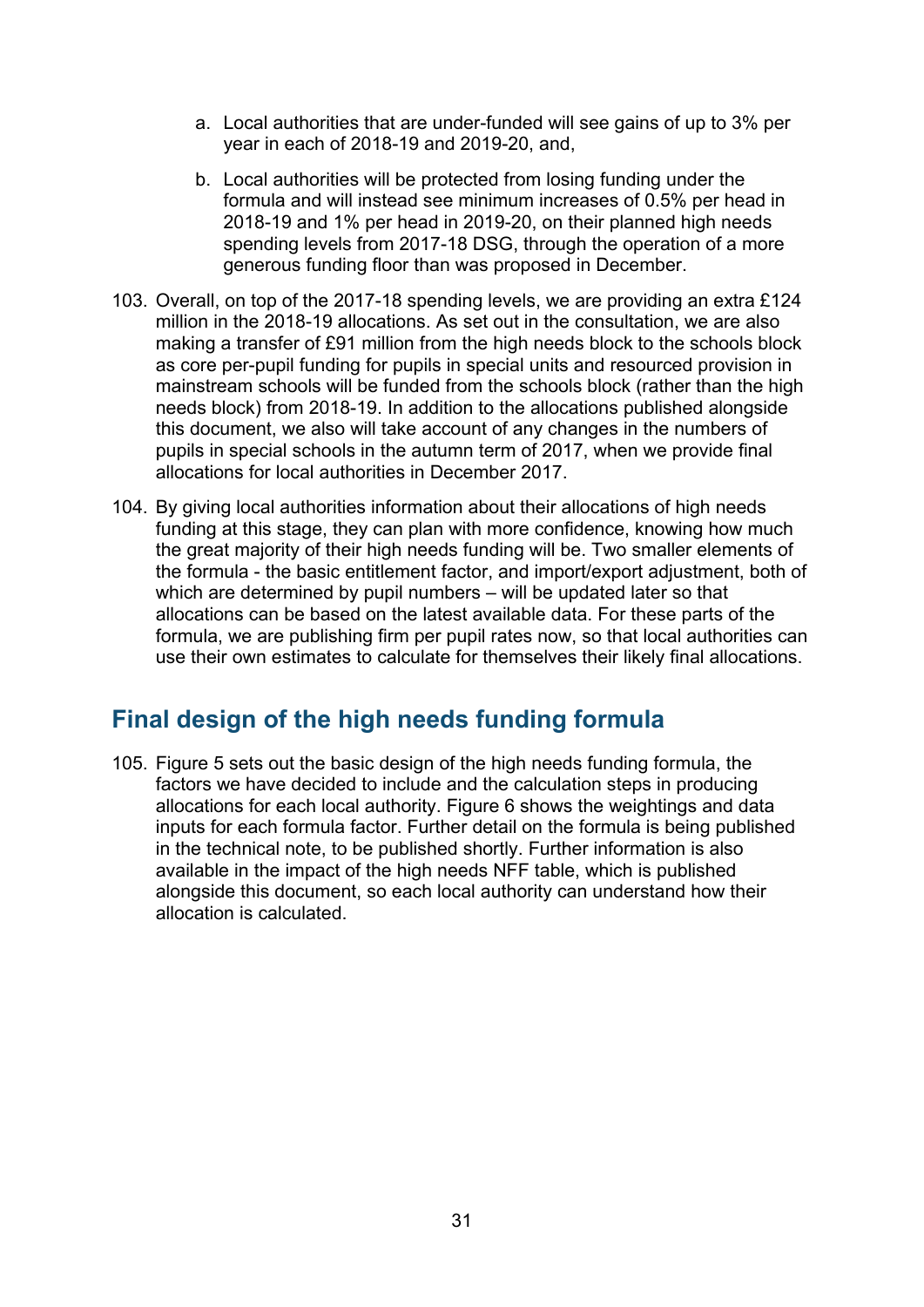

#### **Figure 5: The factors and calculations in the national funding formula**

**Figure 5: This diagram shows how the factors are added together to give the formula allocation, with an area cost adjustment applied to the proxy factors and basic entitlement.**

#### **Basic entitlement factor**

- 106. As proposed in December 2016, we will provide a per pupil amount of £4,000 for all pupils in special schools. Following our consultation, we have reviewed which data collection to use for this factor. We have decided to mirror the approach taken in the schools national funding formula, whereby the pupil numbers that drive the final allocations are taken from the school census data collection in the October prior to the year for which allocations are made. The numbers from the October 2017 school census will therefore be collected in time for use in the calculation of 2018-19 high needs allocations announced in December 2017.
- 107. A similar approach is taken in the calculation of allocations under the 16-19 national funding formula, using data from the individualised learner record (ILR) collected in the autumn term. Pupil numbers for independent special schools, however, are collected through a different alternative provision census that only occurs in January, and we will therefore use the numbers from the previous January for the allocations made in December. Using the same data point for pupil and student numbers in the schools, post-16 and high needs funding formulae, where possible, will enable the funding allocations to reflect most accurately any change in the balance between mainstream and special school or college pupil and student numbers.
- 108. The amount of funding in the 2018-19 allocations distributed through this factor is currently £513 million based on October 2016 school census numbers, but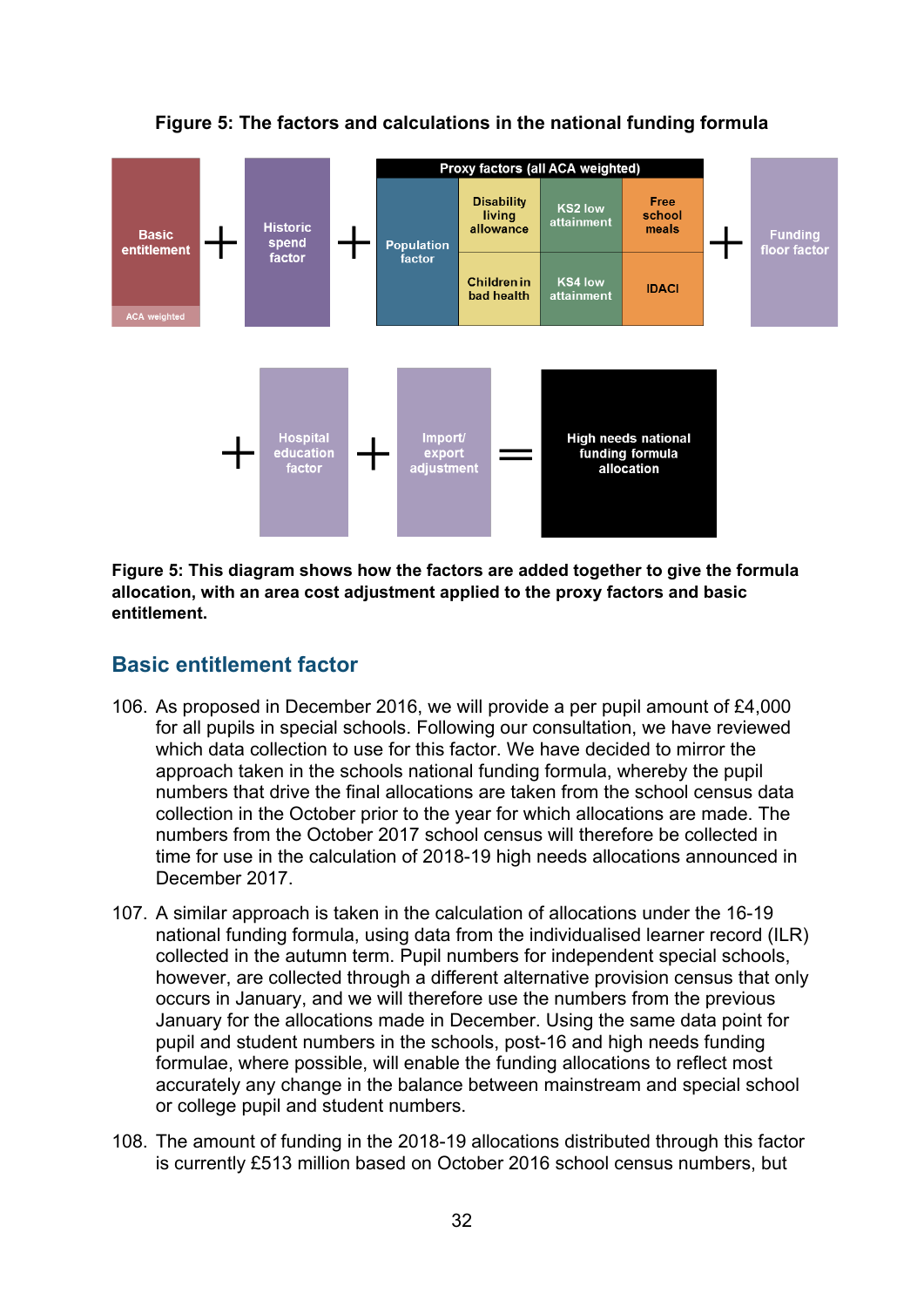this amount will change in response to the pupil numbers collected through the October 2017 school census and the ILR.

## **Historic spend factor**

- 109. Following our consultation, we will proceed with allocating 50% on the basis of historic spending. This provides every local authority with an amount based on its existing high needs costs, and particularly those costs that may not be reflected by indicators of need used in the other formula factors. We recognise that some of the factors driving current costs will take time to change, as authorities review and develop their local offer, and decide carefully where to spend more and where to spend less. Including a historic spend factor in the formula helps to take account of this.
- 110. Earlier in 2017 we asked local authorities to provide information on the level of their planned spending on high needs in 2017-18. This information was collated, and the [results of the exercise](https://www.gov.uk/guidance/pre-16-schools-funding-guidance-for-2018-to-2019) were published in August 2017. These spending baselines now form the basis of the historic spend factor amounts used in the formula. Following some adjustments explained in the technical note,to be published shortly, the amount used in the calculation of each local authority's high needs allocation is 50% of their spending baseline. This amount will remain the same in the calculation of high needs formula allocations for 2019-20. It will not be updated using data from 2018-19. The total amount of funding flowing through this factor is £2.7 billion.

## **Proxy factors**

111. The remainder of the high needs block – £2.7 billion – will be distributed through the proxy factors. We proposed percentages for the proportion of funding going through each factor – which, overall, received good support. While some consultation respondents called for changes to the balance between overall population and the other proxy indicators (deprivation, low attainment, health and disability), there was no consensus or clear evidence in favour of a different approach, and we have therefore left the percentages as proposed when we consulted in December 2016.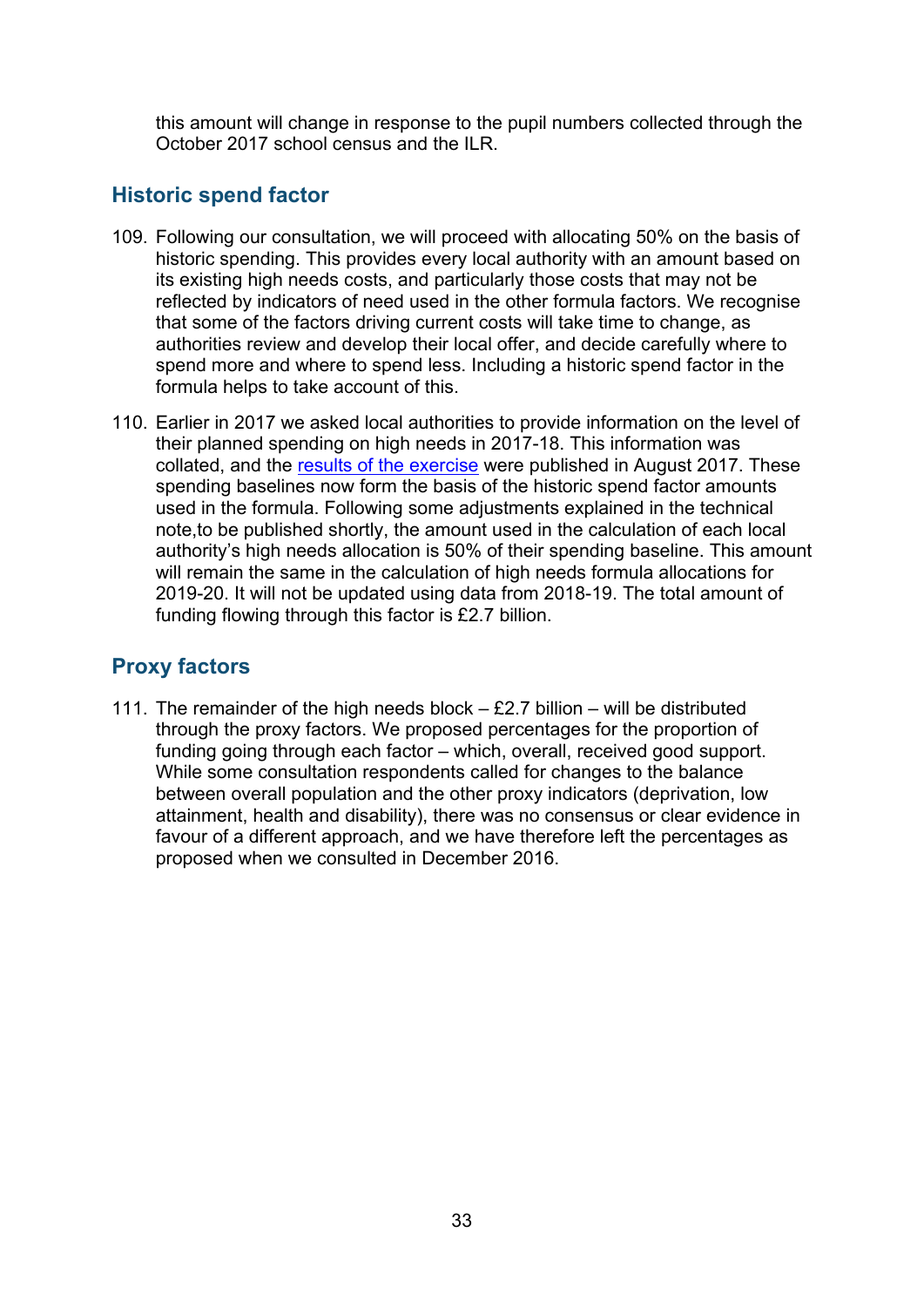| <b>Formula factor</b>                                        | Weightings             |                    |                 | Data we have used for                                                                                                             |  |
|--------------------------------------------------------------|------------------------|--------------------|-----------------|-----------------------------------------------------------------------------------------------------------------------------------|--|
| (and amount<br>distributed in 2018-19)                       | <b>SEN</b><br>$(90\%)$ | <b>AP</b><br>(10%) | <b>Combined</b> | allocations                                                                                                                       |  |
| 1. Population (£1.4<br>billion)                              | 50%                    | 50%                | 50%             | 2-18 population<br>projections for 2018 from<br>the Office for National<br>Statistics (ONS)                                       |  |
| 2. Deprivation (£541<br>million)                             |                        |                    |                 |                                                                                                                                   |  |
| a. Free school meals<br>(FSM) eligibility                    | 8.3%                   | 25%                | 10%             | Number of children<br>eligible for FSM as<br>recorded in the January<br>2017 school census                                        |  |
| b. Income deprivation<br>affecting children<br>index (IDACI) | 8.3%                   | 25%                | 10%             | Number of children in<br>bands A-F, using 2014<br><b>ONS</b> population<br>estimates                                              |  |
| 3. Low attainment (£406<br>million)                          |                        |                    |                 |                                                                                                                                   |  |
| a. Key stage 2 (KS2)<br>results                              | 8.3%                   | 0%                 | 7.5%            | Number of children not<br>achieving level 3 or<br>above in KS2 tests in<br>2012-15 and not<br>attaining a scaled score<br>in 2016 |  |
| b. Key stage 4 results                                       | 8.3%                   | $0\%$              | 7.5%            | Number of children not<br>achieving 5+ A* to G<br>GCSEs in 2012-16                                                                |  |
| 4. Health and disability<br>(£406 million)                   |                        |                    |                 |                                                                                                                                   |  |
| a. Children in bad<br>health                                 | 8.3%                   | 0%                 | 7.5%            | Number of children and<br>young people in bad or<br>very bad health, as<br>reported in the 2011<br>population census              |  |
| b. Disability living<br>allowance (DLA)                      | 8.3%                   | $0\%$              | 7.5%            | Number of children aged<br>0-16 for whom parents<br>receive DLA as at<br>November 2016                                            |  |

## **Figure 6: High needs national funding formula factor weightings**

## **Figure 6: This table shows the weightings and data inputs for each formula factor.**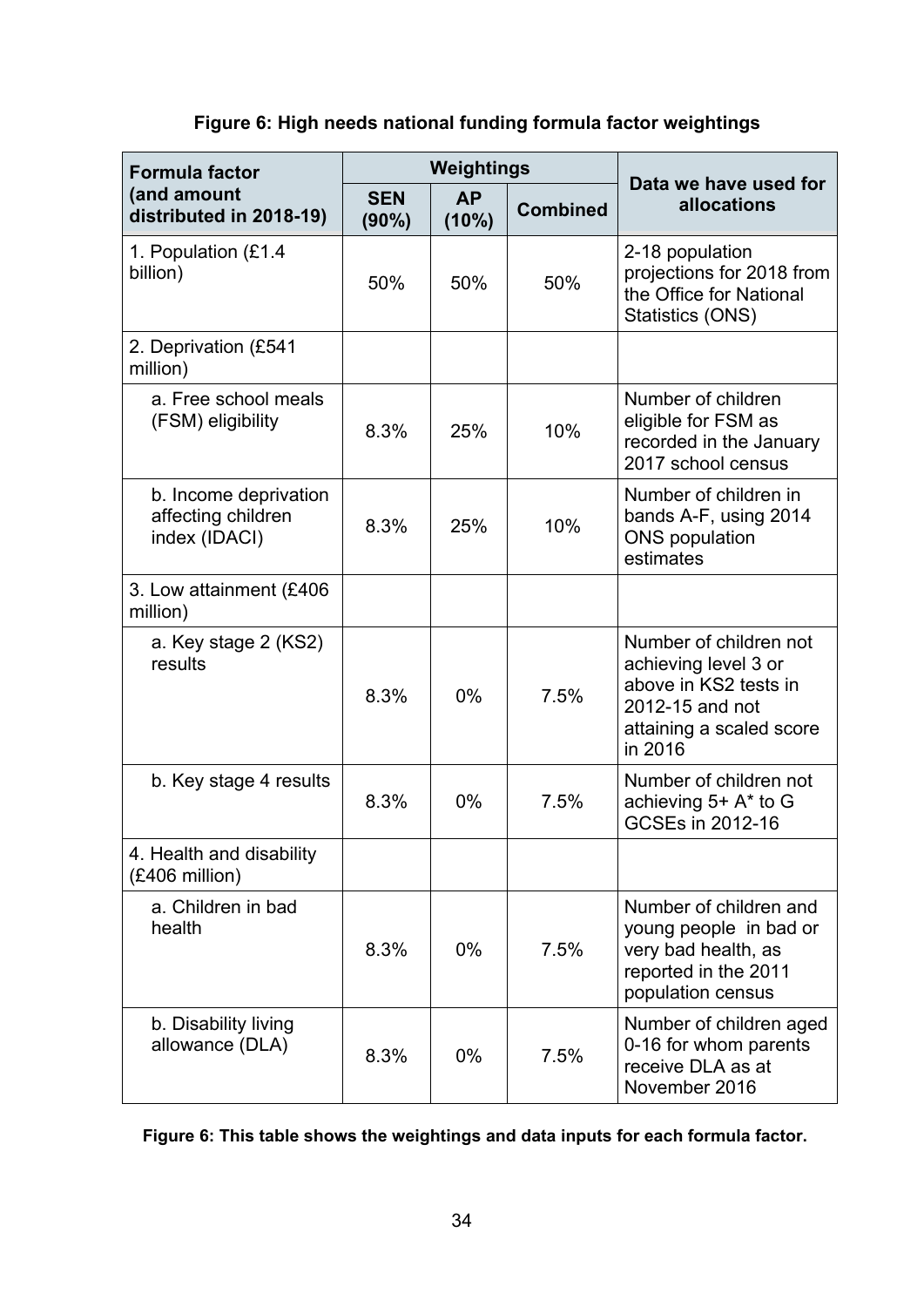## **Area cost adjustment**

112. We have updated the ACA using the latest data, as explained in chapter 3, but using data specific to special schools. The ACA compensates local authorities where schools face the highest salary costs.

## **Population growth**

- 113. Concern was expressed in the consultation about how population growth or increases in the number of children and young people with high needs would be reflected in the formula from year to year. Local authorities whose allocations were likely to be set by the funding floor would have found themselves in very different circumstances depending on whether the number of children supported by the high needs budget was rising or falling. We have therefore looked carefully at how to make the operation of the formula more responsive to demographic changes, and to make sure that the additional funding that we are making available for demographic growth is proportionately targeted to those authorities experiencing growth.
- 114. The use of population and other proxy factors in the formula will make sure that local authorities' allocations will increase in proportion to their 2-18 population and the characteristics of that population. 2018-19 is the first year of the formula, so will be the starting point, with increases (or decreases) in population and changes in their characteristics driving funding changes in subsequent years. The basic entitlement factor will be adjusted in line with changes in pupil numbers in special schools, so any changes identified as a result of the October 2017 school census will be reflected in 2018-19, with adjustments in future years to reflect future changes.
- 115. However, to reflect the concerns mentioned above for those local authorities on the funding floor, and to reflect similar concerns that authorities would not see gains in proportion to their population changes, we have also decided to calculate the funding floor and gains on a per head of population basis. This means that those local authorities protected by the funding floor, and those gaining, both receive extra funding if their population is growing. This also fits better with the final approach we are taking on the schools national funding formula.

## **Funding floor**

- 116. Overall, respondents agreed with our proposal for a 0% minimum funding floor, and agreed with the principle of protecting local authorities from reductions in funding as a result of the formula. However, as a result of the overall increase in funding for high needs that is now available for distribution, we are able to go beyond our original proposals, and:
	- a. raise the funding floor to provide an uplift of 0.5% in 2018-19 and 1.0% in 2019-20 over the relevant 2017-18 high needs spending baseline, mirroring what we are doing for schools funding;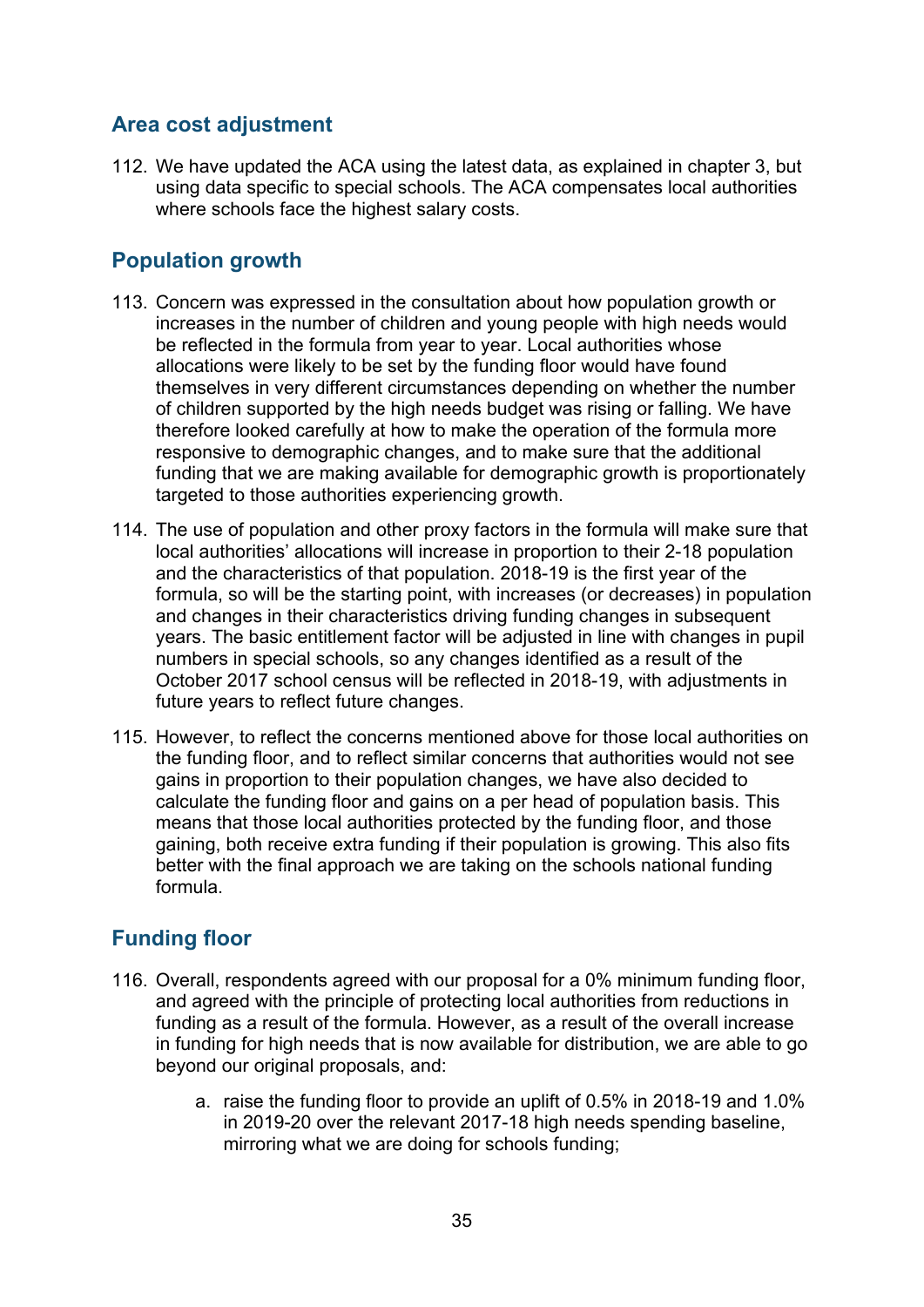- b. ensure that the funding floor reflects any year on year increase in population by using a per-head calculation (as set out above);
- c. prevent any local authority from losing funding if their overall 2-18 population is decreasing.
- 117. The detail of the calculation is explained in the technical note, to be published shortly. Further information can be found in the high needs impact table, to be published alongside this document. It is important to note, however, that the funding floor calculation excludes the basic entitlement factor (see above) and import/export adjustment (see below). This ensures that the pupil and student movements from year to year that are captured by these elements of the formula translate fully into changes in funding. Consequently, it is possible that some local authorities protected by the funding floor will see their overall allocation of high needs funding increase by less than 0.5% and 1% in 2018-19 and 2019-20 respectively, if they have falling numbers of pupils or students in special schools.

#### **Import/export adjustment**

- 118. Apart from the basic entitlement factor (which reflects the number of children in special school places situated within a local authority, regardless of where the child lives), the high needs funding formula is designed to fund local authorities to meet the needs of children and young people who live in their area (regardless of where they are educated). The population and other proxy factors all use data inputs relating to the resident population rather than where they go to school or college.
- 119. Local authorities, however, face higher costs if they attract more pupils and students with high needs who live outside the local authority area into the school and college places that they fund (i.e. 'imports'). Conversely, authorities that 'export' pupils and students to other local authority places face lower costs.
- 120. The import/export adjustment ensures the funding system reflects these differences in costs. It uses school census and ILR data on pupils and students who attract top-up funding. The calculation makes a comparison of the numbers occupying places in schools and colleges in the authority area, for which the local authority bears the cost of the places or core funding, and those for whom the authority pays top-up funding wherever they receive their education. Where those two numbers are in balance the costs are neutral and therefore no adjustment is required to the funding through the formula. Where there are more imports than exports, or vice versa, a positive or negative adjustment is made, using a unit value of £6,000. This represents the cost of the place funding, less the basic entitlement in special schools, or the equivalent in mainstream schools and post-16 institutions.
- 121. Accurate recording of the relevant information in the school census and ILR will be important to give local authorities confidence that their adjustment is being correctly calculated. The amount of the adjustment included in the high needs allocations published in September 2017 is based on the January 2017 school census and the 2016/17 ILR data collected in January/February 2017 (R06).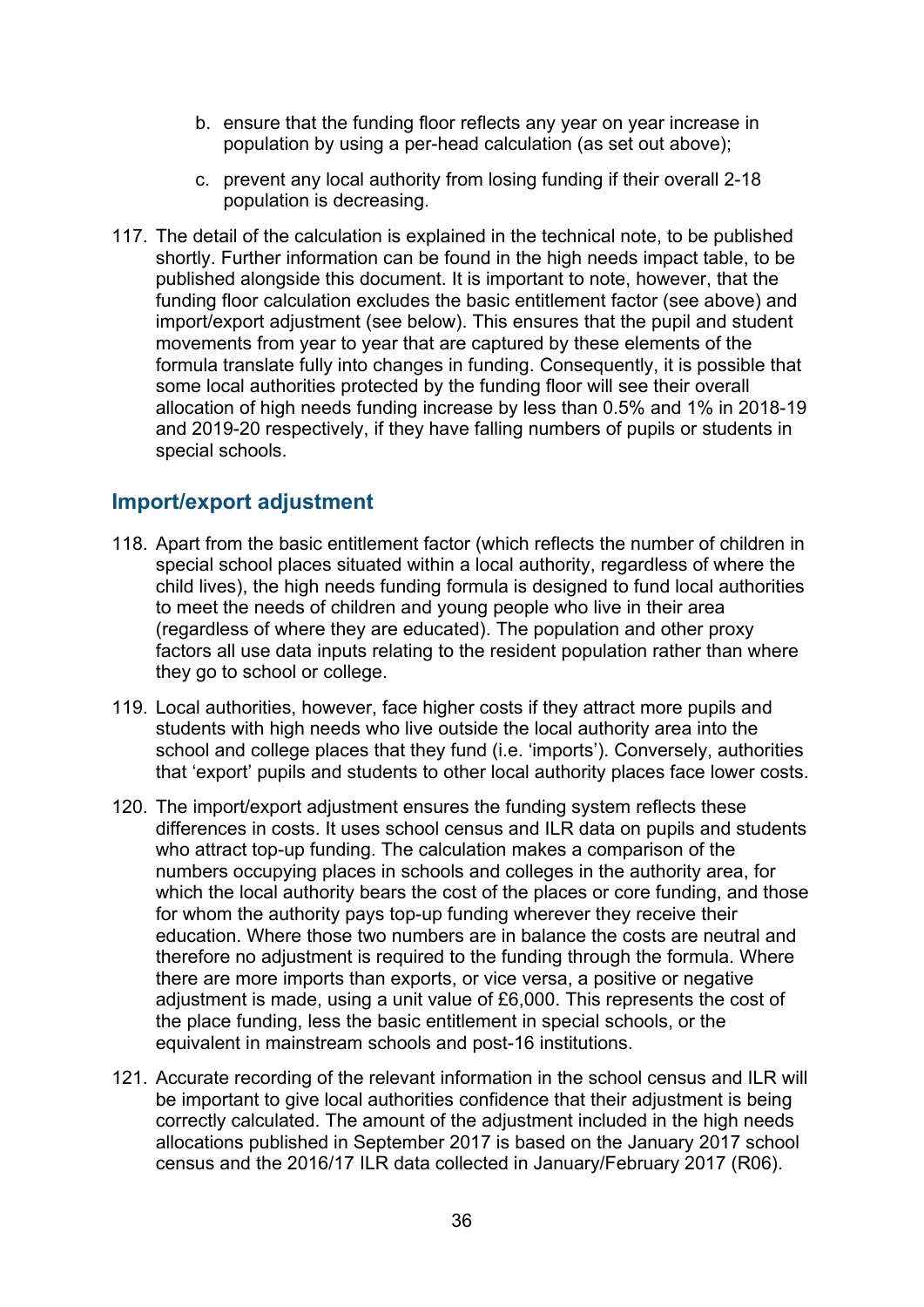Local authorities can see the overall numbers, as they could when we published illustrative allocations in December 2016 for the consultation. In early October we will make available to local authorities the full data set so they can see the numbers that individual schools and colleges have provided. This will enable a discussion between local authorities and institutions about the numbers, and the basis for a mutually agreed number at the next school census or ILR data collection.

122. Having taken soundings from local authorities, and taking into account the issues that have arisen in the past relating to local authorities' reluctance to pay for places occupied by pupils or students resident in other authority areas, we intend to minimise the lag between data and allocations in making this adjustment. We will therefore use January 2018 school census data and the 2017/18 R06 ILR data collected in February 2018 to make the final adjustment for 2018-19 allocations. This means that the import/export adjustment amounts in the September and December 2017 allocations of high needs funding will be provisional, and that the final adjustments will be made in a later DSG update.

## **Hospital education factor**

- 123. As part of the exercise in early 2017 to collect 2017-18 planned spending information, we collected information about local authorities' planned spending on hospital education. The amounts of planned spending on hospital education provided by local authorities were included in the [baseline information](https://www.gov.uk/guidance/pre-16-schools-funding-guidance-for-2018-to-2019) published in August, and are the amounts used in the allocations of high needs funding published in September 2017.
- 124. We are increasing these amounts by 0.5% in the 2018-19 allocations and by 1.0% in the illustrative allocations for 2019-20, replicating the approach used in the funding floor calculation.
- 125. As in previous years, there will be an opportunity in autumn 2017 for local authorities to submit evidence of changes in health care provision that have a clear impact on the provision of hospital education and the consequent need for funding. The Education and Skills Funding Agency (ESFA) will provide more information about the notification of such changes. Any funding adjustments resulting from this process will be incorporated after the December 2017 announcement of high needs funding allocations, in later DSG updates.
- 126. We are continuing to work on better ways of distributing funds for hospital education, including education provided in child and adolescent mental health services (CAMHS), and will consult on proposals in due course.

## <span id="page-36-0"></span>**Impact of the high needs funding formula**

- 127. We have calculated allocations for 2018-19 and illustrative allocations for 2019- 20. The latter assume no change to population data or other data, and are therefore subject to later data updates.
- 128. The formula will affect the distribution of high needs funding between local authorities. Our assessment of the impact of the formula on individual pupils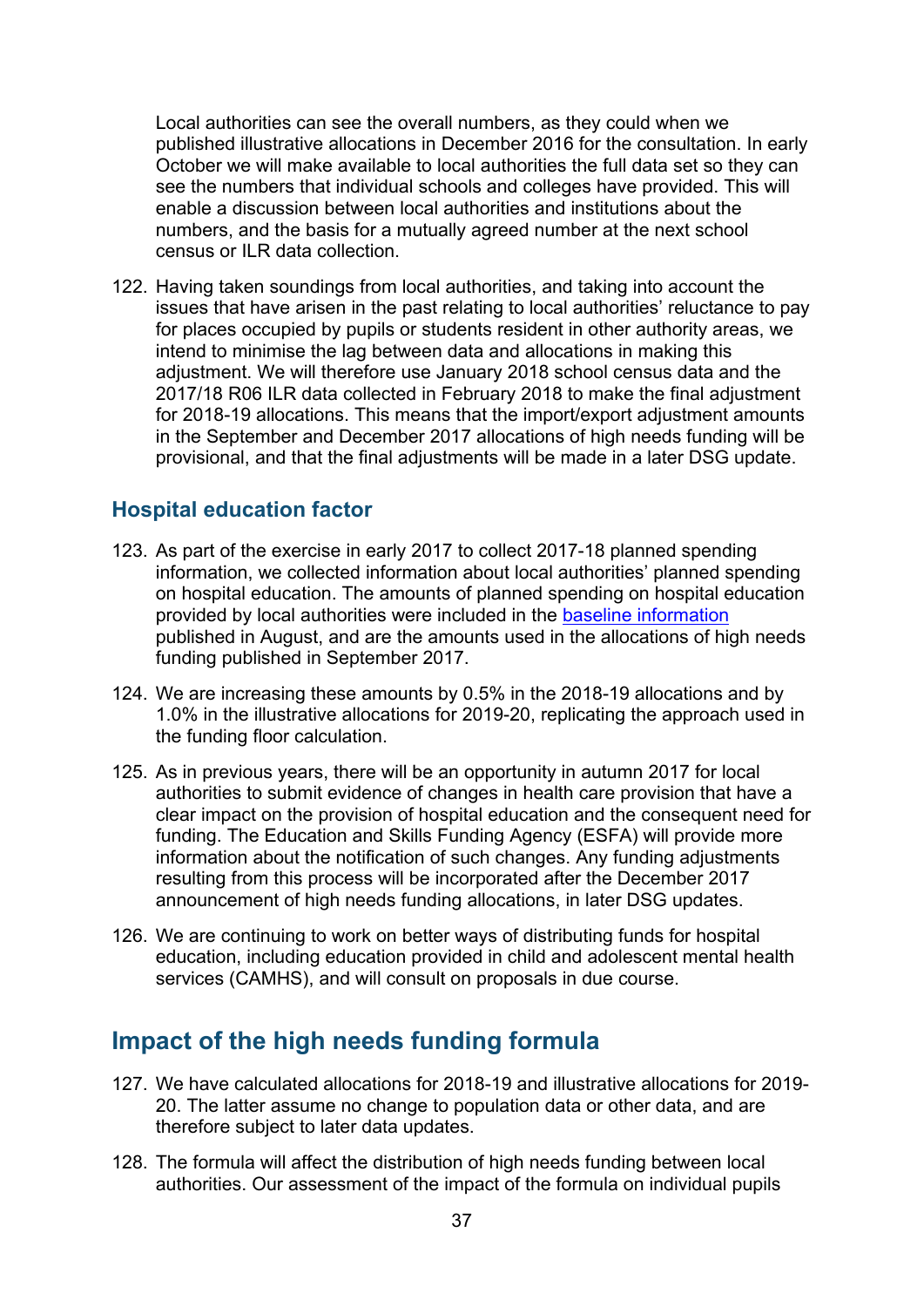and students with protected characteristics can be found in the equalities impact assessment, to be published alongside this document.

- 129. The funding floor adjustment provides all local authorities with an increase of 1.0% per-head of population by 2019-20, compared with their 2017-18 adjusted baselines. The later updates to the basic entitlement factor and import/export adjustment may reduce the increase for some authorities where they are providing for fewer children and young people with high needs. Local authorities that have been historically underfunded according to the formula will see greater gains. Those gains are calculated on a per-head of population basis to make sure that those authorities with higher population increases will not lose out.
- 130. There will be differences between the gains that the formula will be providing to local authorities and the gains indicated in the illustrative allocations that were published in December 2016. These differences have resulted mainly from using the updated 2017-18 spending baselines, which will have reflected changes in spending from the baselines used in the consultation illustrations. If, for example, local authorities have moved funding into their high needs budgets, from schools or central school services funding, any gains under the new formula might not be as much as previously indicated.

## <span id="page-37-0"></span>**Flexibility to move funding from schools into high needs**

- 131. The second stage of the consultation recognised that a degree of flexibility between the DSG funding blocks would be needed to ensure that local authorities could manage their high needs budget. Local authorities will therefore be able to transfer up to 0.5% of their schools block funding into their high needs budget, with the agreement of their schools forum. As set out in chapter 2, there will be a process for considering any reasonable requests for exceptions to these rules. Further detail on transfers of funding from the schools block can be found in the schools revenue funding [operational guide.](https://www.gov.uk/guidance/pre-16-schools-funding-guidance-for-2018-to-2019)
- 132. It is important that any decision to transfer funding from schools to high needs is taken in the context of the local authority's strategic approach to the planning of future provision for children and young people with SEN and disabilities, linked to the review and development of the local offer as required by the Children and Families Act 2014. Such activity has been helpful in enabling local authorities to manage their high needs budgets more effectively. Further information is available in the schools revenue funding [operational guide.](https://www.gov.uk/guidance/pre-16-schools-funding-guidance-for-2018-to-2019)
- 133. We have provided funding for every local authority, and produced guidance and [a benchmarking tool,](https://www.gov.uk/government/publications/high-needs-strategic-planning-fund) to support authorities in this work. We will continue to look for ways to offer support, including publishing an update of the benchmarking tool as new data becomes available.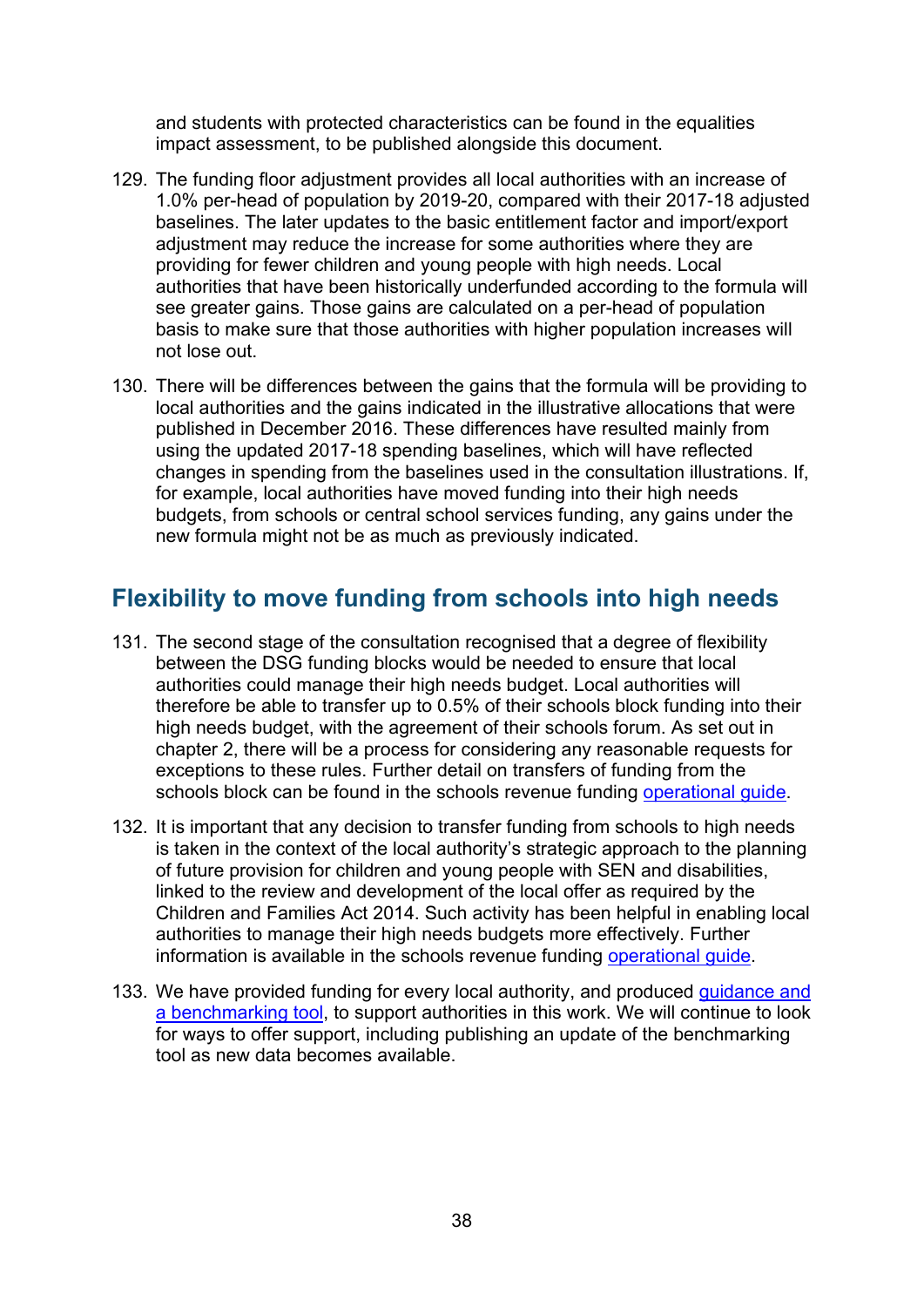# <span id="page-38-0"></span>**Chapter 5: a national funding formula for central school services**

## <span id="page-38-1"></span>**Background**

- 134. In the first stage of consultation, we proposed to introduce a central school services block within the DSG to reflect the ongoing local authority role in education. This will ensure local authorities can continue to carry out their important role in supporting the provision of excellent education for all children of compulsory school age. In the second stage of consultation, we confirmed we would proceed with the creation of the central school services block as planned.
- 135. The central school services block will be created from two existing funding streams: the DSG funding that is held centrally by the local authority for central services, and the retained duties element of the ESG, which is funding for duties which local authorities hold in respect of all schools.
- 136. Funding will cover two distinct elements which will be handled separately within the formula: ongoing responsibilities and historic commitments.
- 137. As set out in the second stage of consultation, we will distribute funding for ongoing responsibilities to local authorities using a simple formula which distributes 90% of funding according to a per-pupil factor and 10% of funding according to a deprivation factor. Both elements will be adjusted for area costs.
- 138. The central school services block will also provide funding for historic commitments. Funding will be allocated based on evidence, with the expectation that historic commitments will unwind over time, for example because a contract has reached its end point. The ESFA will monitor historic spend year-on-year and will challenge Section 251 returns where spend is not reducing as expected. We believe that this is the fairest and most appropriate way to provide funding for historic commitments, and the proposals received good support through the consultation. In keeping with current policy, no new commitments will be allowed.

## **Transition**

- 139. Given the extremely wide range in current expenditure for ongoing responsibilities, it is important that we balance the rate of change against the need to make progress towards the formula.
- 140. The transition to the formula for ongoing responsibilities will be gradual with gains and losses capped each year so that the formula is affordable and the transition is manageable. A protection will be in place in 2018-19 and 2019-20 that limits reductions to 2.5% per-pupil a year. The level of gains will be set annually and will depend on the precise composition of the central school services block in each year. In 2018-19, gains of up to 2.5% per pupil will be allowed.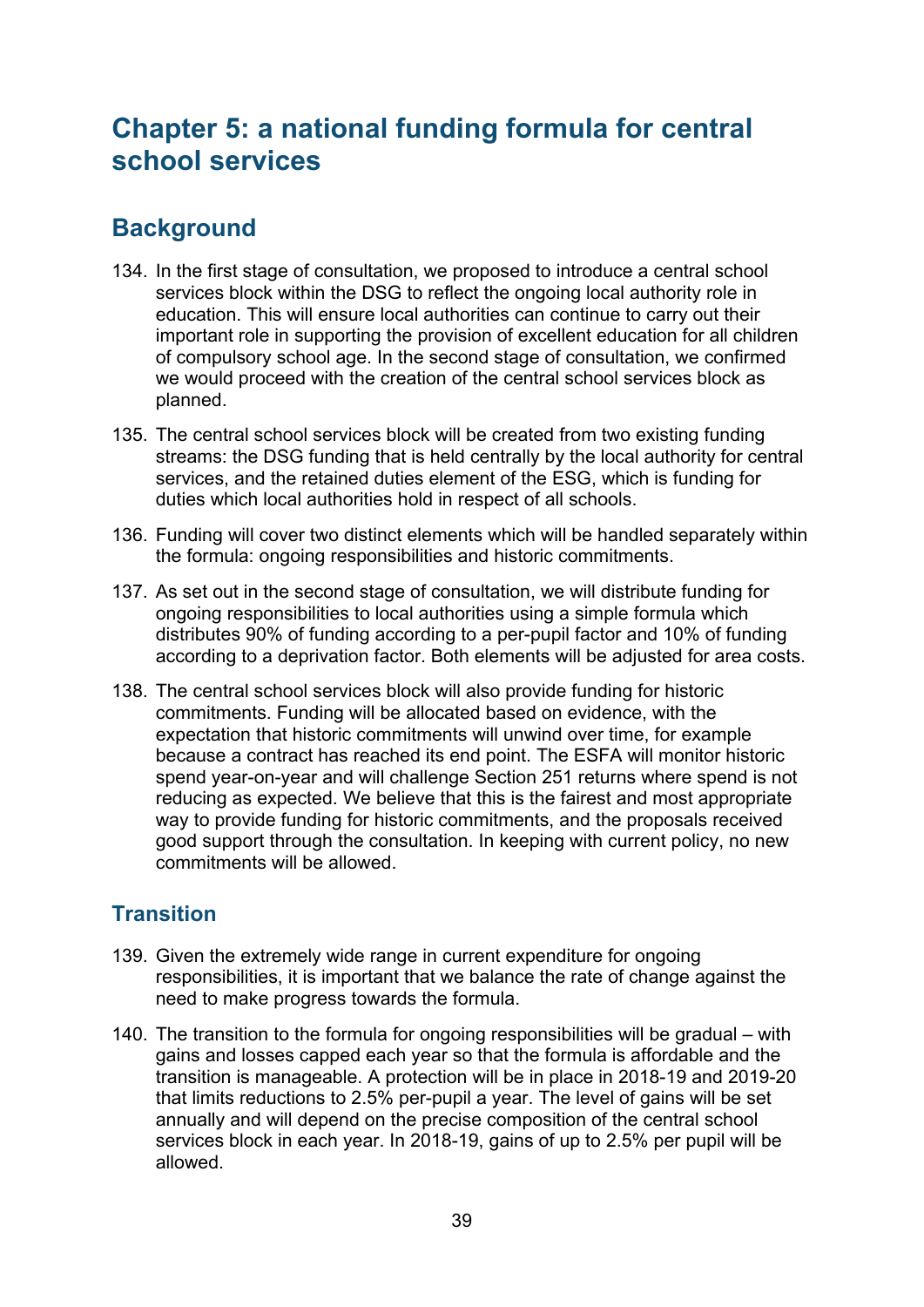141. Funding for historic commitments will be based on the actual cost of the commitment. Funding will reduce as commitments cease. There will therefore be no protection for historic commitments in the central school services block.

## **Impact**

- 142. Under the central school services block formula, 87 local authority areas will see their funding increase. The local authorities that will gain are all in different regions and have made different decisions about how to fund central services. However, the amount of money currently spent in these areas is significantly lower than similar local authorities in other areas of the country, which is why on average they will have increased investment. Local authorities which have been spending considerably more than the central school services block allocates will see reductions in funding. However the protection will ensure that no local authority will face losses of more than 2.5% per pupil in 2018-19 or 2019-20.
- 143. As set out in the second stage of consultation, data shows that local authorities with similar characteristics spend very different amounts delivering the same services. We believe that higher spending local authorities should be able to adjust their spend to bring them in line with other local authorities that spend less delivering the same services and achieve similar outcomes.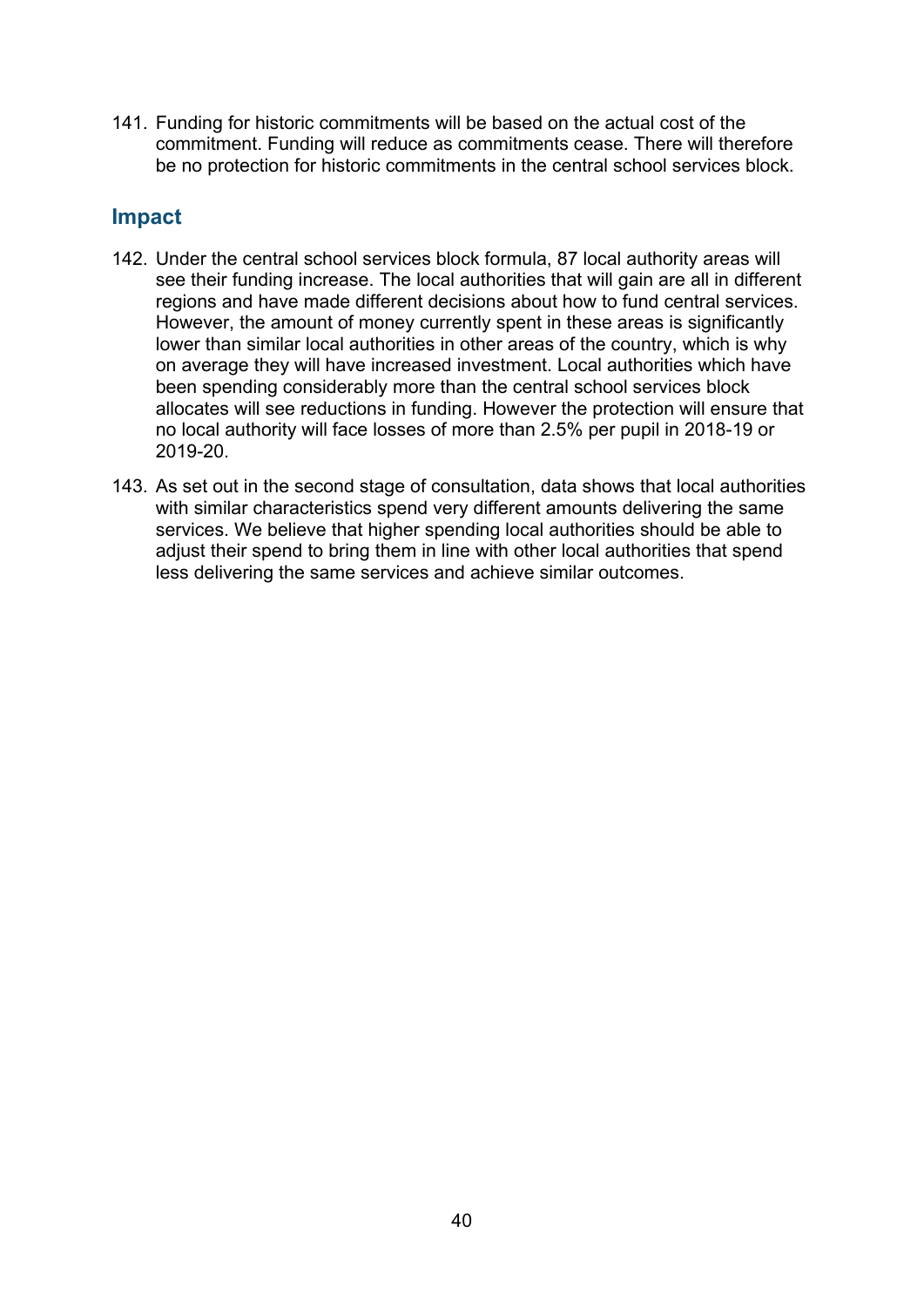# <span id="page-40-0"></span>**Chapter 6: implementation and next steps**

144. The preceding chapters have set out the detail of the national funding formulae that will be used to calculate local authorities' funding allocations for schools, high needs and central school services in 2018-19 and 2019-20. This chapter outlines how funding allocations will work in practice in 2018-19, and the next steps.

#### **How figures are described**

In this document, and throughout the tables and other published materials, we are using the following terminology to describe local authority and school allocation figures:

- **Notional** allocations illustrate what the schools national funding formula allocates in respect of each school in 2018-19. The final budgets that schools will actually receive will be determined by local authorities' individual funding formulae and will be based on more up-to-date data.
- **Provisional** allocations are the local authority level block allocations that we have calculated based on the national funding formulae. It is this overall amount locally that the local authority then allocates to schools. These will be updated for the latest data, as they are each year. This is described in detail below in respect of each block of the DSG.
- **Actual** allocations are the fixed funding levels that we are confirming and which will not be updated for pupil numbers or other data changes. For the schools and central school services national funding formulae, these are expressed as per pupil units of funding.
- **Illustrative** funding levels are given for 2019-20 and if the formulae were fully implemented without transition. These are based on pupil number and characteristics data from 2017-18, and are therefore purely illustrative. They are not what schools or local authorities will attract in future years, as actual allocations will always be based on the latest data.

## <span id="page-40-1"></span>**Arrangements for allocating funding in 2018-19**

- 145. Alongside this policy document we have published tables that detail local authorities' 2018-19 allocations for each block of the DSG. This chapter provides more information on these allocations. We have also published detailed tables setting out step-by-step how these allocations have been calculated. Both of these can be found in the national funding formula summary table, which will be published alongside this document.
- 146. These allocations are based on adjusted baselines. Earlier this year we undertook an exercise with local authorities to 're-baseline' the blocks of the DSG, so that, where local authorities had decided to move funding between their DSG blocks in 2017-18 compared to what they were allocated, we could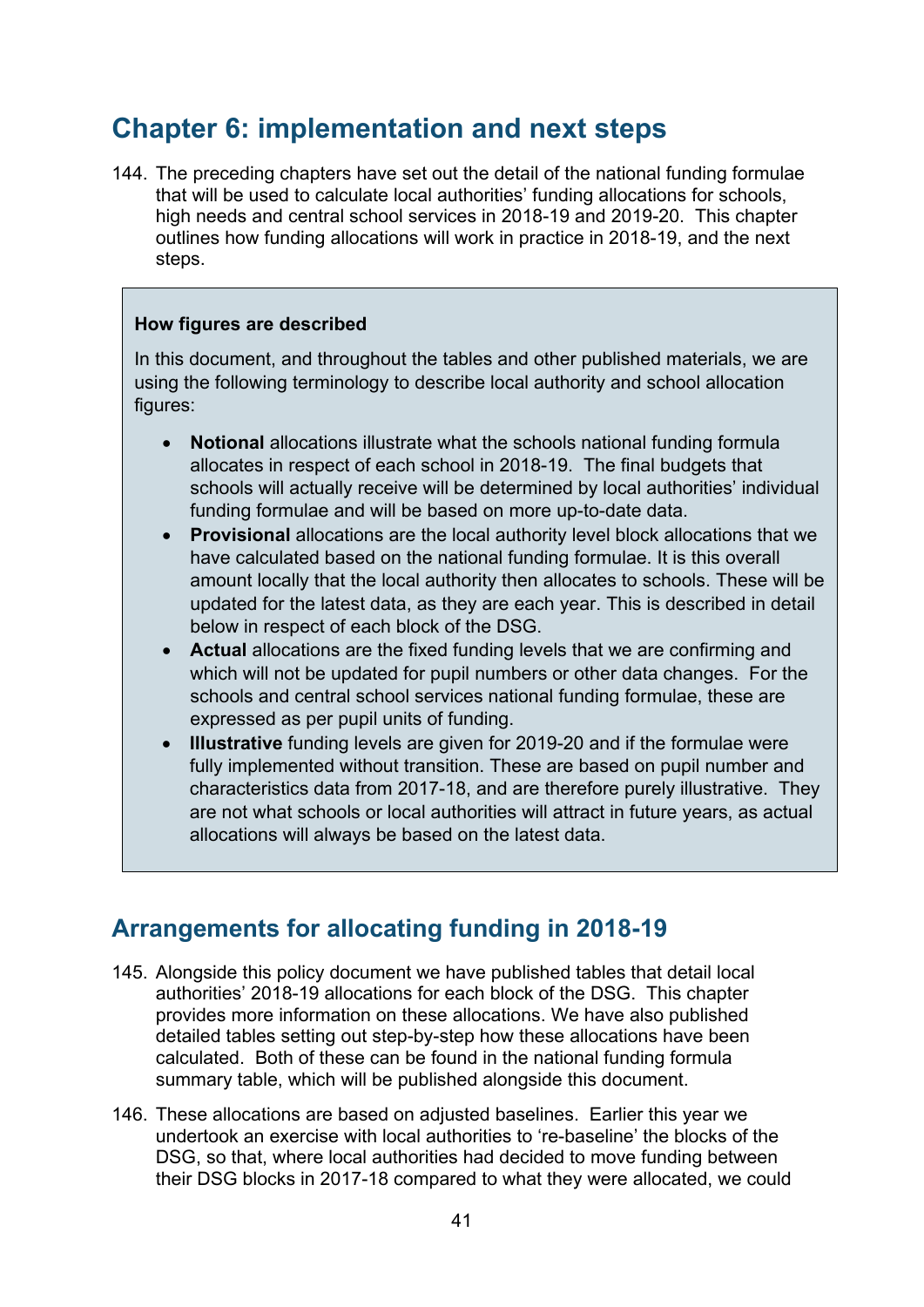reflect this in the baselines we are using for the national funding formulae. [These baselines](https://www.gov.uk/guidance/pre-16-schools-funding-guidance-for-2018-to-2019) were published in August.

- 147. Re-baselining ensures that the totals we are allocating nationally for each of the schools, high needs and central school services blocks in 2018-19 reflect what local authorities actually planned to spend from their DSG on each block in 2017-18. It also means that the protections we are applying to each block are against what authorities planned to spend in 2017-18 from their DSG. It should reduce the need for future transfers between blocks.
- 148. In August we published the schools revenue funding operational quide setting out the arrangements for local authorities' school budget setting in 2018-19. Publication of the operational guide helped local authorities to begin designing and modelling their individual schools' formulae over the summer, ahead of consultation with local schools in the autumn term. We will update this to reflect the full detail of the formula and will also publish a high needs funding operational guide later this month.

## **Allocating school block funding in 2018-19**

- 149. Alongside this document, we are confirming per-pupil units of funding for each local authority based on the national funding formula<sup>9</sup>. These will allow local authorities to complete the design of their schools formulae and agree this locally over the coming months. As in previous years, these per-pupil units of funding will be multiplied by the latest pupil numbers from the October 2017 census. Total cash schools block allocations will then be confirmed in December 2017 as usual.
- 150. The major difference this year is that we are giving local authorities separate primary and secondary per-pupil units of funding and a separate central school services block. Splitting the calculation by phase in this way allows us to more accurately reflect changes in the distribution of primary and secondary pupils locally, which is particularly important as the demographic growth in pupil numbers reaches the more costly secondary phase. The actual per-pupil primary units of funding (PUF) and actual per-pupil secondary unit of funding (SUF) for each local authority can be found in the impact of the schools NFF table, to be published alongside this document.
- 151. In calculating these per-pupil units of funding we have:

 $\overline{a}$ 

a. Used the schools national funding formula to calculate a notional allocation for every school for 2018-19. This is the amount of money the formula would allocate to that school including: gains of up to 3% for those schools attracting increases in their funding; the minimum gain of 0.5% for all schools through the funding floor; and the minimum per pupil funding levels. Note that these notional allocations are

<span id="page-41-0"></span><sup>&</sup>lt;sup>9</sup> We published a guaranteed minimum amount per pupil in August, [alongside the operational guide.](https://www.gov.uk/guidance/pre-16-schools-funding-guidance-for-2018-to-2019) These were based on local authority baselines for 2017-18, and therefore provided the minimum amount that each authority would receive. The actual per pupil units of funding we are now confirming give each local authority an increase based on the national funding formulae.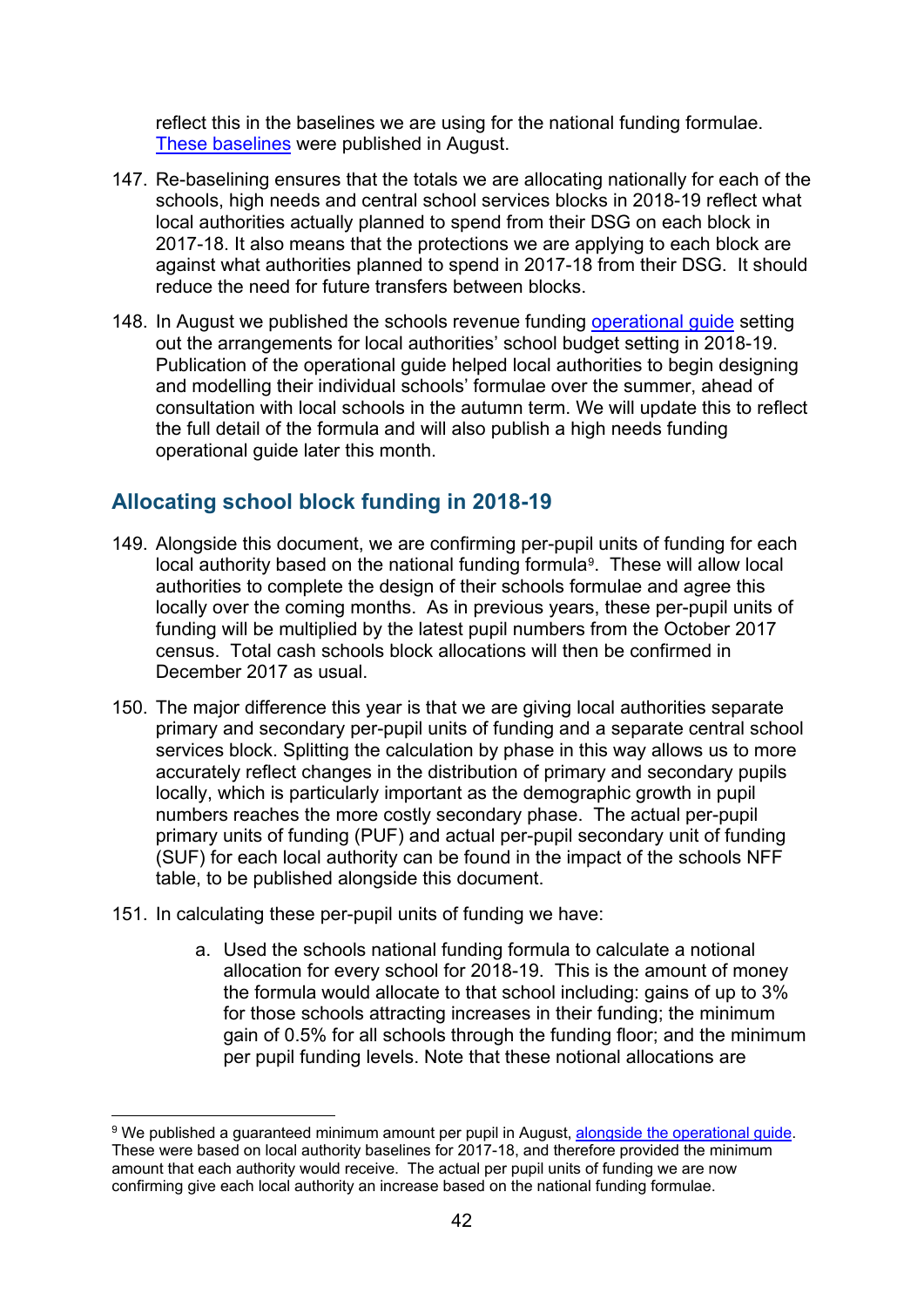calculated using pupil number and characteristics data from the October 2016 census;

- b. Aggregated the notional allocations for all primary schools in each local authority to give a provisional primary total for that authority, and the same for all secondary schools to give a provisional secondary total;
- c. Excluded the 'implicit' growth in these totals, as growth is being funded separately. This essentially captures growth funding that local authorities have allocated through adjusting the pupil count for some schools in their Authority Proforma Tool (APT) return. Further detail on how we have calculated "implicit" growth for each school and authority can be found in the technical notes, which will be published shortly; and
- d. Divided the provisional primary total for each local authority by the primary pupil count for that authority from the October 2016 census to give the actual PUF. And divided the provisional secondary total by the secondary pupil count to give the actual SUF.
- 152. We have then separately calculated an actual cash amount for each local authority in respect of those formula factors that are being allocated on a historic basis in 2018-19: premises, mobility and growth. This cash amount is what the authority told the Department they were spending on these factors in 2017-18, plus an uplift for inflation on PFI. More detail on how these factors are being calculated for 2018-19 can be found in chapter 3.
- 153. The provisional primary and secondary totals have been combined with this fixed cash amount for the historical factors to give the provisional 2018-19 schools block allocation for each local authority. These can be found in the NFF summary table, to be published with this document. Further detail on all these calculations can be found in the technical note, which will be published shortly.
- 154. As set out above, in the autumn we will use data from the October 2017 census to calculate an actual schools block allocation for each local authority. We will multiply each authority's PUF by its new primary pupil count to give an actual primary total. We will multiply each authority's SUF by its new secondary pupil count to give an actual secondary total. These totals will be combined together with the fixed cash amount (which will be unchanged) to give an actual schools block allocation for each authority, which we will publish in December.
- 155. Once we have published actual schools block allocations in December, local authorities will then confirm final 2018-19 allocations to maintained schools in line with the usual timetable, and the ESFA will determine academy allocations for 2018/19 based on the relevant local formula. Local authorities are responsible for complying with the ESFA's Authority Proforma Tool process. This process, together with the requirements for local formulae, are detailed in the operational guide which was published in August and can be found [here.](https://www.gov.uk/guidance/pre-16-schools-funding-guidance-for-2018-to-2019)
- 156. The distribution of funding to individual schools in 2018-19 will therefore be determined locally, and will not necessarily reflect the notional allocations published alongside this document. In particular, as set out above, the published notional school allocations are calculated on the basis of pupil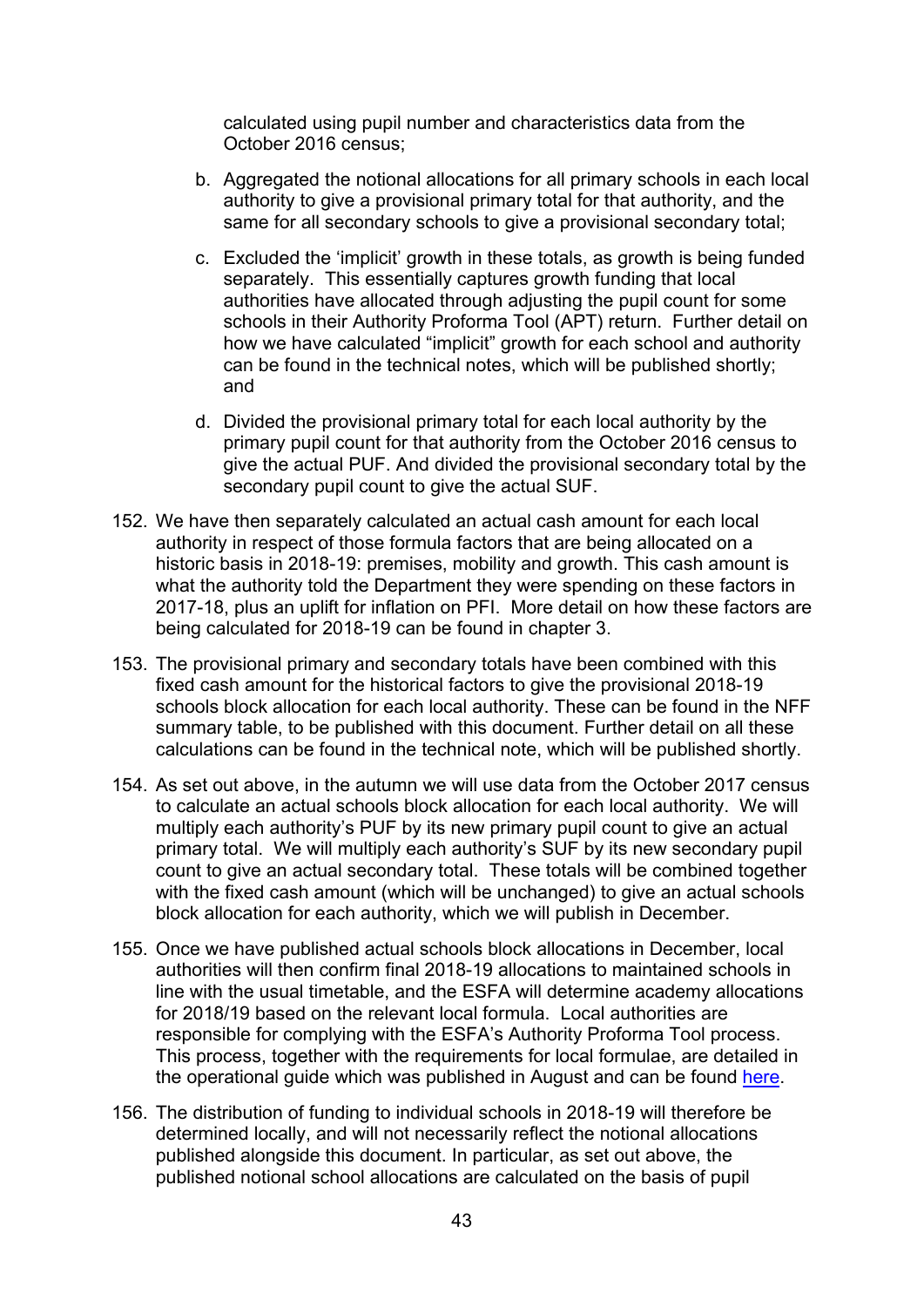characteristics data and pupil numbers from the October 2016 school census. When local authorities determine final school budgets, they will do so on the basis of more current characteristics data and pupil numbers from the October 2017 census. This means that if a local authority decides to move their local formula values in line with the national funding formula, schools whose characteristics have changed between October 2016 and October 2017 would not see the same budget resulting. For instance, if a school sees a drop in the proportion of pupils with additional needs, their funding per pupil would decrease appropriately to reflect this.

157. Local authorities will continue to set a minimum funding guarantee (MFG) in their local formulae to protect schools from excessive year on year changes. Greater flexibility is being introduced in 2018-19 to allow authorities to set the MFG between 0% and minus 1.5% per pupil following local consultation – rather than it being set nationally at minus 1.5% per pupil, as in previous years. This protects schools from excessive turbulence, but ensures local authorities have the flexibility to move towards the national funding formula. Further detail is set out in the school revenue [operational guide.](https://www.gov.uk/guidance/pre-16-schools-funding-guidance-for-2018-to-2019)

#### **Allocating high needs funding in 2018-19**

- 158. We have also published allocations of high needs funding, indicating the vast majority of the actual amount that each local authority will receive in 2018-19.
- 159. The allocations include gains of at least 0.5% per head for all local authorities, and up to 3% per head for those local authorities due to gain funding under the formula.
- 160. The basic entitlement factor and import/export adjustment in the high needs formula are the two elements that will be updated with latest pupil numbers. They are calculated with an actual per-pupil rate. The rest of the published allocations are actual fixed amounts for each local authority, subject only to changes to hospital education notified by authorities. This means that, for the first time, we have been able to provide detail and certainty on high needs funding allocations in advance of the December DSG announcement. Further detail on the allocations and updates can be found in chapter 4.

#### **Allocating central school services funding in 2018-19**

- 161. Alongside this document, we have published local authorities' provisional central school services block allocations for 2018-19. This is made up of an actual per-pupil rate for ongoing responsibilities, based on the central schools services block national formula and an actual fixed cash amount for historic commitments, based on authorities' historic spend.
- 162. As with the schools block, the published provisional allocations use the October 2016 pupil count to calculate the provisional total for ongoing responsibilities. In December, final allocations will be calculated by multiplying the actual per pupil rate by the October 2017 pupil count.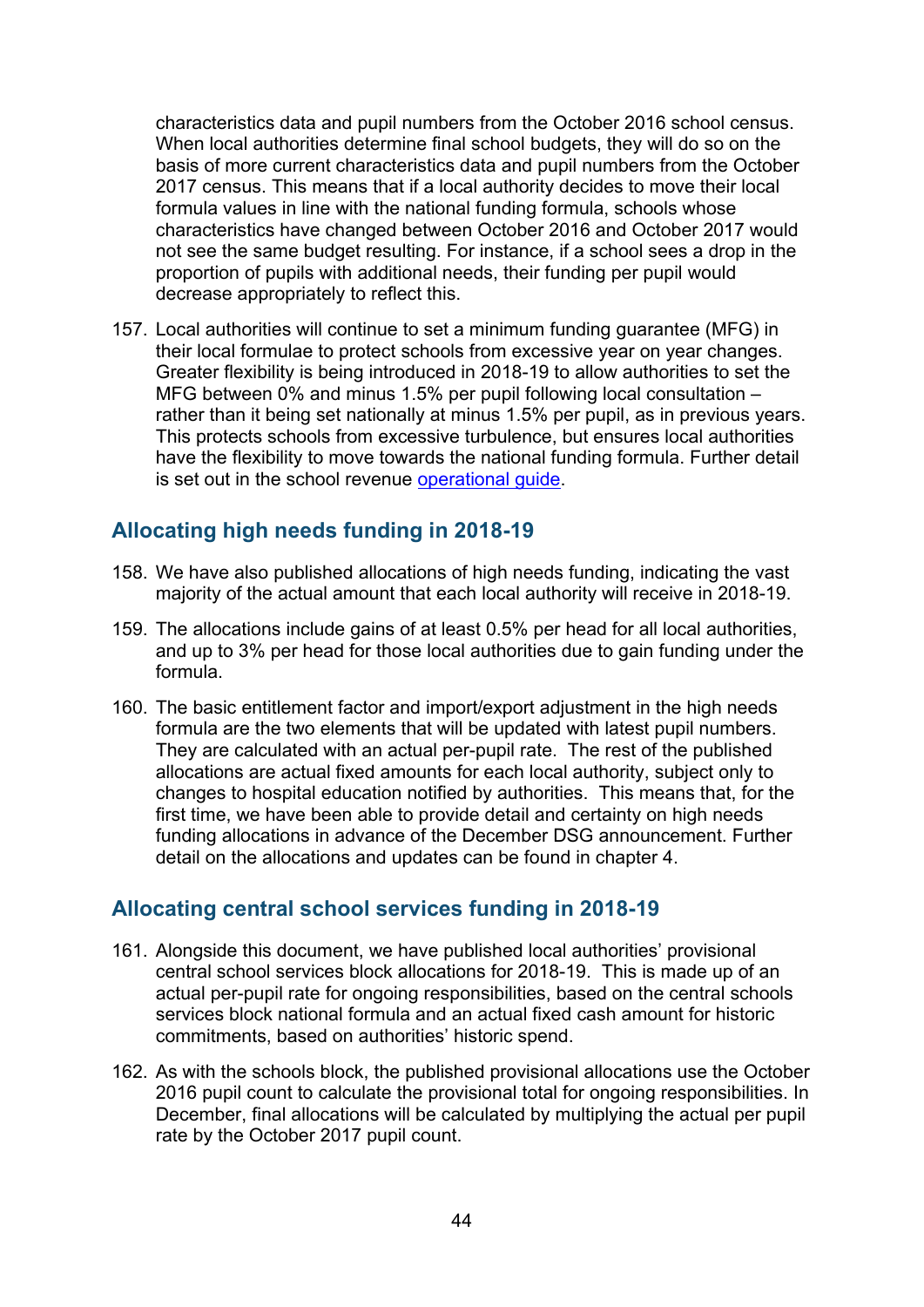163. Local authorities will be responsible for consulting their schools forums on how to allocate their central school services block funding, details of which are set out in the operational guide. The operational guide also sets out restrictions on how authorities can spend their allocations, and that authorities have flexibility to move money from their central school services block into other DSG blocks if they wish.

## <span id="page-44-0"></span>**Arrangements for allocating funding in 2019-20**

- 164. The process for allocating funding in 2019-20 will be largely as set out above. The national funding formulae will be used to calculate local authorities' allocations for schools, high needs and central school services in the same way as for 2018-19, using the latest available data. We will calculate actual units of funding for the schools block and central school services blocks, and these will be used to calculate final allocations based on the October 2018 pupil count. The high needs block will have an actual allocation for the vast majority of the allocation followed by later updates for the basic entitlement factor and import/export adjustment calculations.
- 165. The illustrative funding figures we have published alongside this document for 2019-20 are calculated using the national funding formulae, but are based on current data. Local authorities can use these illustrations as a guide to their likely funding level for 2019-20 to help them plan their budgets to a longer timescale than has been possible before. Schools may wish to use these illustrations as a guide to what their school might attract to their local authority in 2019-20, noting that in 2019-20, under a 'soft' formula, their budget will be determined by a local formula and the characteristics of their pupils may be different.
- 166. In calculating allocations it is important to note that the funding floor will continue to protect schools (for the schools block) and local authorities (for the high needs and central school services blocks) against their 2017-18 baseline. The calculation of gains and other transitional protections will work on a yearon-year basis and will start from the 2018-19 notional allocations.
- 167. For the historic commitments element of the central school services block, we will allocate funding on the basis of planned spend in 2018-19; however, ESFA will continue to monitor planned spend on historic commitments and will challenge Section 251 returns where spend is not reducing as expected.
- 168. As we set out in the school revenue funding [operational guide](https://www.gov.uk/guidance/pre-16-schools-funding-guidance-for-2018-to-2019) we will not be repeating the baseline exercise for 2019-20, so any transfers authorities make between their DSG blocks will therefore be for one year only.
- 169. Authorities will design and agree local formulae to distribute funding to their schools. We will set out the rules that will govern this process in 2019-20 next year, including the rules on authorities' flexibility to move funding between the DSG blocks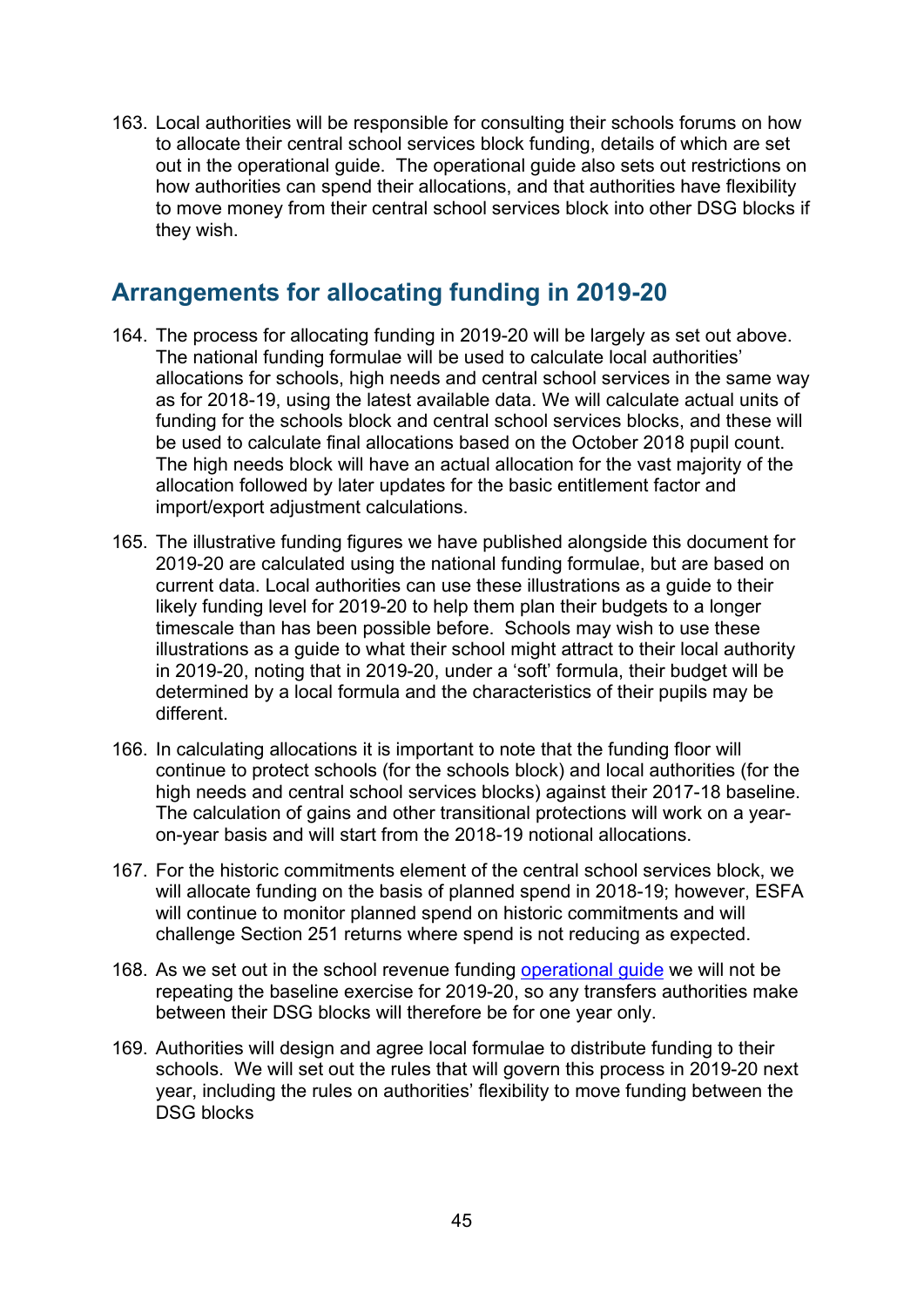## **Support for efficiency in schools**

- 170. Overall funding for schools and its distribution is obviously important, but how that funding is used in practice is just as vital. Alongside our substantial investment, we are committed to helping schools improve outcomes for pupils and promote social mobility by getting the best value from all of their resources. Effective school leaders know this is a key part of their role – core to school improvement, not an add-on or extra. Parents and taxpayers across the country expect nothing less.
- 171. We want to help and support all schools to make better financial decisions and improve their productivity. Since the School Efficiency and Financial Health programme was first launched in January 2016, the department has been working with schools to develop the additional practical support, deals and tools that help all schools improve their efficiency. Some of our actions and interventions operate across the school system as a whole. Other actions are more focused on individual schools or groups of schools.
- 172. To support efficiency improvements across the school system, we will:
	- **Transform the funding system**. The national funding formula will ensure that money is allocated in line with need, and in a way that is transparent, predictable and will help schools to plan ahead strategically.
	- **Improve the infrastructure of the school estate.** We will continue to invest in upgrading school buildings, including to reduce running costs. We will take a strategic approach to managing surplus places, balancing the benefits and costs of additional school places.
	- **Support partnership working.** We will support multi-academy trusts, federations and other school partnerships to maximise the benefits of sharing resources and economies of scale.
- 173. To help individual schools increase their efficiency, we will provide support focused on major areas of spend. We will:
	- **Help schools to get the best value from their non-staff expenditure**. Our high level analysis indicates that if the 25% of schools spending the highest amounts on each category of non-staff expenditure were instead spending at the level of the rest, this could save over £1 billion. This would then be available for reinvestment in frontline teaching. We will continue work to deliver the ambitious initiatives set out in the Schools' Buying Strategy (published in January 2017), to help schools get the best value for money from their non-staff expenditure and secure these savings. This includes negotiating the best value National Deals on key areas of spend and piloting two regional Buying Hubs, which will provide advice and guidance to help schools with complex buying. The National Deals are already delivering savings for schools and, going forward we will expand the coverage of the Deals currently available. We expect schools to justify to their governors and trustees if and why they choose not to take advantage of the initiatives that we are making available.
	- **Support schools in managing their workforce**. Staff pay is the single largest item in a school budget and typically represents over 70% of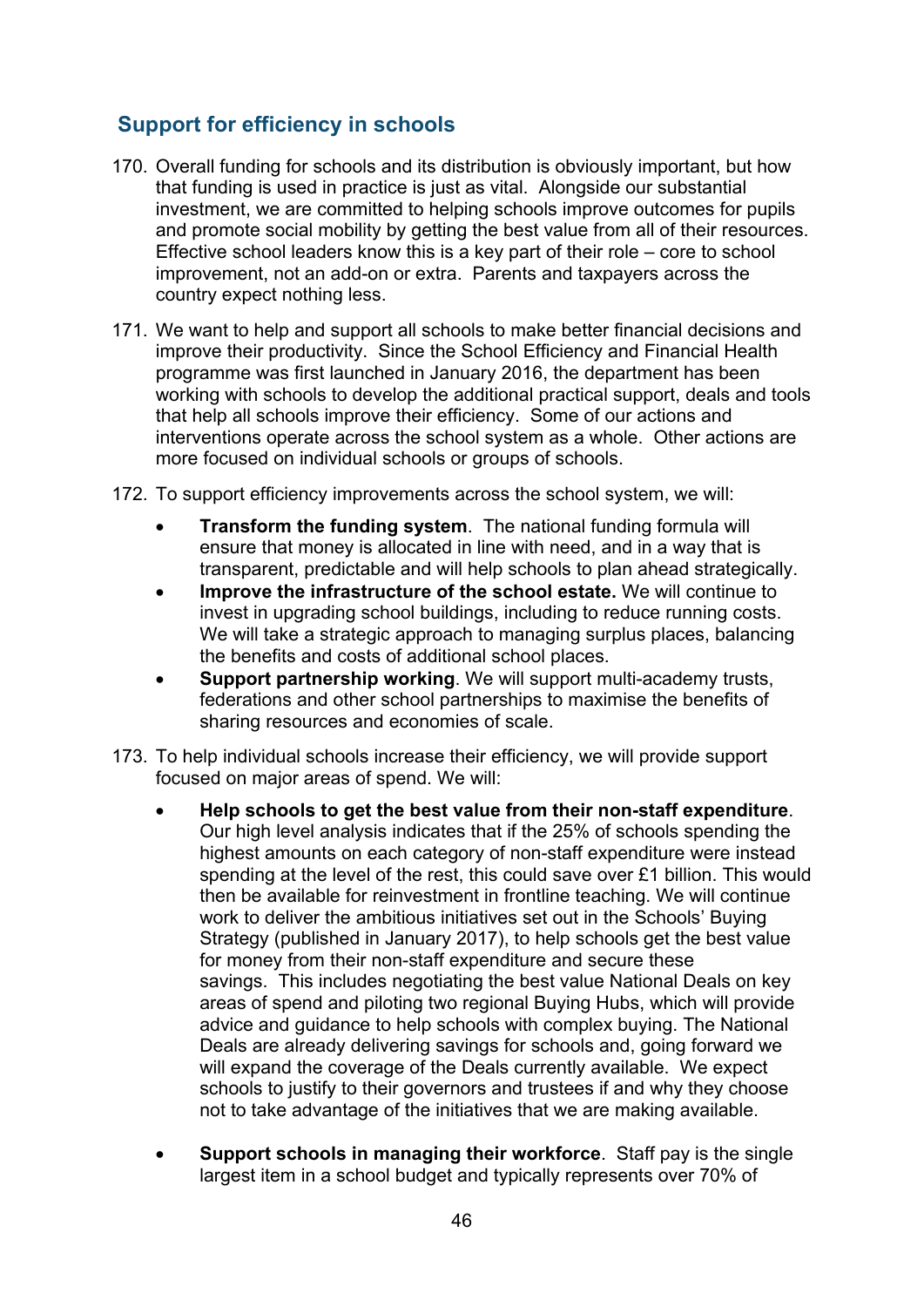school expenditure. We will provide support to schools – on issues like managing teacher workload, implementing flexible working, the recruitment of supply staff and the effective deployment of support staff – so that as much resource as possible is focused on enabling teachers to improve outcomes for pupils.

- 174. We will also work with schools to make it easier for them to understand and compare their use of resources with other schools, and intervene when schools are at risk of falling in to financial difficulty. We will:
	- **Improve data and the transparency of information**, so that governors and trustees can hold schools to account for the way they spend their resources. Benchmarking and comparisons, which make schools aware of the performance of schools that are similar to them, can be a powerful tool for change. They can also provide a basis for governors and trustees to challenge school leaders on how resources are used and on the school's relative performance. We already make benchmarking data publicly available, as well as providing the Benchmarking Report Card directly to schools. Through tools such as the Schools Financial Value Standard, we provide a common framework for all schools to assess and understand their overall efficiency and financial management. We will take this further by creating consistent metrics across the sector for schools to assess their levels of efficiency and hold themselves to account, including piloting benchmarking data on schools workforce.
	- **Continue to develop schools' capability for effective financial management.** School business professionals say that they often feel professionally isolated in their roles and can lack the levers to bring about school-wide change. We will enhance the supply of, upskill and raise the status of school business professionals. We will support school business professionals to work with their local communities and networks to get the best value from their school's assets.
	- **Provide hands-on support to schools at risk.** It is right for the department to intervene – directly with academies, or working with local authorities in the case of maintained schools – when a school is at risk of falling into financial difficulty. We will deploy experienced efficiency experts to provide direct support to these schools.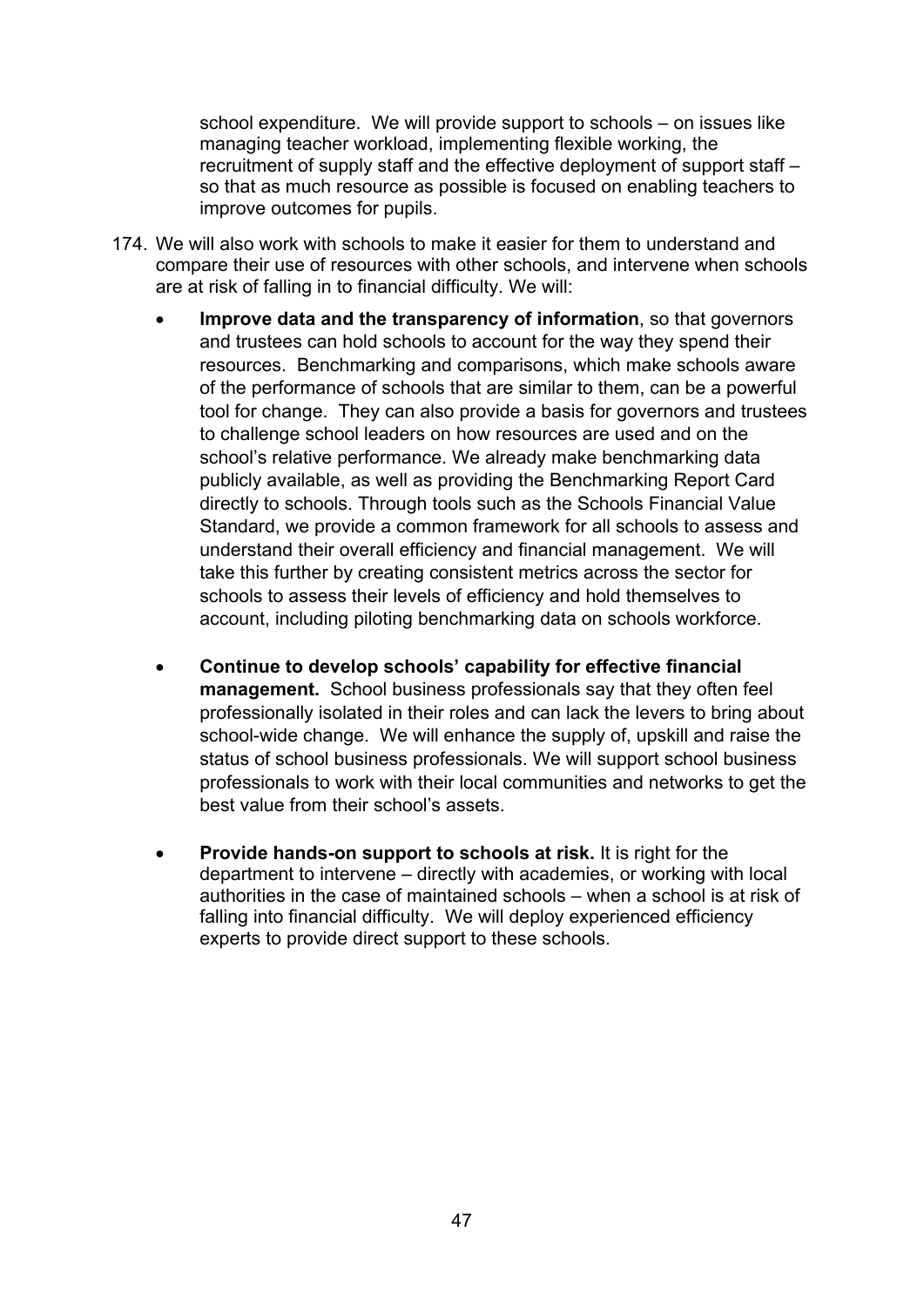#### **Figure 7**

| <b>Across the System as a Whole</b>             |                                                                           |                                                                                     |  |                                                    |
|-------------------------------------------------|---------------------------------------------------------------------------|-------------------------------------------------------------------------------------|--|----------------------------------------------------|
| Transform the funding system                    |                                                                           |                                                                                     |  |                                                    |
| Improve the infrastructure of the school estate |                                                                           |                                                                                     |  |                                                    |
| Support partnership working between schools     |                                                                           |                                                                                     |  |                                                    |
| <b>School-Level Support</b>                     |                                                                           |                                                                                     |  |                                                    |
| Areas of spend                                  | Help schools to get the best<br>value from their non-staff<br>expenditure |                                                                                     |  | Support schools in managing<br>their workforce     |
| Cross cutting                                   | Improve data and<br>the transparency<br>of information                    | Continue to develop<br>schools' capability for<br>effective financial<br>management |  | Provide hands-<br>on support to<br>schools at risk |

**Figure 7: Summary of support on efficiency and financial health**

## <span id="page-47-0"></span>**Next steps**

175. This document sets out the national funding formulae for distributing schools and high needs funding on a more rational basis. These formulae will be the basis for allocations in 2018-19 and 2019-20, supported by the additional investment announced to parliament in July. Spending plans beyond that will be set out in a future Spending Review.

## **Next steps on the schools national funding formula**

- 176. As we made clear in both our second stage consultation and throughout this document, there are elements of the schools national funding formula where our data and indicators could continue to improve. We will continue to work with stakeholders and experts across the sector in doing so. In particular, we will develop factors as follows:
	- Low prior attainment we will consider further longer term changes to improve targeting of funding to need, including the possibility of tiering the secondary low prior attainment factor;
	- Growth we will explore options for funding growth in the future including the use of projections and in-year adjustment;
	- Mobility we will continue working with stakeholders on developing an accurate and robust indicator of mobility to replace the use of historic spending patterns for this factor in the future;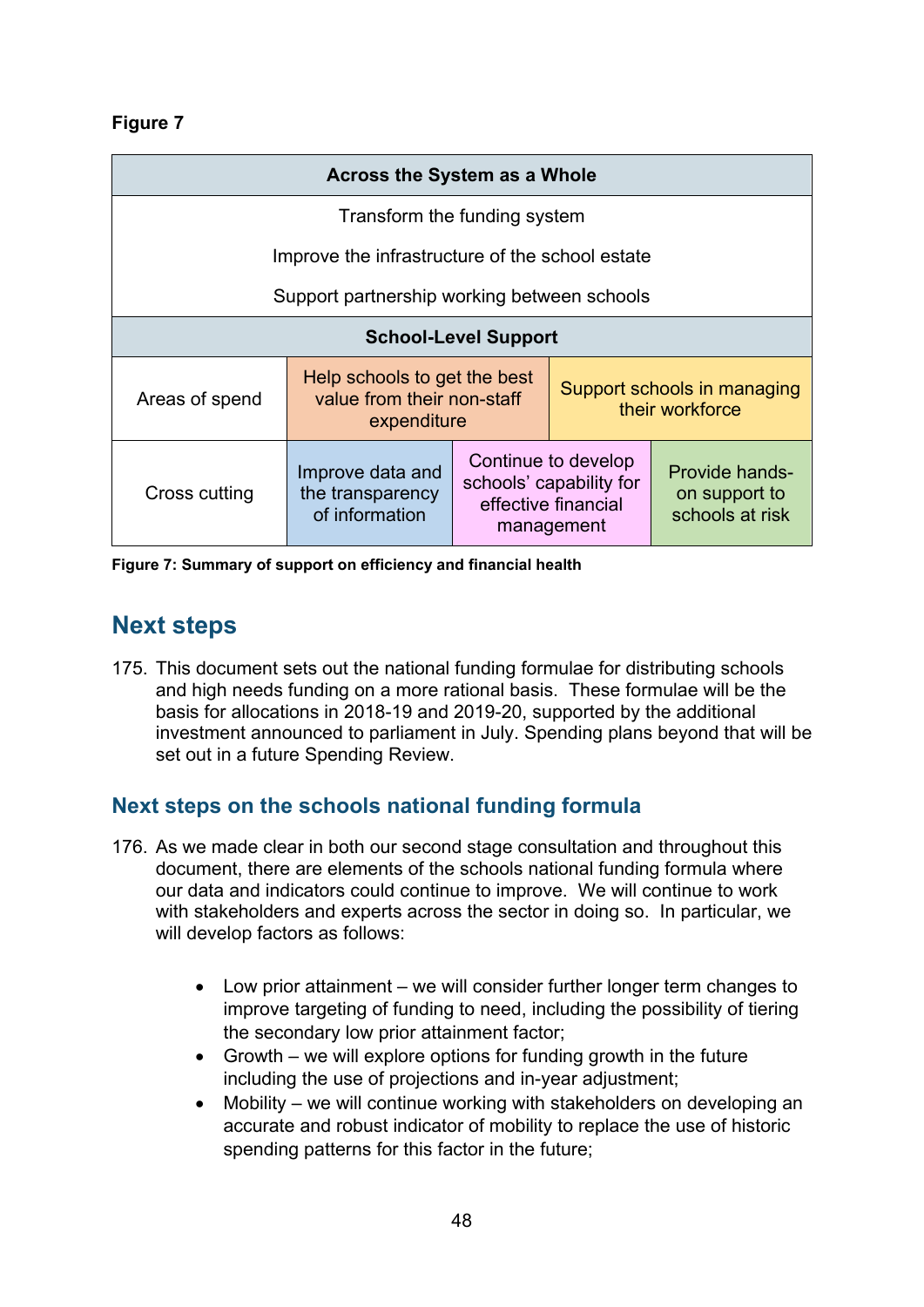- Premises including PFI we will work with local authorities to understand their planned spend on premises factors between 2017-18 and 2018-19 and explore how funding of PFI could be improved in the future;
- Sparsity we recognise the concerns raised on the use of 'as-thecrow-flies' distance measures in calculating eligibility for sparsity funding and will work with local authorities and schools to explore how this measure could be refined in the future;
- EAL we will explore the potential for using the school census data to more accurately identify pupils who are in the early stages of English proficiency.
- 177. We have been clear that local authorities will continue to determine school budgets for 2018-19 and 2019-20. We recognise that the introduction of a schools national funding formula is a major reform that has been many years in the making. It is important that we allow this reform to bed in, and learn from what local authorities do in their local formulae as a result of these significant changes. We will keep authorities' local formulae under review and assess the impact of our reforms on individual schools' funding levels over the coming years. It remains our aim that all schools should be funded on a consistent basis across the country, and therefore our objective remains to move to a 'hard' national funding formula in time.

## **Next steps on high needs funding**

- 178. As we set out in our previous consultations, to inform future development of the high needs funding formula, we will undertake more research to look at the factors that are driving costs, and whether there are new or different proxy indicators that could be used to improve the formula. In the light of this research, we plan to review the formula for high needs within four years.
- 179. We signalled in the previous consultation documents some further areas of high needs funding on which there was scope for further development and improvement.
- 180. The overall amount of funding distributed through the high needs national funding formula does not currently include any place funding for special free schools. The budget for this is held centrally by the department. We have decided not to introduce changes to this arrangement for 2018-19, but are considering potential changes to the handling of special and alternative provision free schools' place funding in due course. Taking into account the development of policy on alternative provision, we will also explore more widely whether any consequential funding changes should be considered.
- 181. We have also acknowledged that there may be a case for considering future changes to the way that high needs funding is distributed to colleges, schools and other institutions catering for students aged 16 to 25 who have high needs. Concerns about this aspect of high needs funding were expressed in the responses to the consultation on the national funding formula. We recognise the need to proceed with care, addressing the underlying issues in the context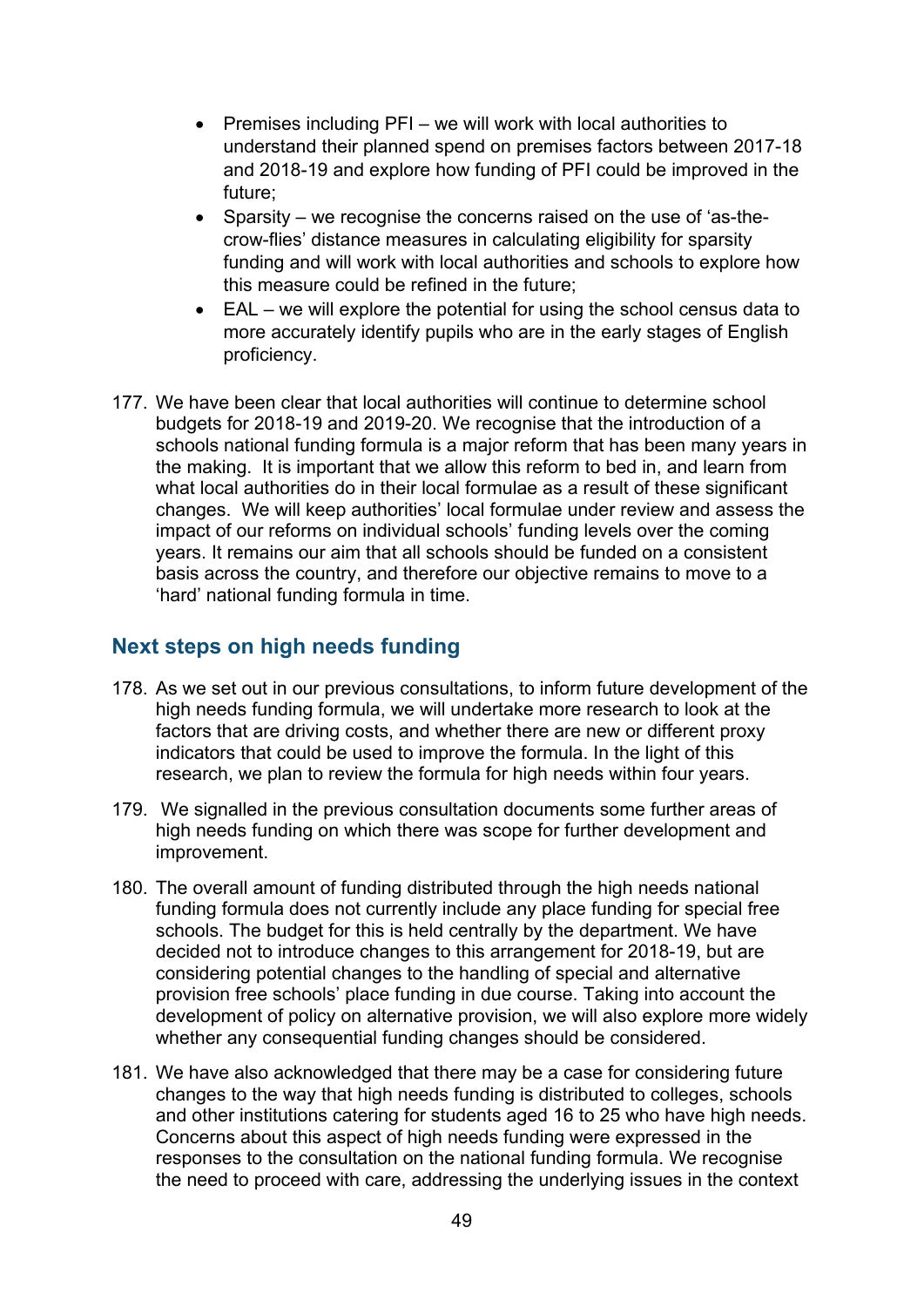of wider changes to further education, and in due course will decide on what changes to propose, and what the timetable for any changes should be.

#### **Next steps on central school services funding**

- 182. The total amount of funding in the central school services block is based on the ongoing responsibilities held by local authorities. If we make changes to local authorities' legal obligations in future, the total amount of funding for the central school services block will need to change to reflect this.
- 183. We will also consider how to treat funding released from the historic commitments element of the central school services block and will confirm our approach at a later date.